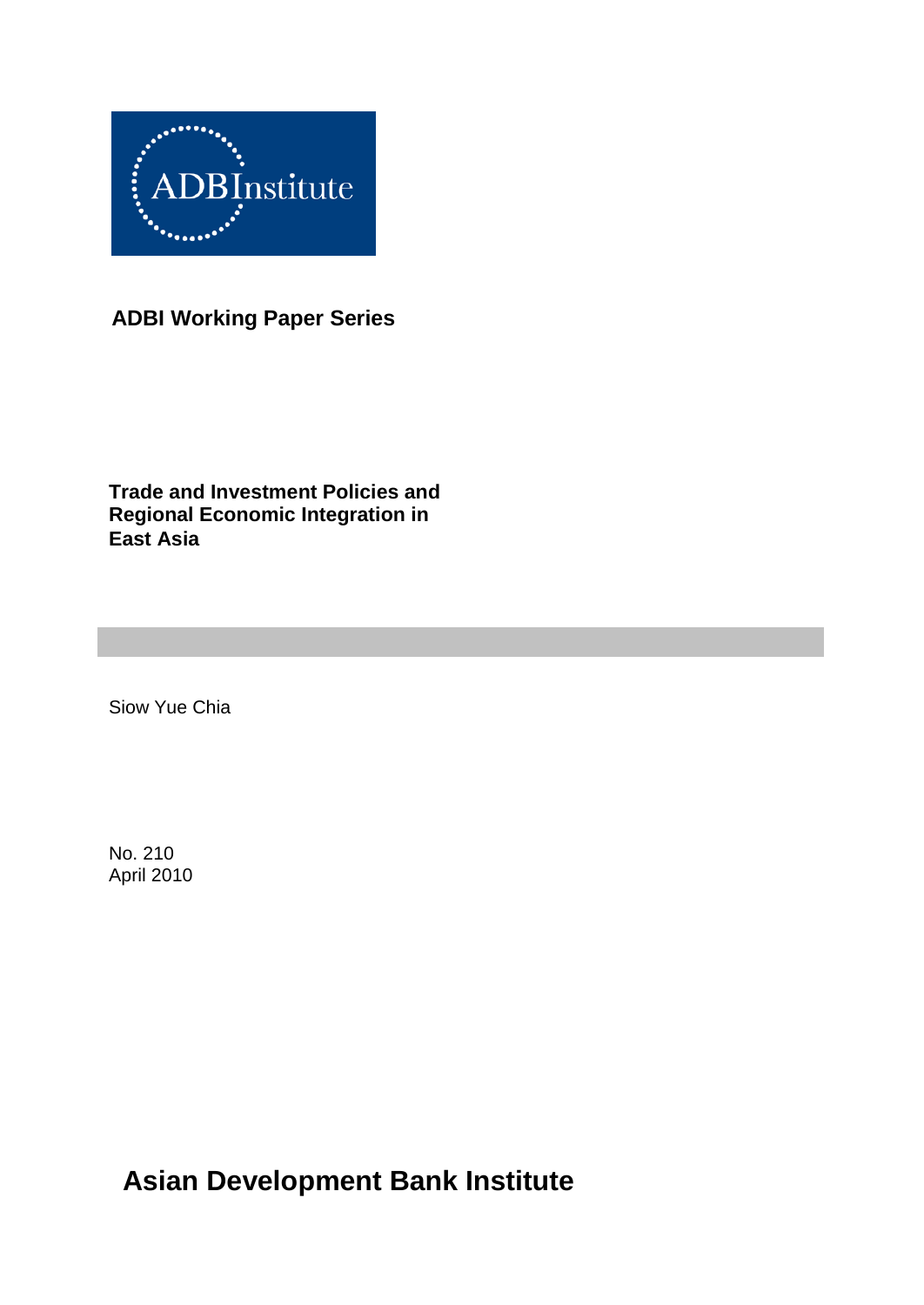Siow Yue Chia is a senior research fellow at the Singapore Institute of International Affairs.

The views expressed in this paper are the views of the authors and do not necessarily reflect the views or policies of ADBI, the Asian Development Bank (ADB), its Board of Directors, or the governments they represent. ADBI does not guarantee the accuracy of the data included in this paper and accepts no responsibility for any consequences of their use. Terminology used may not necessarily be consistent with ADB official terms.

The Working Paper series is a continuation of the formerly named Discussion Paper series; the numbering of the papers continued without interruption or change. ADBI's working papers reflect initial ideas on a topic and are posted online for discussion. ADBI encourages readers to post their comments on the main page for each working paper (given in the citation below). Some working papers may develop into other forms of publication.

Suggested citation:

Chia, S. Y. 2010. Trade and Investment Policies and Regional Economic Integration in East Asia. ADBI Working Paper 210. Tokyo: Asian Development Bank Institute. Available: http://www.adbi.org/working-paper/2010/04/05/3652.trade.investment.policies.east.asia/

Please contact the author(s) for information about this paper.

Siow Yue Chia: chiasy@singnet.com.sq

Asian Development Bank Institute Kasumigaseki Building 8F 3-2-5 Kasumigaseki, Chiyoda-ku Tokyo 100-6008, Japan

Tel: +81-3-3593-5500 Fax: +81-3-3593-5571 www.adbi.org E-mail: info@adbi.org

© 2010 Asian Development Bank Institute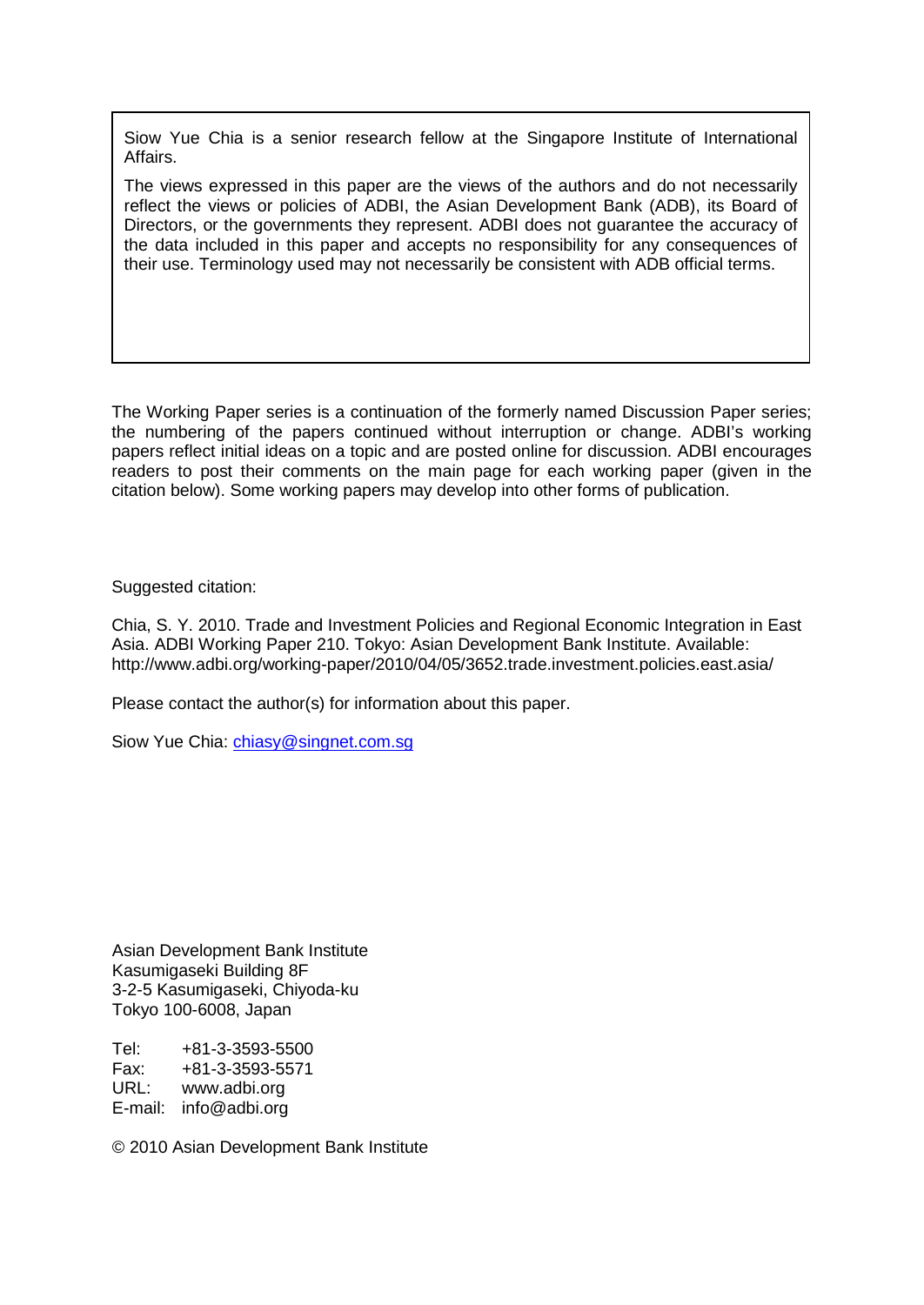#### **Abstract**

The global economic crisis has affected the East Asian economies via trade and investment. The export-led model which had been responsible for the "East Asian Miracle" now must redirect the basis of growth from exports sent to the US and Europe to regional and domestic demand. Regional trade integration has been market-led through production networks and foreign direct investment (FDI). Since the proliferation of bilateral and plurilateral free trade agreements (FTA) and economic partnership agreements (EPA) has not resulted in an integrated regional market, it is important that East Asia seek an arrangement for a region-wide FTA/EPA. Currently, there are proposals for an ASEAN+3, an ASEAN+6, Pan-Asia, and Asia Pacific initiatives. While proponents of a region-wide FTA/EPA highlight its benefits, skeptics and critics point to the difficulties of reaching consensus in a region with widely varying political, economic, and social systems. Ultimately it will depend on a political-economic decision based on a cost-benefit analysis of liberalization, facilitation, and cooperation in a region-wide FTA.

**JEL Classification: F13, F14, F26, O24**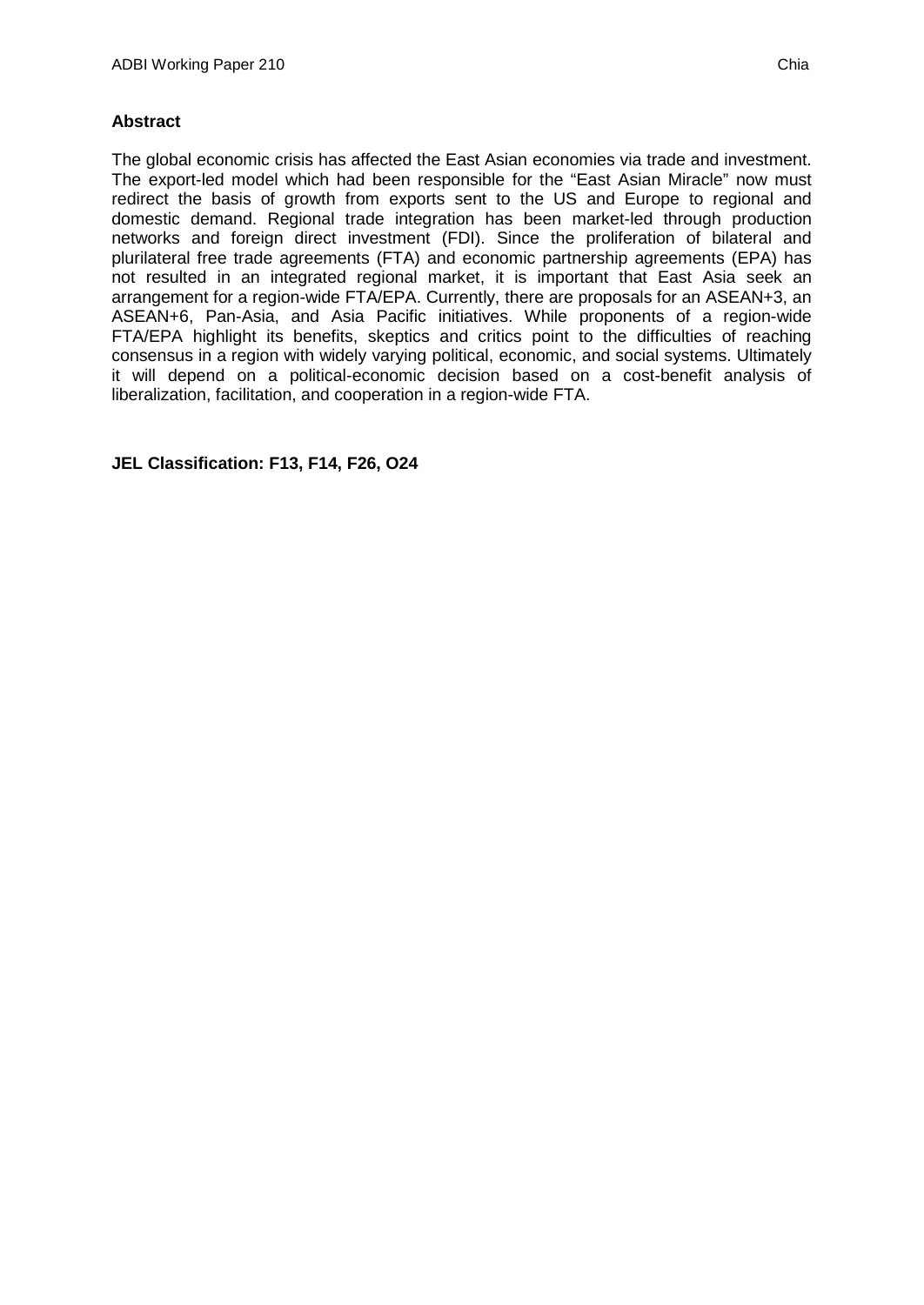# **Contents**

| 1. |                                               |                                                                                                                                              |  |
|----|-----------------------------------------------|----------------------------------------------------------------------------------------------------------------------------------------------|--|
| 2. |                                               |                                                                                                                                              |  |
|    | 2.1<br>2.2<br>2.3                             |                                                                                                                                              |  |
| 3. |                                               |                                                                                                                                              |  |
|    | 3.1<br>3.2<br>3.3                             | Factors in the Surge of Bilateral and Plurilateral Free Trade<br>Agreements/Economic Partnership Agreements in East Asia  3                  |  |
| 4. |                                               |                                                                                                                                              |  |
|    | 4.1<br>4.2<br>4.3<br>4.4<br>4.5<br>4.6<br>4.7 | How to Move Forward: East Asia Free Trade Area or Comprehensive Economic<br>How to Move Forward: An APEC Free Trade Agreement or an Expanded |  |
| 5. |                                               | Issues of FTA Utilization, Rules of origin, Noodle Bowl and Trade Facilitation  24                                                           |  |
|    | 5.1<br>5.2<br>5.3                             | Challenge of Multiple and Overlapping Free Trade Agreements and the                                                                          |  |
| 6. |                                               |                                                                                                                                              |  |
|    |                                               |                                                                                                                                              |  |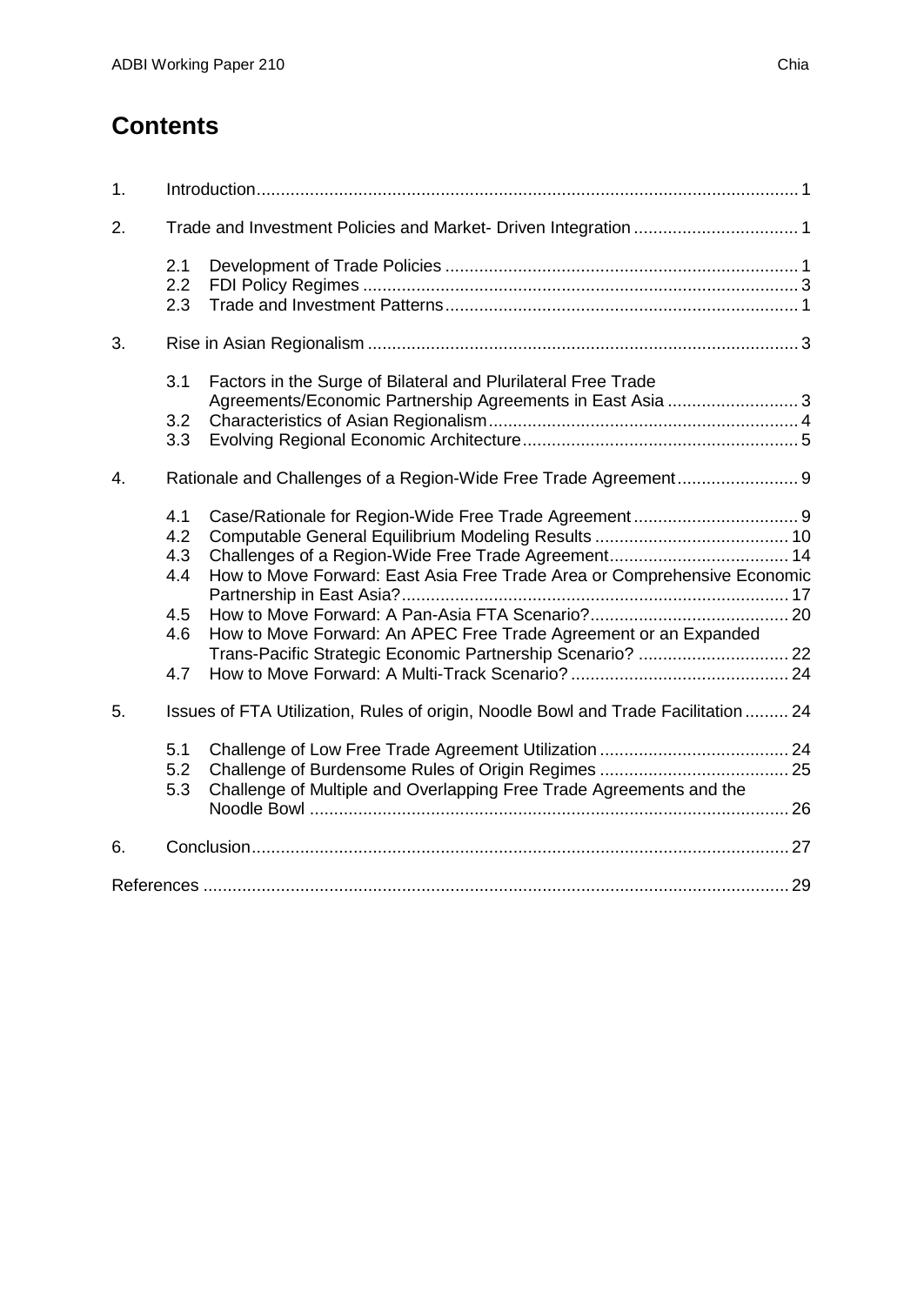# <span id="page-4-0"></span>**1. INTRODUCTION**

The global crisis has affected East Asian economies through trade and investment rather than financial contagion. Initially a sharp fall in external demand from the US and Europe caused a plunge in exports and economic growth for all countries in East Asia, save for the People's Republic of China (PRC). Foreign direct investment (FDI) inflows continued to grow in 2008, albeit at slower rates than in 2006–2007, partly reflecting an increase in crossborder mergers and acquisitions. However, in 2009, all East Asian countries, including the PRC, faced downturns in FDI inflows, particularly as cross-border mergers and acquisitions plunged, and outward FDI by Asian investors declined.

Individual East Asian economies adopted uncoordinated fiscal stimulus packages as shortterm policy responses to the crisis. For the longer term, the region must direct its growth strategies away from a heavy dependence on export demand from North America and Europe and more towards regional and domestic demand. In this context, regional cooperation and integration takes on added importance.

# <span id="page-4-1"></span>**2. TRADE AND INVESTMENT POLICIES AND MARKET-DRIVEN INTEGRATION**

The economies of East Asia have become increasingly integrated through trade and investment flows since the mid-1980s. Economic integration has been largely market-driven. Although bilateral and regional FTAs have proliferated since the late 1990s, few have yet been implemented fully (except for the ASEAN Free Trade Area [AFTA]), so that their impact on trade and investment growth has so far been limited.

## <span id="page-4-2"></span>**2.1 Development of Trade Policies**

The "East Asian Miracle" has been widely attributed to the openness of East Asia to foreign trade and, for most economies, FDI as well. Since the 1960s, a succession of East Asian economies abandoned inward-looking development strategies in favor of more open trade and investment regimes. Following Japan's export-led model in the 1950s and 1960s, the newly industrialized economies (NIEs) of Hong Kong, China; Singapore; the Republic of Korea (hereafter Korea); and Taipei,China developed manufactures for export. The Plaza Accord of 1985 saw the sharp revaluation of the Japanese yen and enabled the NIEs to accelerate their exports of the labor-intensive manufactures in which Japan was losing comparative advantage. By the late 1980s, these economies, in turn, were losing their competitive edge in labor-intensive activities as a result of rising labor costs, and, together with attendant exchange rate movements and technological change, competitive advantage moved to the next tier of countries. The ASEAN4 (Indonesia, Malaysia, Philippines, and Thailand) responded to the outward surge of investors from Japan and the NIEs by liberalizing their FDI and trade policies. The inward FDI boom contributed to the export boom in manufactures, particularly in electronics. The next tier of countries to adopt the pro-export route was Cambodia, Lao People's Democratic Republic, Myanmar, and Viet Nam (CLMV), and the PRC.

The East Asian Miracle was brought to a halt by the onset of the Asian financial crisis of 1997. Some economies (Thailand, Korea, Indonesia, Malaysia, and Philippines) were more affected than others. It should be noted that countries in East Asia did not resort to protectionism, but continued to maintain open trade policies and further liberalized their investment regimes. However, as the region recovered from the 1997–1998 crisis, its economic performance plunged once again, this time by a financial and economic crisis that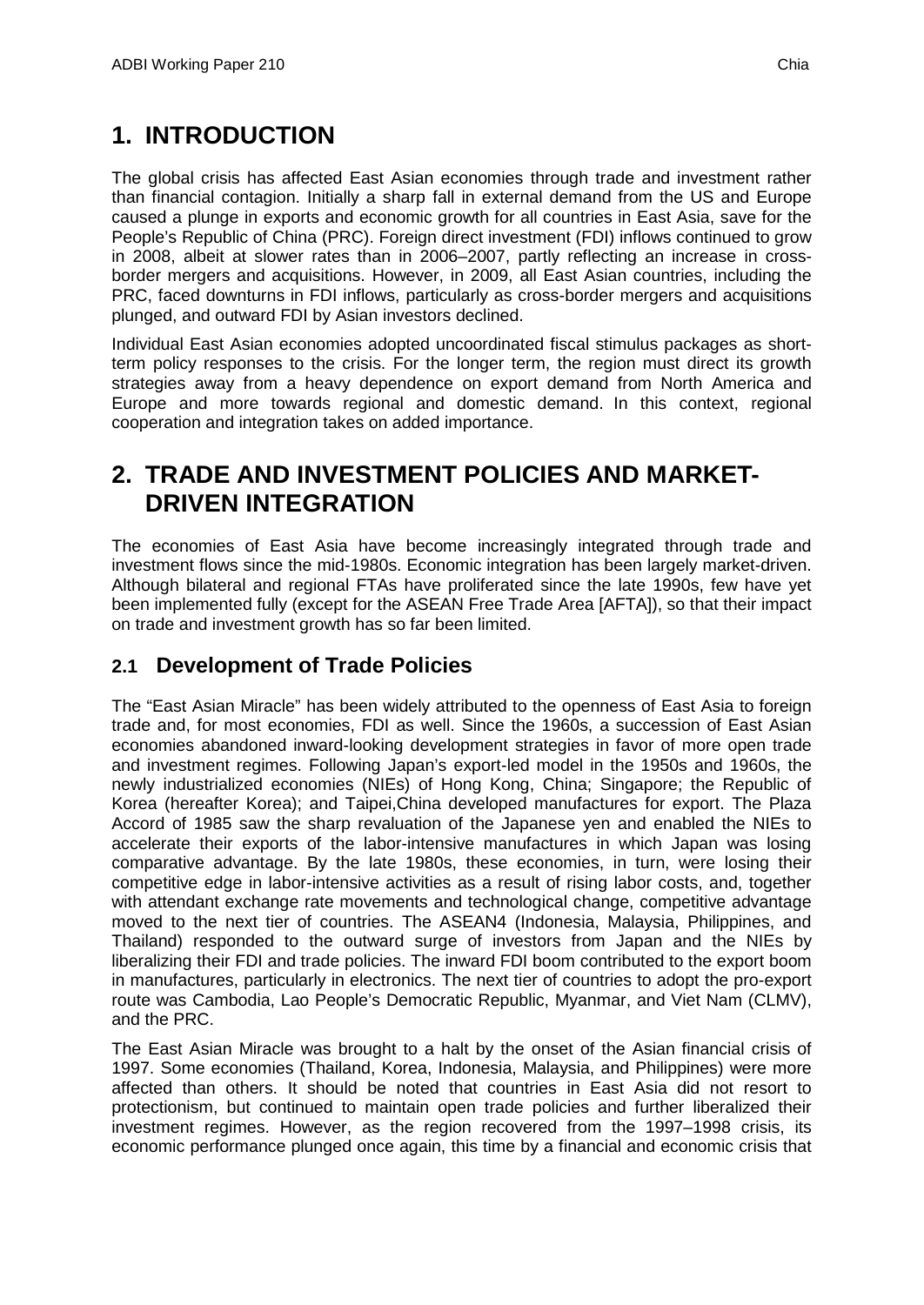originated in the US in 2008. East Asia has again largely refrained from protectionist measures and is maintaining open trade and investment through implementation of FTAs.

East Asian countries generally pursue a three-pronged trade strategy of unilateral trade liberalization, liberalization under the World Trade Organization (WTO), and regionalism.

#### **2.1.1 Unilateral liberalization**

Economists argue that unilateral liberalization improves an economy's efficiency and competitiveness and is definitely preferable to bilateralism and regionalism since it has no resource-distorting and trade-diverting effects. In East Asia, Hong Kong, China and Singapore are the two economies with the most advanced state of unilateral liberalization of trade and investment regimes. Such enlightened self-interest is, however, not the norm. More commonly, governments are confronted with non-competitive economic sectors and strong lobby groups for protection. It should be noted that while unilateral liberalization improves domestic efficiency and competitiveness, there is no assurance of nondiscriminatory access to the world's markets, which are increasingly riddled by discriminatory trading arrangements. Under the Asia-Pacific Economic Cooperation's (APEC) open regionalism, voluntary and unilateral liberalization is advocated with peer review of "individual action plans" of members. That this is not enough is evident from the fact that APEC members have entered into bilateral and plurilateral FTAs with each other as well as with non-APEC countries.

### **2.1.2 Liberalization under the World Trade Organization**

Except for the Lao People's Democratic Republic (Lao PDR), the East Asian economies are members of the WTO. Cambodia, Viet Nam, and the PRC are recent WTO members and had to undergo a prolonged and rigorous process of WTO accession. Successive rounds of multilateral trade negotiation (MTN) have achieved a considerable liberalization of trade in goods, particularly with regard to industrial tariffs. The record remains poor on agriculture and services liberalization. The Doha Round, launched after much delay in December 2001, is in serious danger of collapse and many countries have taken insurance in bilateralism and regionalism.

Unilateral and multilateral trade liberalizations have reduced average levels of applied tariff protection and especially nontariff barrier (NTB) protection. In East Asia, apart from Singapore and Hong Kong, China liberalization of trade policies is most apparent for the PRC, ASEAN-4 (Indonesia, Malaysia, Philippines, and Thailand), and Viet Nam. The PRC and Viet Nam have seen considerable liberalization as part of WTO accession requirements.

#### **2.1.3 Regionalism and bilateralism**

Countries are concerned over the inability of the Doha Round to deliver and need an insurance policy. Additionally they desire to pursue deeper and faster WTO-plus liberalization and facilitation with their major trading and investment partners. In East Asia, bilateralism is thriving among like-minded pairs of countries, as it is easier to negotiate and achieve deeper integration. Too many bilateral FTAs, however, could create a "noodle bowl" problem unless there is a common template. East Asia also has various ASEAN-plus initiatives with different groups of countries and different scope, but no trilateral or bilateral agreement exists among the PRC, Japan, and Korea. On economic grounds, the bigger the regional grouping, the larger the benefits due to economies of scale, increased trade creation, and reduced trade diversion. Too large a regional grouping, however, results in a lack of "like-mindedness" and could end up with shallow integration and large exclusion lists and carve-outs.

ADB (2006) argues that uncoordinated bilateral liberalization jeopardizes gains, which could be captured either through cooperative multilateral approaches or through nondiscriminatory regional agreements. First, the potential for trade diversion as opposed to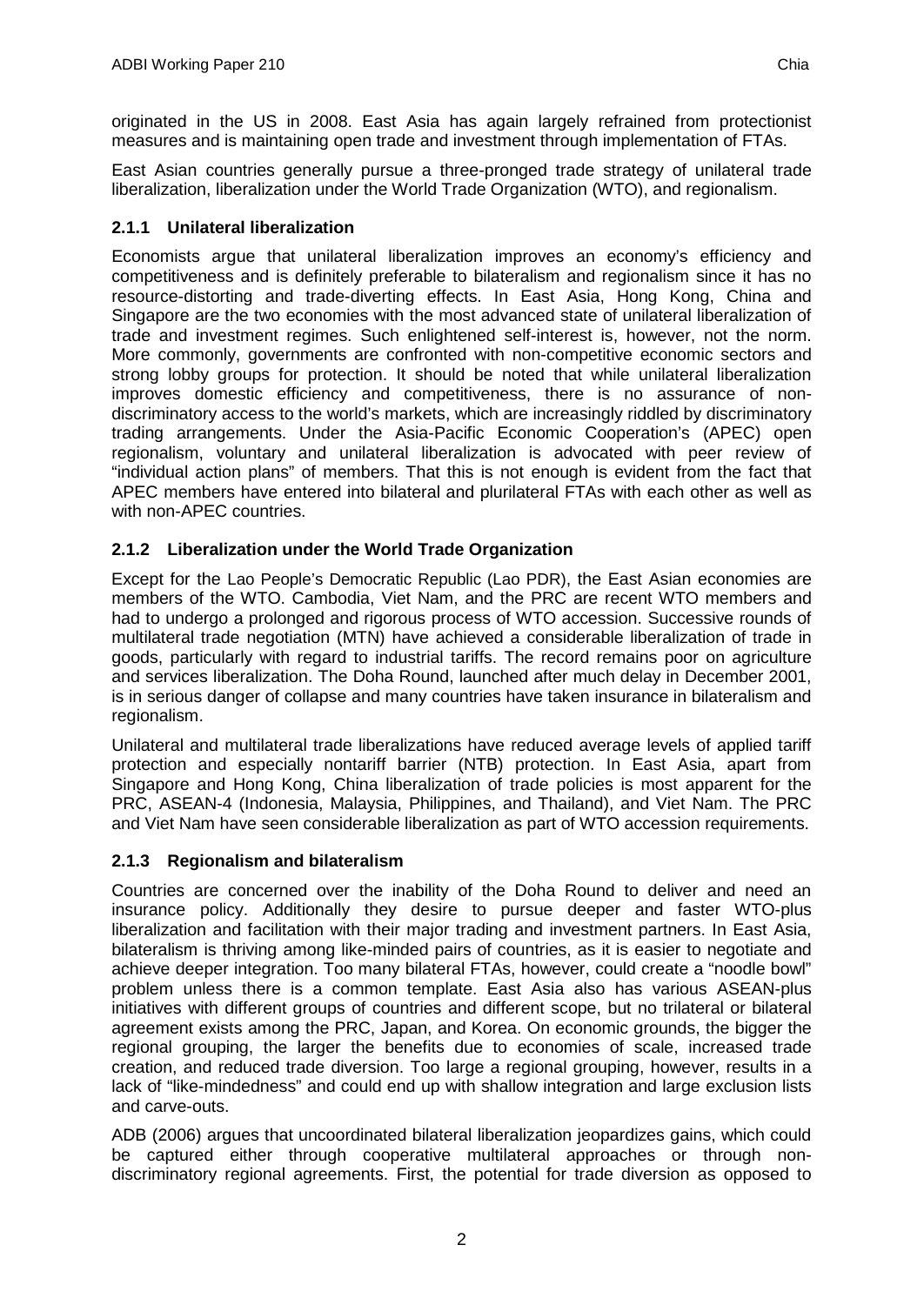trade creation is greater in a series of overlapping bilateral agreements. Second, crisscrossing bilateral agreements also risk marginalizing peripheral countries with small markets. Investment decisions are not easily reversible, and can have a cumulative influence on economic advantages. Therefore, even if bilateral preferences were to eventually give way to multilateral liberalization, polarizing impacts of bilateralism could be long-lasting. Third, proliferation of bilateral/regional FTAs reflects countries' strategic and political interests as well as their commercial interests in institutionalizing market-driven integration processes. The pursuit of overlapping FTAs, however, has resulted in multiple agendas for integration. Harmonizing these agendas to tap the potential of nondiscriminatory approaches to liberalization and to expand the reach of integration constitutes a significant challenge. Fourth, bilateralism is on a strong upswing, but it crisscrosses regions. Multiple and overlapping FTAs create a noodle bowl effect.

Plummer (2005) notes that reducing distortions will depend on the inclination of bilateral agreements. If the FTAs are intended to protect special interest groups and to turn countries inward, they are likely to act as a stumbling block to broader liberalization. If, however, they aim at deepening integration, they may present additional opportunities to those currently accommodated within the multilateral framework. Singapore's Minister of Trade and Industry, Lim Hng Kiang, has recently<sup>[1](#page-6-1)</sup> defended the forging of bilateral FTAs as a first step—they build up confidence and capacity, as well as a consensus for liberalization and for bringing down barriers. Beyond that, the options are docking, merging, and/or enlargement of existing agreements.

## <span id="page-6-0"></span>**2.2 FDI Policy Regimes**

The ownership, location, and internalization (OLI) conceptual framework in Dunning (1988) is useful in explaining FDI. FDI requires the presence of OLI advantages, as otherwise it would be preferable for a firm to either produce at home and export the goods and/or to license the technology rather than venturing overseas.

Location advantages of host countries vary with the motivation of the investing firm. First, for resource-seeking investments, it is the possession of specific natural resources. Investments abroad are to acquire resources at a lower cost than could be obtained at home; also companies expanded abroad to secure access and supplies of natural resources such as oil and gas in Brunei Darussalam and Indonesia. Second, for market-seeking investments, it is the size and growth potential of the host market (such as in the PRC), including preferential access to markets in regional trading arrangements; market seekers could also be suppliers who invest abroad to follow their customers when they go overseas. Market-seeking FDI is the most common type of strategy for developing country multinational corporations (MNCs), particularly for those investing in neighboring countries during the early stage of their internationalization.

Third, efficiency-seeking FDI aims to rationalize the structure of investing companies to benefit from geographically dispersed activities; efficiency seekers are likely to concentrate their production to take advantage of location-specific factors such as labor, skills, technology, or physical infrastructure. Usually these firms are experienced, large MNCs that are engaged in global and regional production networks. Production networks have grown rapidly in East Asia, driven by policy liberalization that opens up national markets to FDI; rapid technological change which forces firms to tap world markets and share the costs and risks, while falling transport and communication costs makes it economical to integrate distant operations; as well as increasing competition among firms. Efficiency-seeking FDIs from developing countries are commonly found among MNCs in East Asia in electrical and electronic products, garments, and information technology services. Fourth, firms seeking strategic asset investments abroad acquire assets of foreign companies to promote their

<span id="page-6-1"></span> $1$  Opening address at a PECC Conference in Singapore on 9 October 2009.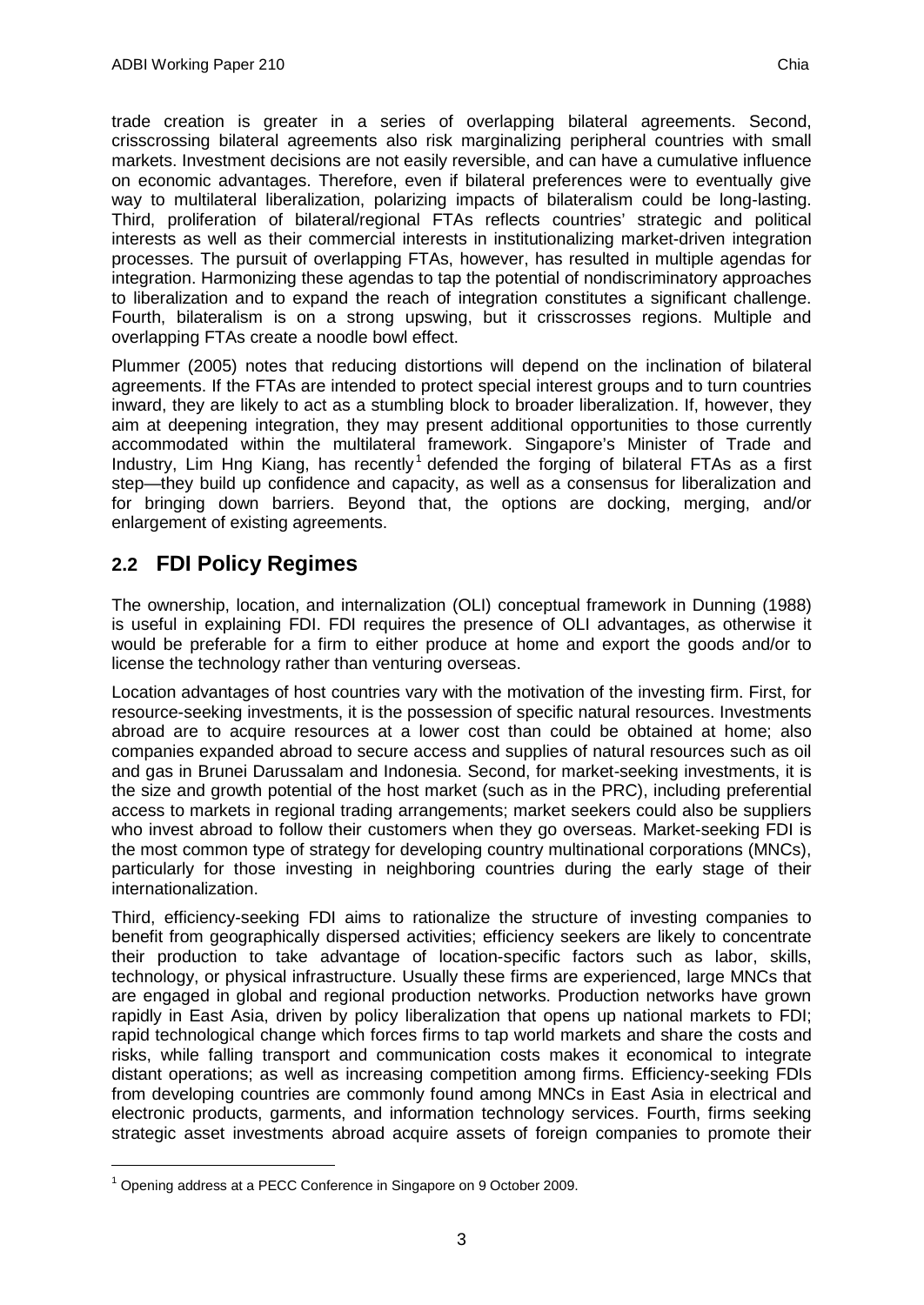long-term objectives. Strategic asset-seeking investments are more common among MNCs from developed countries, although developing country MNCs are also increasingly likewise engaged. During the Asian financial crisis of 1997–1998 and the current global financial crisis, many government and private investors acquired strategic stakes in foreign financial institutions.

### **2.2.1 Elements of a Successful Foreign Direct Investment Policy Regime**

An environment conducive to foreign (and local) business requires political, social, legal, and macroeconomic policy and institutional frameworks. The World Bank's *Ease of Doing Business* ranks 185 economies according to various criteria: starting a business, dealing with construction permits, employing workers, registering property, getting credit, protecting investors, paying taxes, trading across borders, enforcing contracts, and closing a business. Table 1 shows Singapore ranking top among ASEAN countries (and globally), followed by Thailand, Malaysia, Viet Nam, Brunei Darussalam, Indonesia, Philippines, Cambodia, and Lao PDR. Among northeast Asian countries, Japan and Korea rank behind Singapore and Thailand, while the PRC ranks behind Singapore, Thailand, and Malaysia.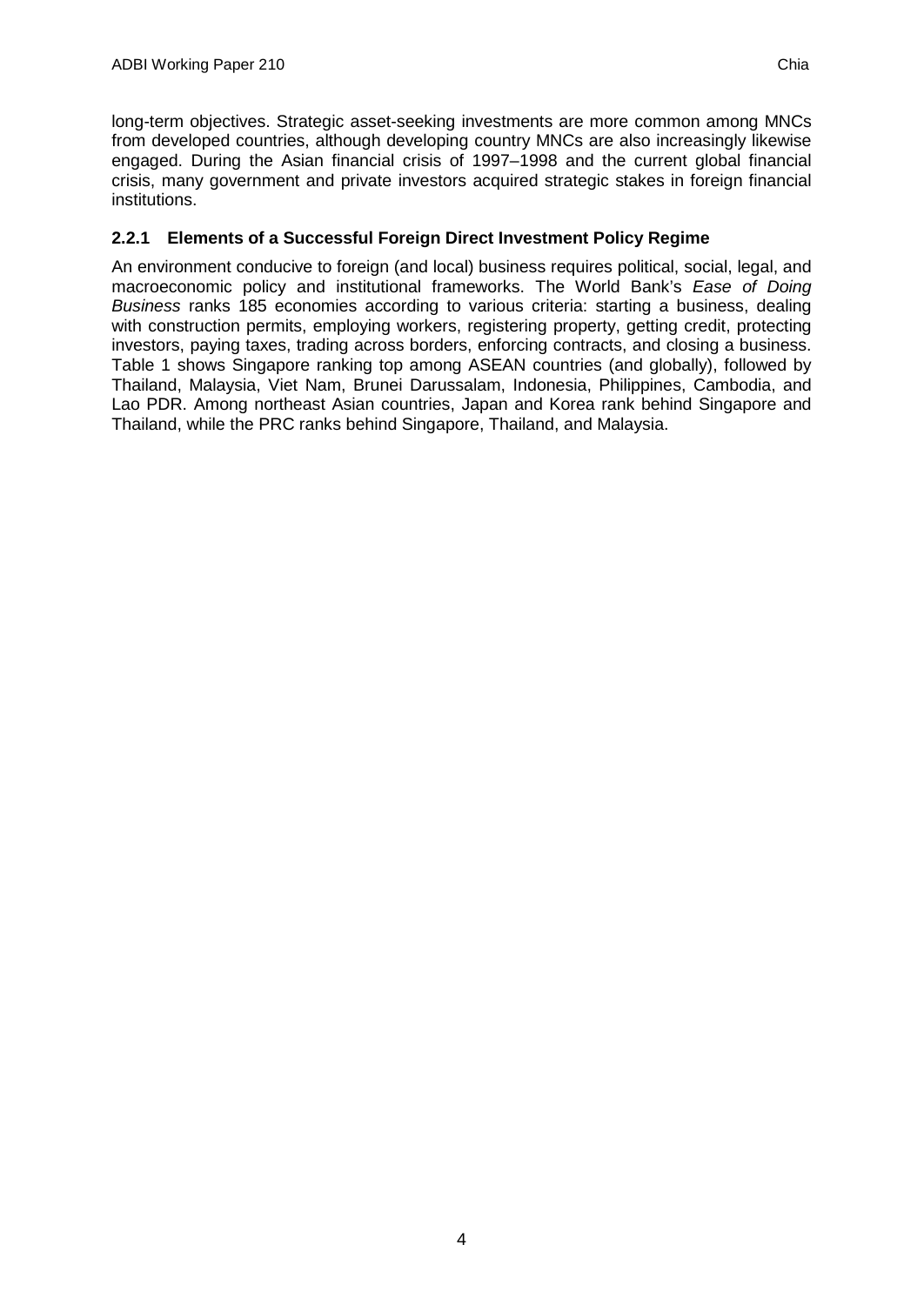#### **Table 1: Ease of Doing Business in East Asia**

|                                        | Singa-         | Thai- | Malay-         | Viet            | Brunei                                 | Indon- | Philip- | Cambo- | Lao        | Myan- | ASEAN+9        | Japan | Rep.<br>0f<br>Korea | <b>PRC</b>     | Japan-<br>Korea-<br><b>PRC</b> | EastAsia       |
|----------------------------------------|----------------|-------|----------------|-----------------|----------------------------------------|--------|---------|--------|------------|-------|----------------|-------|---------------------|----------------|--------------------------------|----------------|
|                                        | pore           | Land  | Sia            | Nam             | Darussalam                             | Esia   | Pines   | Dia    | <b>PDR</b> | mar   | Average        |       |                     |                | Average                        | Average        |
|                                        |                |       |                |                 | Rankings based on 183 global economies |        |         |        |            |       |                |       |                     |                |                                |                |
| Ease of doing<br>business              | $\mathbf 1$    | 12    | 23             | $\overline{93}$ | 96                                     | 122    | 144     | 145    | 167        | na    | 89             | 15    | $\overline{19}$     | 89             | $\overline{41}$                | 77             |
| Starting a business                    | 4              | 55    | 88             | 116             | 153                                    | 161    | 162     | 173    | 89         | na    | 111            | 91    | 53                  | 151            | 98                             | 108            |
| Dealing with<br>construction permits   | 2              | 13    | 109            | 69              | 75                                     | 61     | 111     | 145    | 115        | na    | 78             | 45    | 23                  | 180            | 83                             | 79             |
| <b>Employing workers</b>               |                | 52    | 61             | 103             | 4                                      | 149    | 115     | 134    | 107        | na    | 81             | 40    | 150                 | 140            | 110                            | 88             |
| Registering property                   | 16             | 6     | 86             | 40              | 183                                    | 95     | 102     | 116    | 161        | na    | 89             | 54    | 71                  | 32             | 52                             | 80             |
| Getting credit                         | 4              | 71    | $\mathbf 1$    | 30              | 113                                    | 113    | 127     | 87     | 150        | na    | 77             | 15    | 15                  | 61             | 30                             | 66             |
| Protecting investors                   | $\overline{2}$ | 12    | 4              | 172             | 119                                    | 41     | 132     | 73     | 182        | na    | 82             | 16    | 73                  | 93             | 61                             | 77             |
| Paying taxes                           | 5              | 88    | 24             | 147             | 22                                     | 126    | 135     | 58     | 113        | na    | 80             | 123   | 49                  | 130            | 101                            | 85             |
| Trading across<br>borders              |                | 12    | 35             | 74              | 48                                     | 45     | 68      | 127    | 168        | na    | 64             | 17    | 8                   | 44             | 23                             | 54             |
| Documents to export<br>(number)        | 4              | 4     | $\overline{7}$ | 6               | 6                                      | 5      | 8       | 11     | 9          | na    | $\overline{7}$ | 4     | 3                   | $\overline{7}$ | 5                              | $\overline{7}$ |
| Time to export<br>(days)               | 5              | 14    | 18             | 24              | 28                                     | 21     | 16      | 22     | 50         | na    | 22             | 10    | 8                   | 21             | 13                             | 20             |
| Cost to export (US\$<br>per container) | 456            | 625   | 450            | 734             | 630                                    | 704    | 816     | 732    | 1860       | na    | 779            | 989   | 742                 | 500            | 744                            | 770            |
| Documents to import<br>(number)        | 4              | 3     | $\overline{7}$ | 8               | 6                                      | 6      | 8       | 11     | 10         | na    | $\overline{7}$ | 5     | 3                   | 5              | 4                              | 6              |
| Time to import<br>(days)               | 3              | 13    | 14             | 23              | 19                                     | 27     | 16      | 30     | 50         | na    | 22             | 11    | 8                   | 24             | 14                             | 20             |
| Cost to import (US\$<br>per container) | 439            | 795   | 450            | 901             | 706                                    | 660    | 819     | 872    | 2040       | na    | 854            | 1047  | 742                 | 545            | 778                            | 835            |
| Enforcing contracts                    | 13             | 24    | 59             | 32              | 160                                    | 146    | 118     | 141    | 111        | na    | 89             | 20    | 5                   | 18             | 14                             | 71             |
| Closing a business                     | $\overline{2}$ | 48    | 57             | 127             | 37                                     | 142    | 153     | 181    | 183        | na    | 103            | 1     | 12                  | 65             | 26                             | 84             |

PRC = People's Republic of China.

Source: compiled from World Bank, *Doing Business 2010*.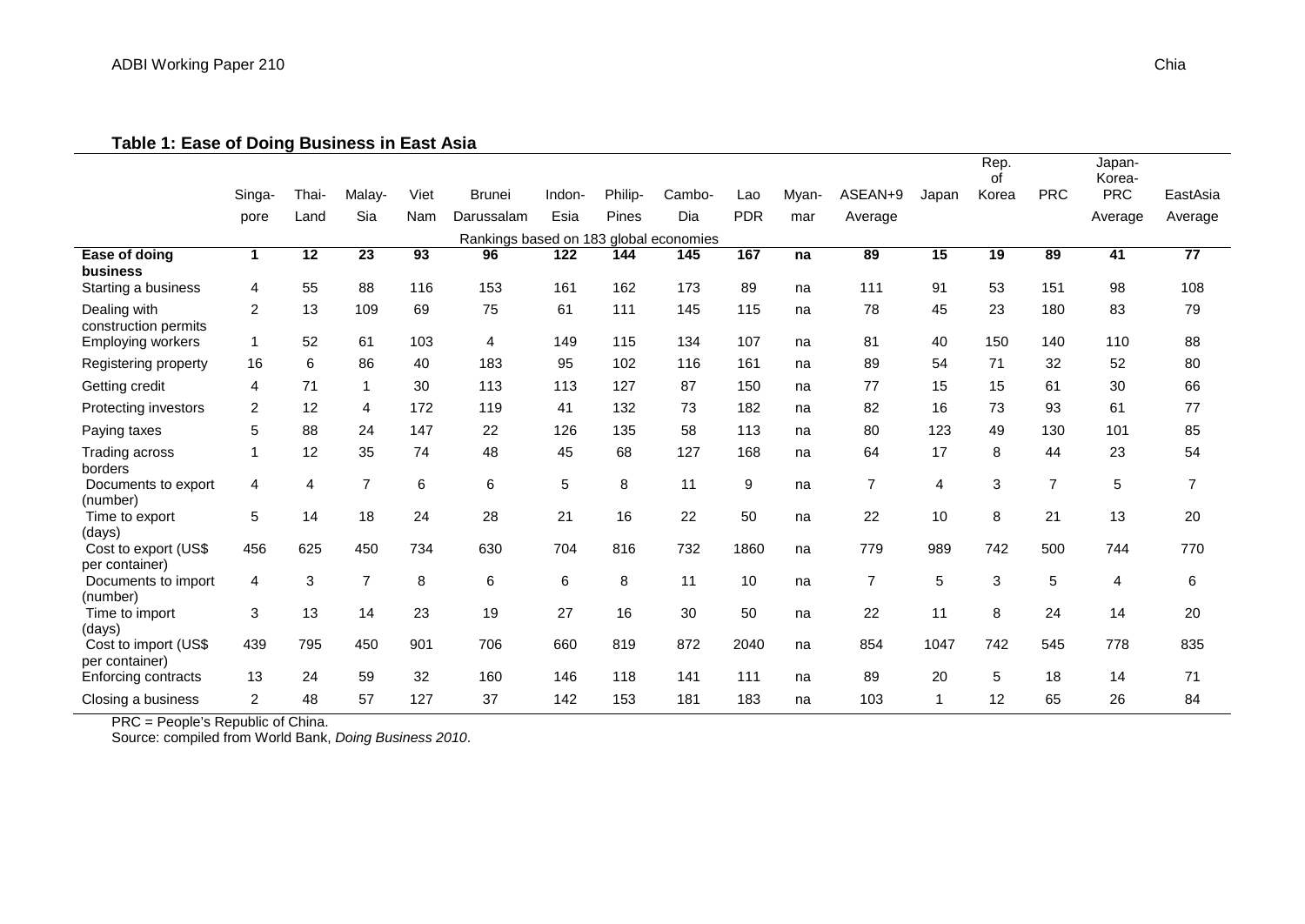Singapore has maintained an FDI policy regime characterized by the following features: First, it adopted a comprehensive approach to maximize its location advantages, as FDI policy is part and parcel of Singapore's development strategy. Second, it has mostly removed any entry and ownership restrictions and performance requirements. Foreign investors are generally accorded right of establishment and national treatment (except for selected services), and are represented on various national advisory and policymaking councils and committees together with their local counterparts. There are no restrictions on foreign borrowings from the domestic capital market and no foreign exchange controls or limits placed on repatriation of capital, dividends, interest, and royalties. Third, it has taken steps to ensure ample "supply side" factors that facilitate business and reduce costs. These include hard physical infrastructure (free trade zones, industrial estates, transport, power and water supply, and telecommunications) and soft infrastructure (labor and skills, as well as institutions). Fourth, it has provided generous fiscal and financial investment incentives. There is a large literature on the use of fiscal and financial incentives, with critics arguing that they are not effective in attracting FDI, are a drain on fiscal resources, and distort resource allocation. To minimize their negative effects, their use should be targeted and time-bound and used only as "icing on the cake" rather than the core of measures to attract FDI. Singapore's core business attractions include:, political and social stability, stable industrial relations, low level of public sector corruption and high level of public sector competence, macroeconomic stability, and transparent legal and regulatory framework. In addition, investors enjoy strong intellectual property rights protection, pool of skills and professionals from the country's tertiary educational and training institutions as well as ready access to foreign workers and professionals, well-developed physical infrastructure of industrial estates, science parks and world class sea and air transportation and logistics support, and telecommunications, and water and power supplies. Singapore policymakers also ensure policy coherence and effective policy implementation.

In contrast to Singapore, many East Asian countries' FDI policies contain restrictions and performance requirements that negate the package of investment incentives offered. The former seeks to protect local interests and extract maximum benefits from FDI for the host country while the latter seeks to enhance location advantages. Most countries show a continuing liberalization of their FDI regimes, but not all have been able to maintain stable and coherent policies due to domestic political and business pressures, resulting in an uncertain investment climate. Many of the bilateral and regional FTAs have investment provisions covering investment liberalization, facilitation, and protection. The ASEAN investment provisions also include joint investment promotion.

## <span id="page-9-0"></span>**2.3 Trade and Investment Patterns**

### **2.3.1 Production networks and parts and components trade**

In recent decades, East Asia has seen a dramatic shift in trade patterns toward machinery and transport equipment, parts, and components. Several factors explain this structural shift. First, rapid advances in production technology enabled businesses to repurpose stages of production into portable components so that different tasks can be performed in different locations according to their competitive advantages. Second, technological innovations in transportation and communications have improved the speed, efficiency, and coordination of geographically dispersed production processes. Third, policy reforms have lowered barriers to trade and investment as tariffs and NTBs in manufactures have declined and spurred their trade.

Resource-poor NIEs have relied on manufactures for export expansion from the beginning of their industrialization phase. Resource-rich Southeast Asian economies have relied on exports of primary products, but since the 1970s, the export product mix has shifted increasingly towards manufactures. Hence, all East Asian economies have been pursuing export-oriented industrialization in recent decades. Manufactures now account for more than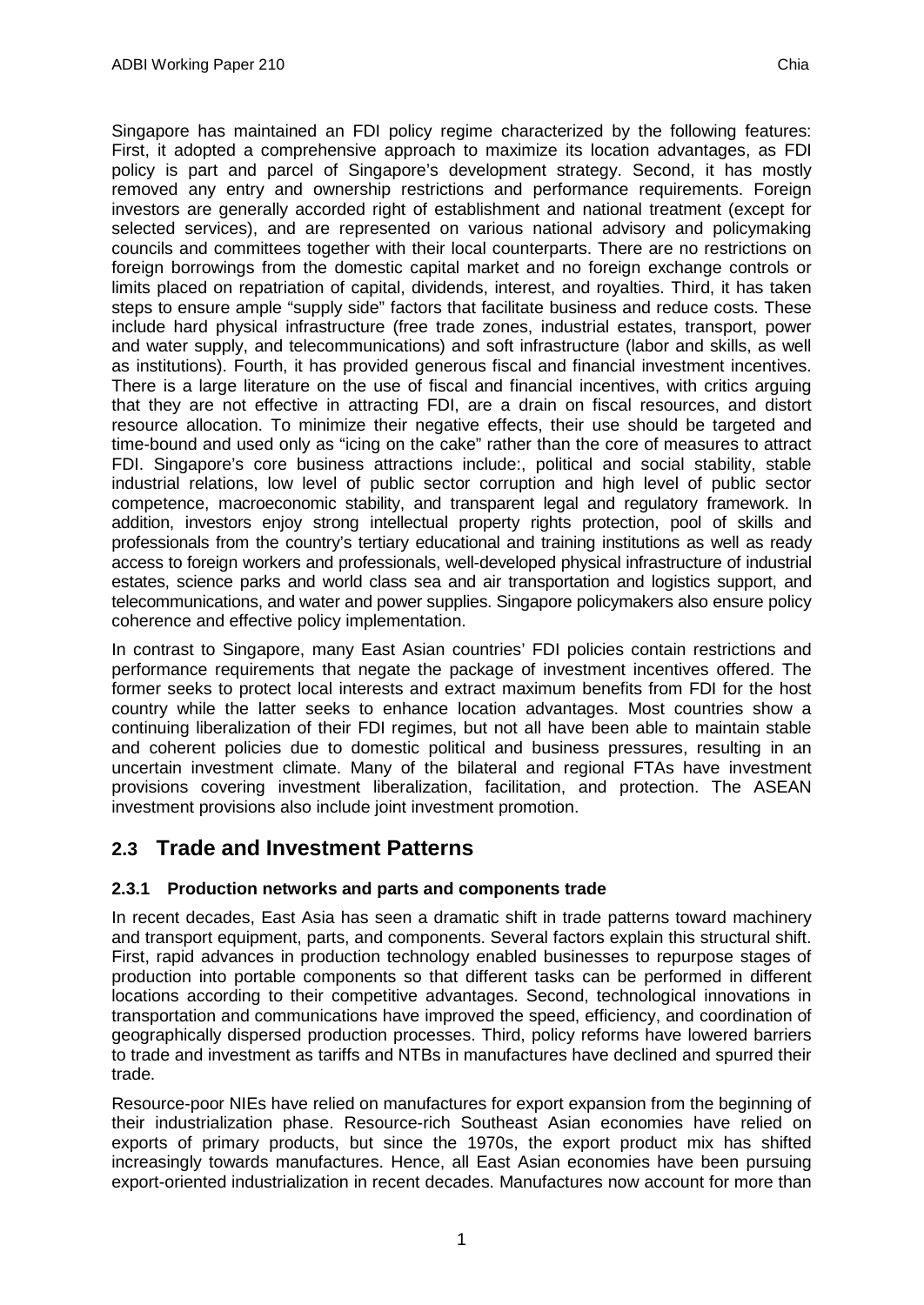70% of exports for most countries. Machinery and transport equipment accounts for more than half of manufactures exports, particularly in Philippines, Malaysia, Korea and Singapore but are also rising rapidly in Indonesia and Viet Nam. In South Asia, machinery and transport equipment shares of manufactures exports are much less. Most machinery and transport equipment exports are in information and communication technology (ICT) products, while in Thailand, motor vehicle exports have seen rapid growth. The PRC alone accounted for 24% of the world's ICT exports in 2006, up from 3% in 1992. Exports of labor-intensive goods so important to manufactures exports in the mid-1980s have declined in relative importance, with the share of textiles, clothing, and footwear in total manufactures exports of developing Asia (that is, excluding Japan) falling from 25% in 1992 to 11% in 2006, but still remaining high in South Asia, with 93% in Bangladesh and 84% in Pakistan.

Though developing Asia has seen the rapid rise in intra-industry trade in parts and components, with the most notable rise in the PRC, such trade is less important in South Asia. The share of parts and components in total manufactures exports has increased from 16% in 1992 to 25% in 2006 and concentrated in ICT products and electrical machinery; the shares were 40% in northeast Asia (with the PRC 19%) and 26% in ASEAN, but only 7% in India. Parts and components also account for a growing share of developing Asia's total import basket as well, rising from 22% in 1992 to 36% in 2006; in the PRC, parts and components account for a much larger share of imports than exports while in other Asian developing countries the reverse holds true.

Production networks are associated with the growth of MNCs and FDI in East Asia. FDI from Japan and NIEs (as well as MNCs from the US and Europe) played a significant role in the development of Asian production networks. Asian, American, and European MNCs with global distribution and marketing capabilities have invested in affiliates in Southeast Asia and the PRC or linked up with Asian contract component suppliers. Market-driven integration through production networks is a growing phenomenon since the mid-1980s and has been well documented. The attractiveness of East Asian economies as production and investment platforms has been enhanced by various developments and measures that reduce the barriers and costs of trade. On the demand side is the progressive reduction of trade barriers through unilateral liberalization and successive rounds of trade liberalization under the WTO and General Agreement on Tariffs and Trade. On the supply side, technological advances have lowered transportation costs and there have been massive investments in transportation and telecommunications infrastructure to improve spatial connectivity. Regional cooperation efforts such as Greater Mekong Subregion focused on investments that improve physical connectivity between neighboring countries and opened new opportunities for trade and helped deepen integration within the region.

#### **2.3.2 Need to rebalance trade**

The strong link between G2 (US and EU) imports and developing Asia's exports is due to the nature of intra-Asian trade, one that is driven by vertical integration of production chains with demand for final goods lying outside the region. More than 70% of intra-Asian trade consists of intermediate goods used in production, and, of this, half is driven by final demand outside Asia (ADB 2009). In contrast, final demand by the PRC accounted for only 6.4% of Asian trade, which was only half the contribution from Japan and slightly below one-quarter of that from the US. Hence G2 economies are still the ultimate export destinations for final goods leaving Asia, when taking into account direct exports as well as indirect exports through intermediate goods trade for assembly and production within East Asia but eventually exported to G2 economies.

Export-led growth has contributed to the East Asian economic miracle and will continue to spur growth in the region. However, the global financial crisis has highlighted the need to rebalance growth and, in particular, for East Asia to reduce the dependence on exports of final goods to G2 economies. East Asia's large current account surpluses have also contributed to global imbalances that contributed to the global financial crisis. Critics argue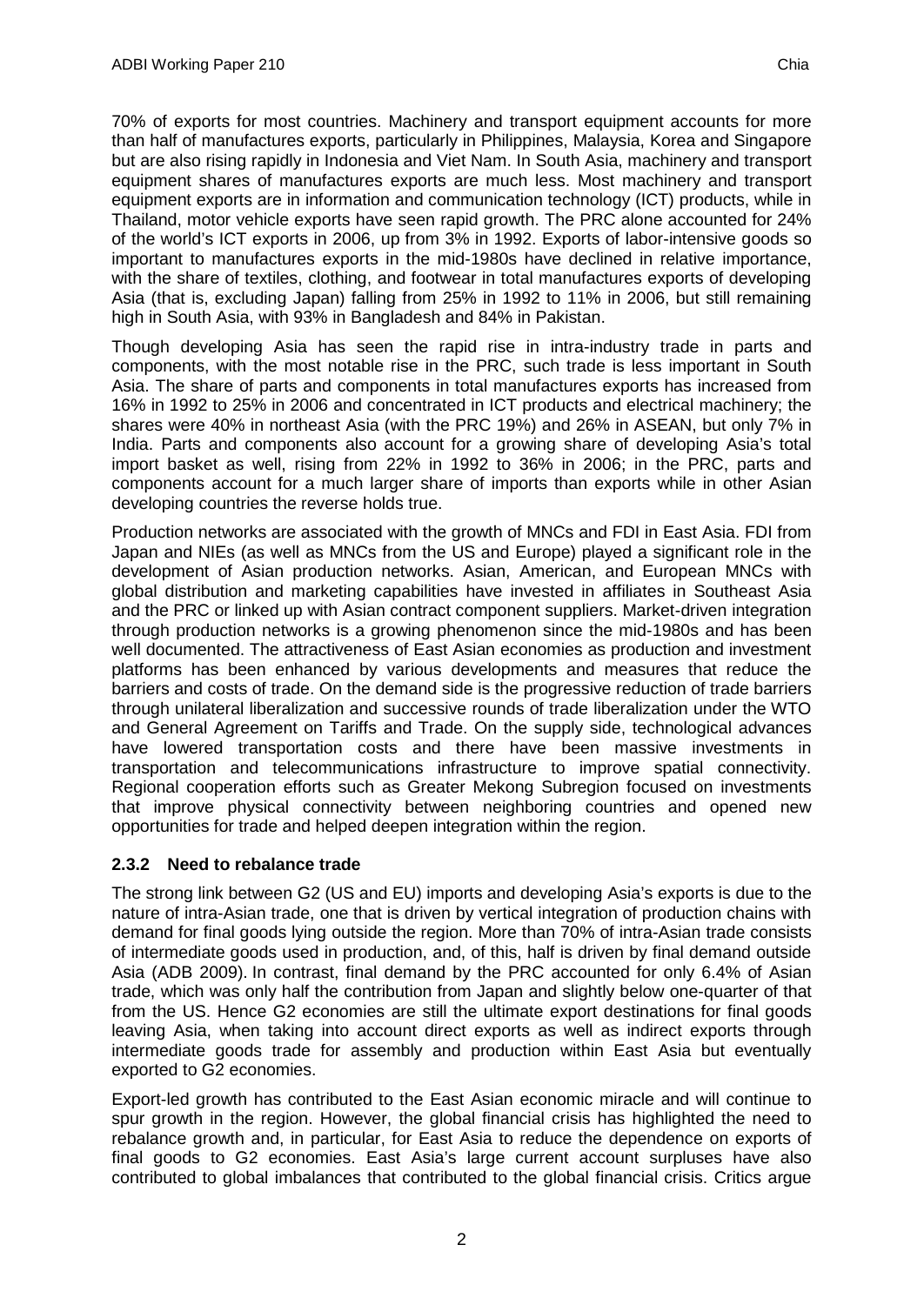that even without the global financial crisis, East Asia is paying a heavy price in welfare costs by saving too much and consuming too little as well as in the opportunity cost of failing to use the region's savings productively. There is a growing realization among East Asian policy makers that the pre-crisis export-led growth model is unsustainable and East Asian countries have to rebalance growth towards regional and domestic demand.

Strengthening regional cooperation and integration can help East Asia cope with adverse external shocks and promote a more balanced trade structure. An integrated regional market through trade and investment liberalization and facilitation measures is conducive to economies of scale and specialization and intra-industry trade in differentiated products, as well as to reducing the cost burden from trade-related regulations. More robust domestic demand in individual countries would increase the demand for final goods and thus increase the relative importance of final goods in intra-regional trade.

# <span id="page-11-0"></span>**3. RISE IN ASIAN REGIONALISM**

## <span id="page-11-1"></span>**3.1 Factors in the Surge of Bilateral and Plurilateral Free Trade Agreements/Economic Partnership Agreements in East Asia**

Table 2 lists FTAs/EPAs in East Asia. The surge over the past decade in economic, trade, and investment cooperation and integration agreements reflects political and economic, as well as intra-regional and extra-regional, dynamics. These are:

|                       | Concluded,<br>signed, or<br>implemented | Under<br>negotiation | Proposed       | Total |
|-----------------------|-----------------------------------------|----------------------|----------------|-------|
| Brunei Darussalam     | 6                                       | 3                    | 4              | 13    |
| Cambodia              | 4                                       | 3                    | 2              | 9     |
| Indonesia             | 6                                       | 4                    | 6              | 16    |
| Lao PDR               | 6                                       | 3                    | $\overline{2}$ | 11    |
| Malaysia              | 7                                       | 9                    | 3              | 19    |
| Myanmar               | 4                                       | 4                    | 2              | 10    |
| Philippines           | 5                                       | 3                    | 4              | 12    |
| Singapore             | 17                                      | 11                   | 4              | 32    |
| Thailand              | 9                                       | 9                    | 6              | 24    |
| Viet Nam              | 5                                       | 4                    | $\overline{2}$ | 11    |
| <b>Subtotal ASEAN</b> | 69                                      | 53                   | 35             | 157   |
| <b>PRC</b>            | 9                                       | 4                    | 10             | 23    |
| Japan                 | 10                                      | 5                    | 4              | 19    |
| Korea                 | 6                                       | 7                    | 10             | 23    |
| Australia             | 7                                       | 7                    | 4              | 18    |
| New Zealand           | 6                                       | 5                    | 3              | 14    |
| India                 | 9                                       | 13                   | 9              | 31    |
| Subtotal "+6"         | 47                                      | 41                   | 40             | 128   |
| Total East Asia*      | 116                                     | 94                   | 75             | 285   |

**Table 2: Free Trade Agreement Status in East Asia\* by Country, as of January 2009**

PRC = People's China; Lao PDR = Lao People's Democratic Republic.

Note: \* East Asia defined as ASEAN+6 countries

Source: Author's compilation from ADB-ARIC database

• *Geopolitical*: The end of the Cold War and the economic rise of the PRC have resulted in warming political ties between the PRC and the rest of East Asia. The economic rise of India and its "look East" policy has also enhanced its political and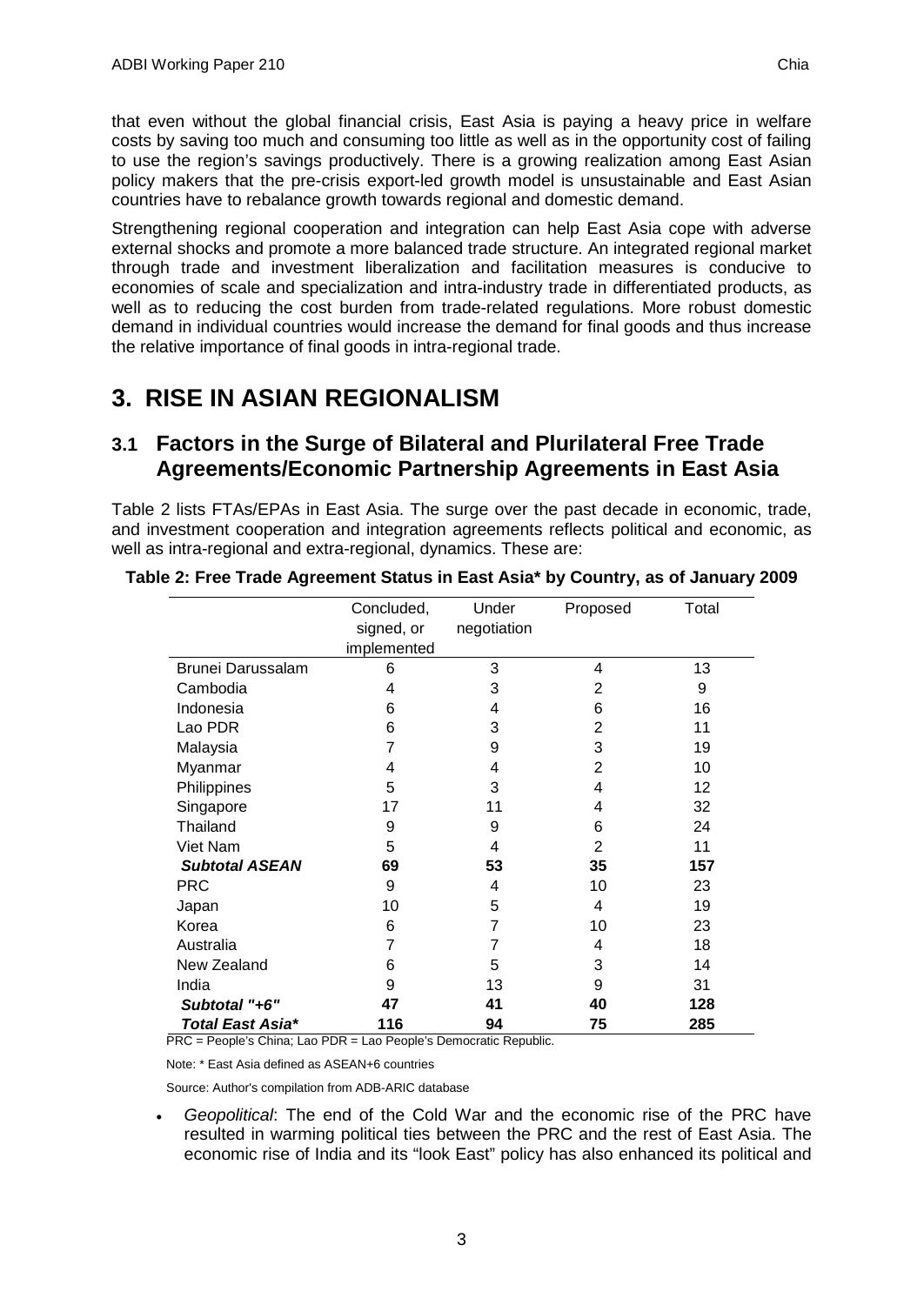economic relations with East Asia. FTAs/EPAs have increasingly become instruments of political diplomacy.

- *Economic:* While tariff barriers have fallen under successive WTO rounds, many barriers to trade and foreign investment remain and provide incentives for some FTAs to further liberalize and deepen integration and develop regional production networks and supply chains. Countries have strong reasons to liberalize through FTAs. They may face less resistance from vested interests fearing foreign competition and, if the outcome of preferential liberalization proves successful, support for opening multilateral markets may be strengthened. Individual countries are also pursuing bilateral FTAs to deepen relationships with specific countries or driven by the domino effect when neighboring and competitor countries enter into FTAs.
- *Need for regional cooperation:* Several developments have heightened the need for regional cooperation. First, the Asian financial crisis of 1997–1998 provided the opportunity for regional, political, and financial cooperation to resolve the crisis and develop regional resilience, resulting in the Chiang Mai Initiative, Regional Surveillance Mechanism, and Asian Bond Market Initiative. Second, regionalism in North America and Western Europe poses threat and demonstration effects concern over discriminatory market access for East Asian exporters and positive demonstration effect of the benefits from regionalism. Third, the rapid growth of East Asian economies and intra-regional trade and investment flows calls for some institutionalization to manage emerging conflicts and tensions. Fourth, there is growing recognition that in an era of globalization, nation states have to cooperate to deliver regional public goods and mitigate the global and regional public "bads." Fifth, disappointment with the lack of progress in the Doha Round and in APEC trade and investment liberalization pressured countries to establish FTAs as insurance. Finally, the current global financial and economic crisis is spurring regional cooperation to mitigate negative effects and rebalance growth towards regional and domestic demand.

## <span id="page-12-0"></span>**3.2 Characteristics of Asian Regionalism**

Asia's regionalism has developed differently from Europe's and has taken on a different structure, even though the media, as well as some official announcements, refer to a "Europe-type" regionalism. Asian regional integration has been driven more by markets than governments. Asian governments have been reluctant to adopt the more structured European-style regionalism and this reflects several factors, including an unwillingness to cede national sovereignty (many achieved political independence only in recent decades and are still in the process of nation-building); wide disparities in economic development, social structures, and political systems; the persistence for many East Asian countries of economic ties (trade, investment, capital flows) that are still more closely linked with US-Europe than with the region; and continuing debate on what constitutes the "region".

The formation of FTAs[2](#page-12-1) and EPAs is a recent phenomenon, unlike in other parts of the world. Asian economic regionalism in recent decades has been mainly market-driven, and particularly by the development of regional production networks. Since Asia's exports of final goods are mostly destined for markets in North America and Europe, Asia's regionalism focuses on supporting market relationships rather than supplanting them and on sustaining its openness to global markets. Intra-regional bilateral and plurilateral FTAs are paralleled by FTAs with extra-regional countries and groups.

<span id="page-12-1"></span> $2$  East Asia has only undertaken FTAs (necessitating ROOs to prevent trade deflection), and has so far eschewed customs unions, which require harmonization of external tariffs.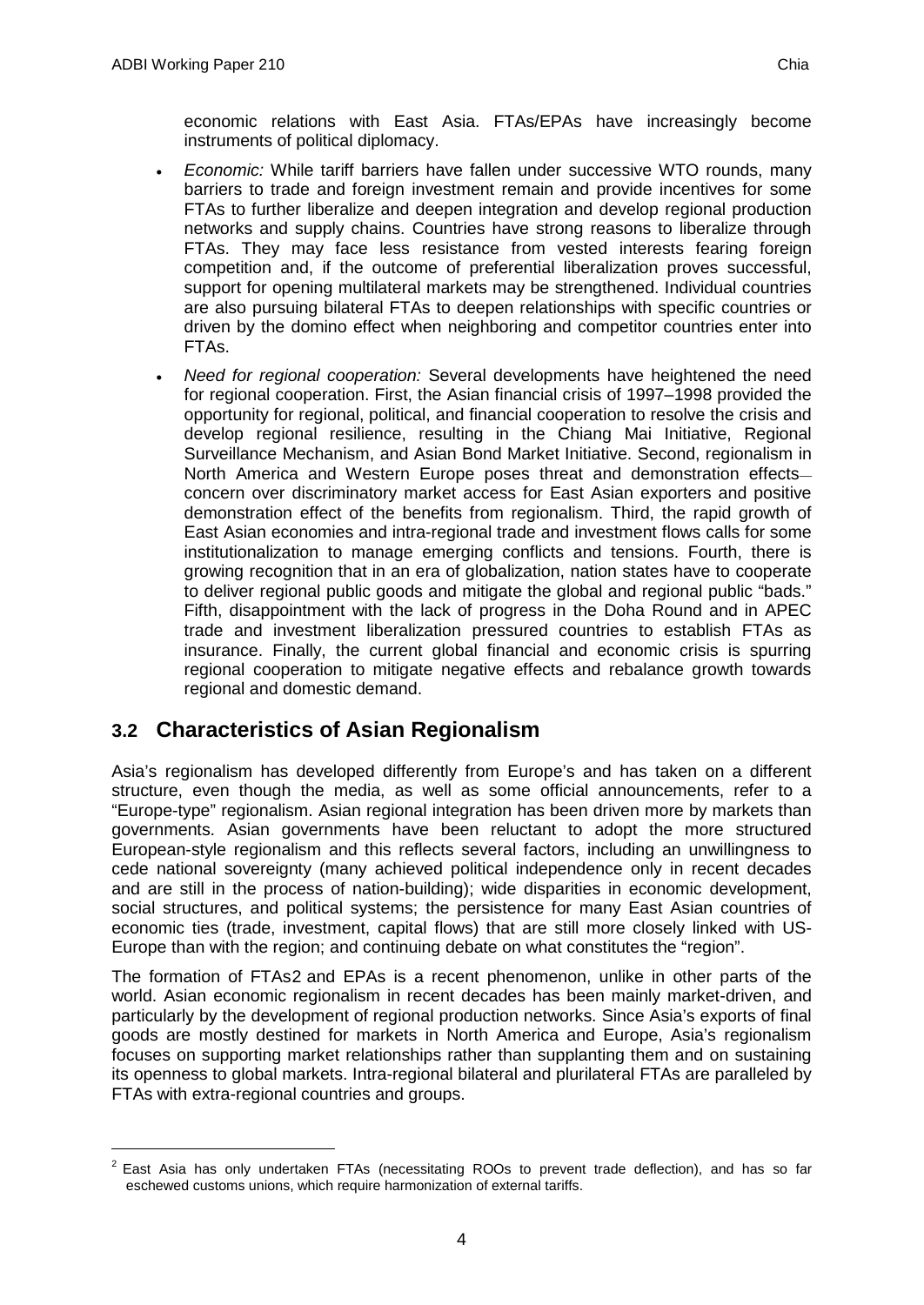Traditional FTAs focus mainly on liberalization of trade in goods through elimination of tariffs and NTBs. However, Asia's "new age" FTAs/EPAs go beyond goods liberalization to encompass FTA-plus and WTO-plus features of trade facilitation, investment liberalization and facilitation, intellectual property rights protection, competition policy, mutual recognition agreements, government procurement, and labor mobility. A key feature is special and differential treatment for the less-developed members of the FTA/EPA, including capacity building in economic and social areas.

Since governments are reluctant to cede management and control, Asia lacks strong regional institutions. Many subregional organizations, often overlapping, cooperate in various areas. The ASEAN Secretariat is small and poorly funded and lacks a large professional staff to gather and synthesize information (like the Organisation for Economic Co-operation and Development [OECD]), monitor compliance of various agreements and commitments, and undertake analytical work. The Economic Research Institute for ASEAN and East Asia (ERIA), funded by Japan, has been established to undertake some of the analytical work on East Asia.

## <span id="page-13-0"></span>**3.3 Evolving Regional Economic Architecture**

Numerous regional groupings and forums have emerged, giving rise to overlapping and confusing groupings of varying geometry. Most of these groupings are ASEAN-centric— ASEAN's agreements on trade in goods (AFTA), trade in services (AFAS), ASEAN Investment Area (AIA) and ASEAN Economic Community (AEC); ASEAN+1 agreements (with PRC, Japan, Korea, India, Australia-New Zealand, European Union and Gulf Cooperation Council), ASEAN+3 (East Asia Free Trade Area or EAFTA), and ASEAN+6 (Comprehensive Economic Partnership in East Asia or CEPEA). Others include South Asia FTA, Trans-Pacific Strategic Economic Partnership (TPSEP), and the Asia Pacific Economic Cooperation (APEC) forum.

Table 3 shows the number of plurilateral and bilateral FTAs that the East Asian economies have signed or are under negotiation and study. Singapore heads the list with 32 FTAs, followed by India (31), Thailand (24), PRC (23), and Korea. In terms of bilateral FTAs signed, Singapore leads with 18, followed by Japan and India (each 13), and Australia (11), while the PRC and Korea have the largest number of FTAs under negotiation or study. The CLMV countries have few or no bilateral FTAs, reflecting their relative lack of attractions for other countries and their limited negotiating capabilities; their focus has been on ASEAN+1 agreements.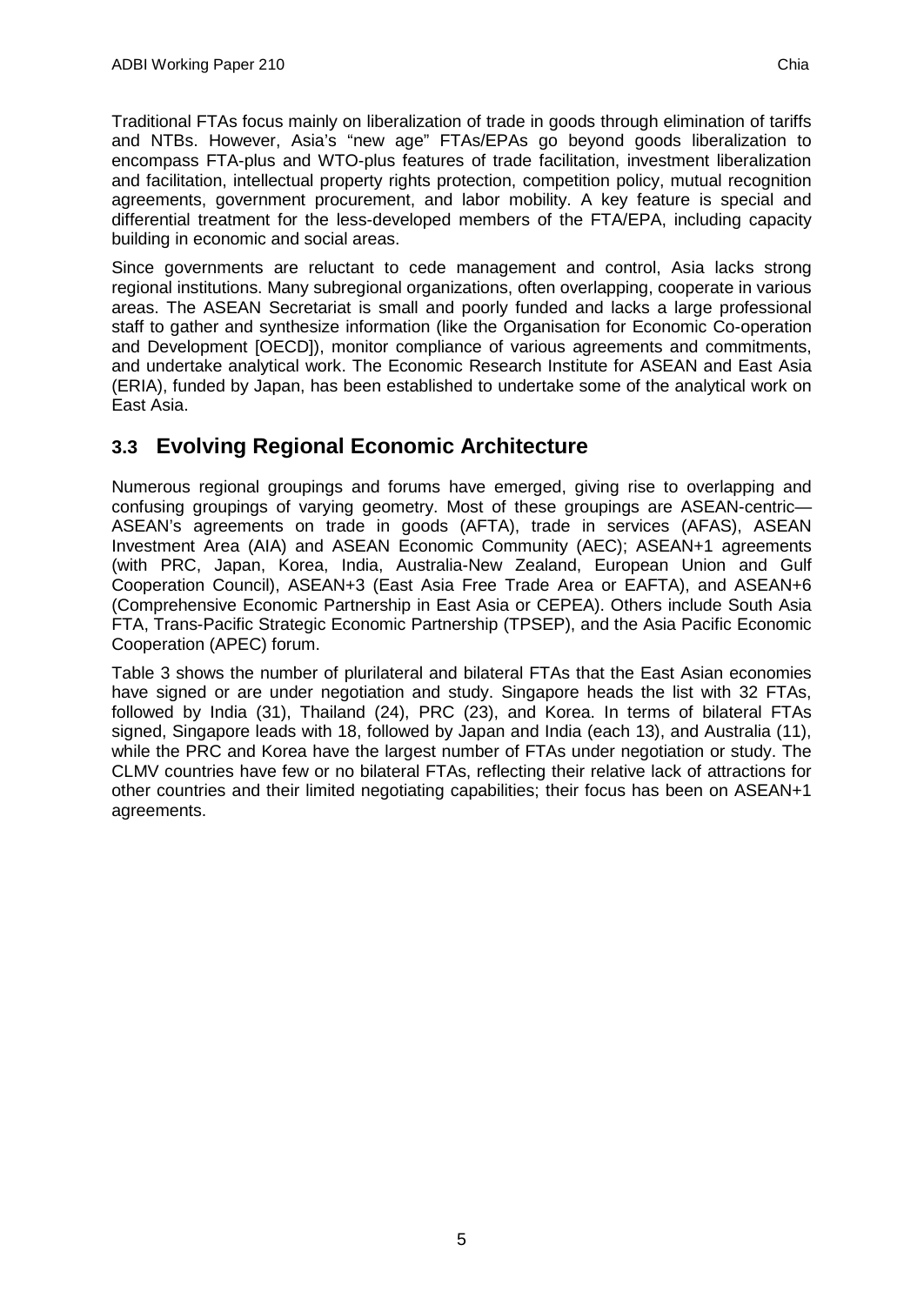|                     | Under negotiation, concluded or implemented |                    |       |                       |                    |       |                                |                    | New         | Total          |     |
|---------------------|---------------------------------------------|--------------------|-------|-----------------------|--------------------|-------|--------------------------------|--------------------|-------------|----------------|-----|
|                     | Plurilateral FTAs*                          |                    |       | <b>Bilateral FTAs</b> |                    |       | Total plurilateral & bilateral |                    | <b>FTAs</b> | <b>FTAs</b>    |     |
|                     | Intra-<br>regional**                        | Cross-<br>regional | Total | Intra-<br>regional**  | Cross-<br>regional | Total | Intra-<br>regional**           | Cross-<br>regional | Total       | proposed       |     |
| <b>Brunei</b>       |                                             |                    |       |                       |                    |       |                                |                    |             |                |     |
| Darussalam          | 6                                           | 2                  | 8     | 1                     | 0                  |       | 7                              | $\overline{2}$     | 9           | 4              | 13  |
| Indonesia           | 6                                           | $\overline{2}$     | 8     |                       |                    | 2     | 7                              | 3                  | 10          | 6              | 16  |
| Malaysia            | 6                                           | 3                  | 9     | 4                     | 3                  | 7     | 10                             | 6                  | 16          | 3              | 19  |
| Philippines         | 6                                           |                    | 7     |                       | 0                  |       | 7                              |                    | 8           | 4              | 12  |
| Singapore           | 6                                           | 4                  | 10    | 6                     | 12                 | 18    | 12                             | 16                 | 28          | 4              | 32  |
| Thailand            | 6                                           | 3                  | 9     | 6                     | 3                  | 9     | 12                             | 6                  | 18          | 6              | 24  |
| Cambodia            | 6                                           |                    |       | 0                     | 0                  | 0     | 6                              |                    | 7           | $\overline{2}$ | 9   |
| Lao PDR             | 6                                           | 2                  | 8     |                       | 0                  |       | 7                              | 2                  | 9           | 2              | 11  |
| Myanmar             | 6                                           | 2                  | 8     | 0                     | 0                  | 0     | 6                              | 2                  | 8           | 2              | 10  |
| Viet Nam            | 6                                           |                    |       |                       |                    | 2     | 7                              | 2                  | 9           | $\overline{2}$ | 11  |
| <b>PRC</b>          |                                             | 3                  | 4     | 6                     | 3                  | 9     | 7                              | 6                  | 13          | 10             | 23  |
| Japan               |                                             |                    | 2     | 10                    | 3                  | 13    | 11                             | 4                  | 15          | 4              | 19  |
| Korea               |                                             | 3                  | 4     | 5                     | 4                  | 9     | 6                              | 7                  | 13          | 10             | 23  |
| Australia           |                                             | 2                  | 3     | 7                     | 4                  | 11    | 8                              | 6                  | 14          | 4              | 18  |
| New Zealand         |                                             | 3                  | 4     | 6                     |                    | 7     | 7                              | 4                  | 11          | 3              | 14  |
| India<br><b>FTA</b> |                                             | 8                  | 9     | 6                     | 7                  | 13    | 7                              | 15                 | 22          | 9              | 31  |
| incidence           | 66                                          | 41                 | 107   | 61                    | 42                 | 105   | 127                            | 83                 | 210         | 75             | 285 |

PRC = People's Republic of China, Lao PDR = Lao People's Democratic Republic, FTA = free trade agreements.

Notes: \* plurilateral = FTA involving more than two countries

Notes: \*\* intra-regional defined here as among the ASEAN+6 group of countries

Source: Author's compilation.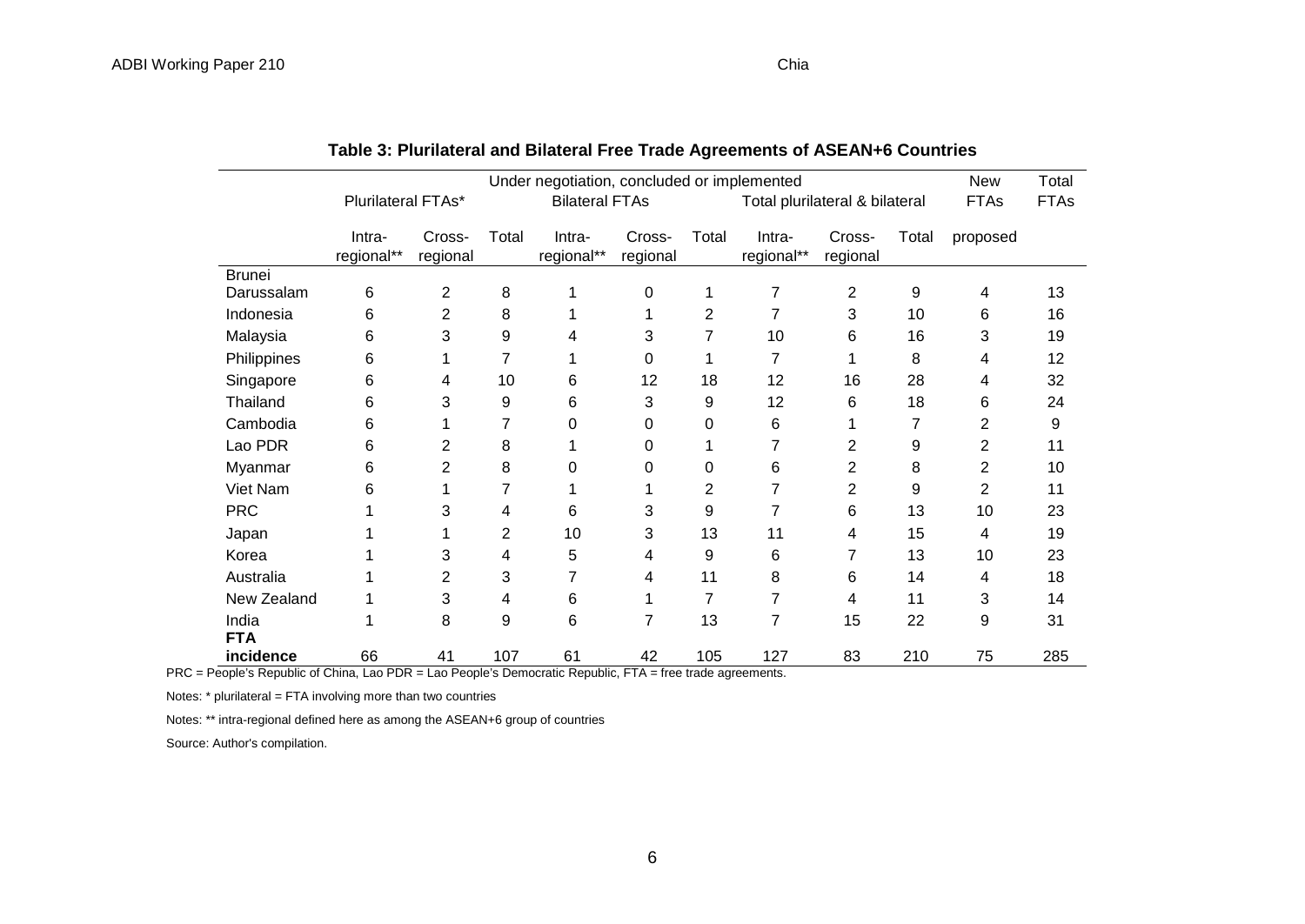There are also proposals on regional communities. Building a regional community that encompasses political, economic, security, social, and cultural dimensions requires a broader vision than an FTA/EPA and could only be a long-term objective given the wide political, economic, social, and cultural diversity of the region, strong nationalism among countries, and historical mistrusts and current economic rivalries between Japan and the PRC. Even an economic community such as that of Europe has required coordination and harmonization of external tariffs and macroeconomic policies of member states. The AEC has a much more limited objective, although it was launched in 2003 in parallel with an ASEAN political-security community and an ASEAN sociocultural community. It should also be remembered that ASEAN has existed as a regional grouping since 1967.

In May 2009 at the Shangri-la Dialogue in Singapore, Australian Prime Minister Rudd proposed an Asia Pacific Community, linking economics to the long-term security priorities of the Asia Pacific. He argued that, "managing major power relations, particularly in the context of the rise of the PRC and India, will be crucial for our collective future. This will place a premium on wise statecraft, particularly the effective management of relations between the US, Japan, PRC, and India" (Dysdale 2009). In turn, Japanese Prime Minister Yukio Hatoyama proposed an East Asian Community (EAC), presumably including economic, political, and security dimensions, to President Hu of the PRC in Beijing in September 2009. The idea has generated much interest as well as controversy. When pressed at the November 2009 Summit in Singapore, Hatoyama was vague as to the nature and membership of his proposed EAC. US President Barack Obama argued that: "As an Asia-Pacific nation, we expect to be involved in discussions that shape the future of this region, and to participate fully in appropriate organizations as they are established and evolve."[4](#page-15-1)

### **3.3.1 ASEAN**

Although ASEAN was formed in 1967, its economic integration efforts began seriously only in 1992 with AFTA, followed in 1995 by the AFAS and in 1998 by the AIA.

While goods trade liberalization is now far advanced (with zero tariffs in January 2010 for Brunei Darussalam, Indonesia, Malaysia, Philippines, Singapore, and Thailand), progress has been slower in services trade liberalization and investment liberalization. However, with growing concern over market and investment competition from the rise of the PRC and India and the need for the ASEAN states to be internationally competitive, the grouping agreed on wider and deeper integration. The AEC was adopted in 2003, with a completion date first set at 2020 but subsequently advanced to 2015.

The AEC has the goals of, "a single market and production base"; a, "competitive economic region"; "equitable economic development"; and, "integration into the global economy", but stops short of the EU-style economic community. A single market and production base encompasses the free flow of goods, services, investments, and skilled labor; freer flow of capital; and 12 priority sectors in goods and services for accelerated development. The competitive economic region encompasses competition policy, consumer protection, intellectual property rights, infrastructure development, taxation, and e-commerce. Equitable economic development is to be achieved through small and medium-sized enterprise (SME) development and the Initiative for ASEAN Integration aimed at capacity building of the CLMV countries. Integration into the global economy is to be achieved through a coherent approach towards external economic relations and enhanced participation in global supply

<span id="page-15-0"></span> <sup>3</sup> As reported in *Asahi Shimbun* (English language edition), 23 September 2009.

<span id="page-15-1"></span><sup>4</sup> As reported by Anthony Rowley in *Business Times* on 20 November 2009 during Obama's visit to Singapore for the APEC Summit and the US-ASEAN Summit. The Japanese government line will continue stressing that the US has a significant role to play in Asia, but without specifying that this should be as a member of an EAC. Moreover, "a cornerstone of an EAC would be an FTA among all its members, and the US Congress has no appetite for an FTA with China, Japan or even South Korea at present."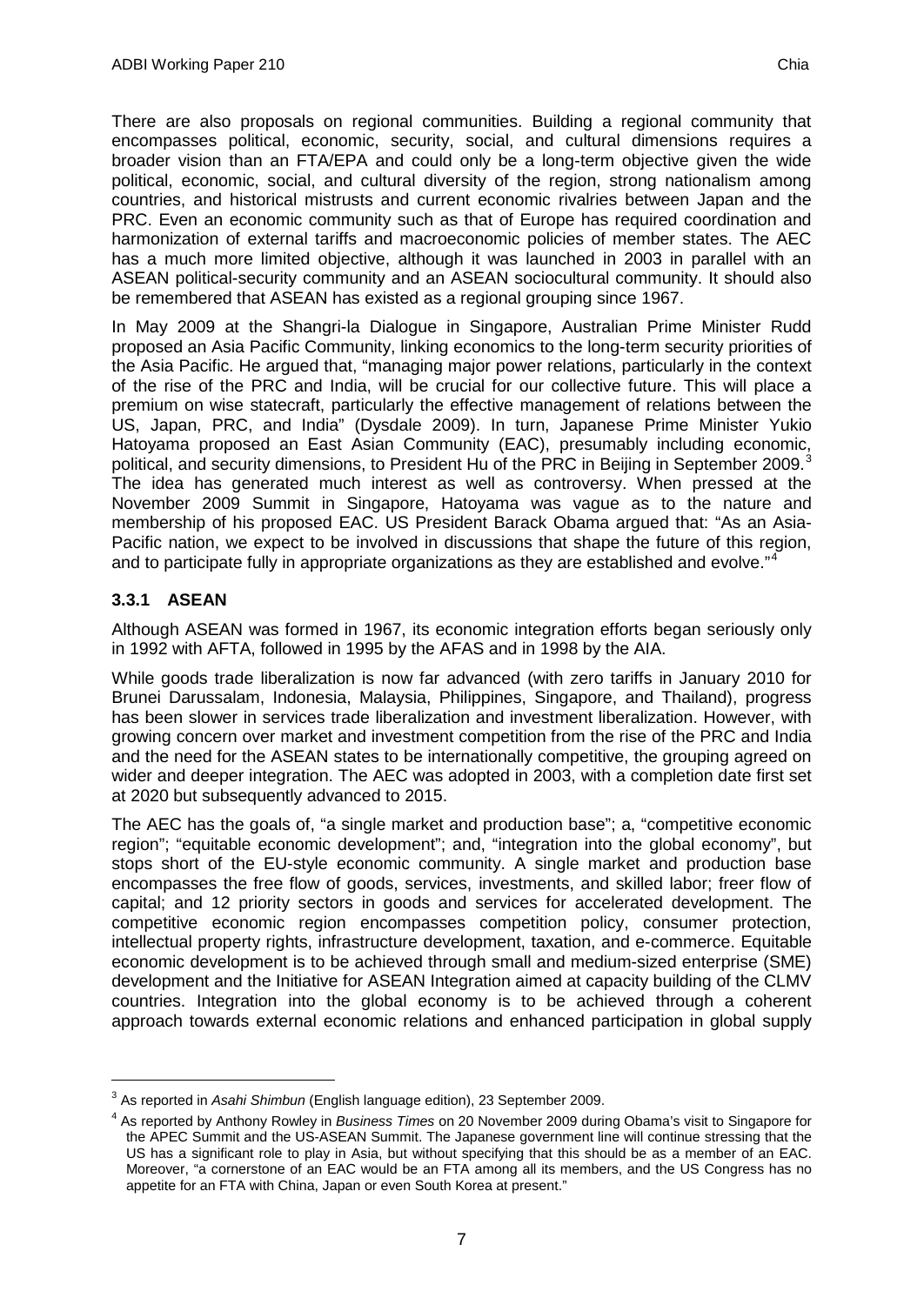networks. In addition, the ASEAN Comprehensive Investment Agreement replaces the AIA, with more liberalization features and inclusion of investment protection.

ASEAN economic integration has to deal with the wide development gaps among its members, which challenges the political will and the capacity to move forward together on integration efforts to meet global and regional challenges. Given its history and political systems, there is also a strong reluctance to cede national sovereignty to accelerate regional integration.

### **3.3.2 ASEAN Plus One**

ASEAN has become an FTA hub. Its diplomatic and economic importance is seen in the number of FTAs/EPAs it has signed or is negotiating with major economic partners. The offer by the PRC to negotiate a comprehensive economic cooperation agreement was closely followed by similar overtures by Japan, Korea, Australia-New Zealand, and India. ASEAN is also negotiating with the European Union and the Gulf Cooperation Council. There is a notable absence of a ASEAN-US agreement so far, although under the ASEAN Enterprise Initiative, the US has implemented a bilateral FTA with Singapore, and is in negotiations with Indonesia, Malaysia, and Thailand, as well as having bilateral trade and investment framework agreements with a number of ASEAN countries. A major problem is that FTAs with the US have to follow a common US template, which includes government procurement, environmental, and labor standards, areas that are highly sensitive to some ASEAN countries. There is also the political issue of Myanmar, although under the Obama Administration the US has agreed to "engage" with the present Myanmar regime.

The five ASEAN agreements with PRC, Japan, Korea, Australia-New Zealand, and India are in various stages of negotiation, ratification and implementation. They are all FTA-plus and WTO-plus agreements as they include not only trade in goods and trade in services, but also other features. In all cases, the framework agreements provide for economic cooperation and technical assistance in a wide number of areas, as well as special and differential treatment for the low income members of ASEAN. An emerging problem is that there is no common template, in particular no common rules of origin, standards, and exclusion lists, reflecting the sensitivities and bargaining strengths of the respective countries. This makes convergence problematic and gives rise to the "noodle bowl" effect.

The negotiating process also varies. While some are single undertakings, others are being negotiated and implemented in phases, with trade in goods followed by trade in services and, finally, investment.

- *ASEAN-China Comprehensive Economic Cooperation* is an agreement among developing countries and is notified to the WTO under the Enabling Clause. It started with a 3-year "early harvest" program of liberalization mainly in agricultural products. Initially an expressed single undertaking, the goods agreement was actually completed first, followed by the services agreement and the investment agreement. Notably, ASEAN agreed to treat the PRC as a "market economy". The PRC has also signed bilateral FTAs with Thailand and Singapore.
- *ASEAN-Japan Economic Partnership Agreement* is a developed and developing country agreement notified to the WTO under General Agreement on Tariffs and Trade Article XXIV and General Agreement on Trade in Services Article V. It is an umbrella agreement of bilaterals between Japan and individual ASEAN countries. Bilateral EPAs have been completed with Singapore, Philippines, Indonesia, Malaysia, Viet Nam, and Brunei Darussalam but there appears to be no common template among them, contributing to a noodle bowl problem.<sup>[5](#page-16-0)</sup> Among the key

<span id="page-16-0"></span> <sup>5</sup> Dr Ponciana Intal Jr, at the ADBI Conference on Asian Architecture and Global Governance on 29–30 October 2009 also pointed to the unequal bargaining leverage of developing ASEAN countries vis-à-vis developed Japan, resulting in the perception that some ASEAN countries achieved better deals than others. He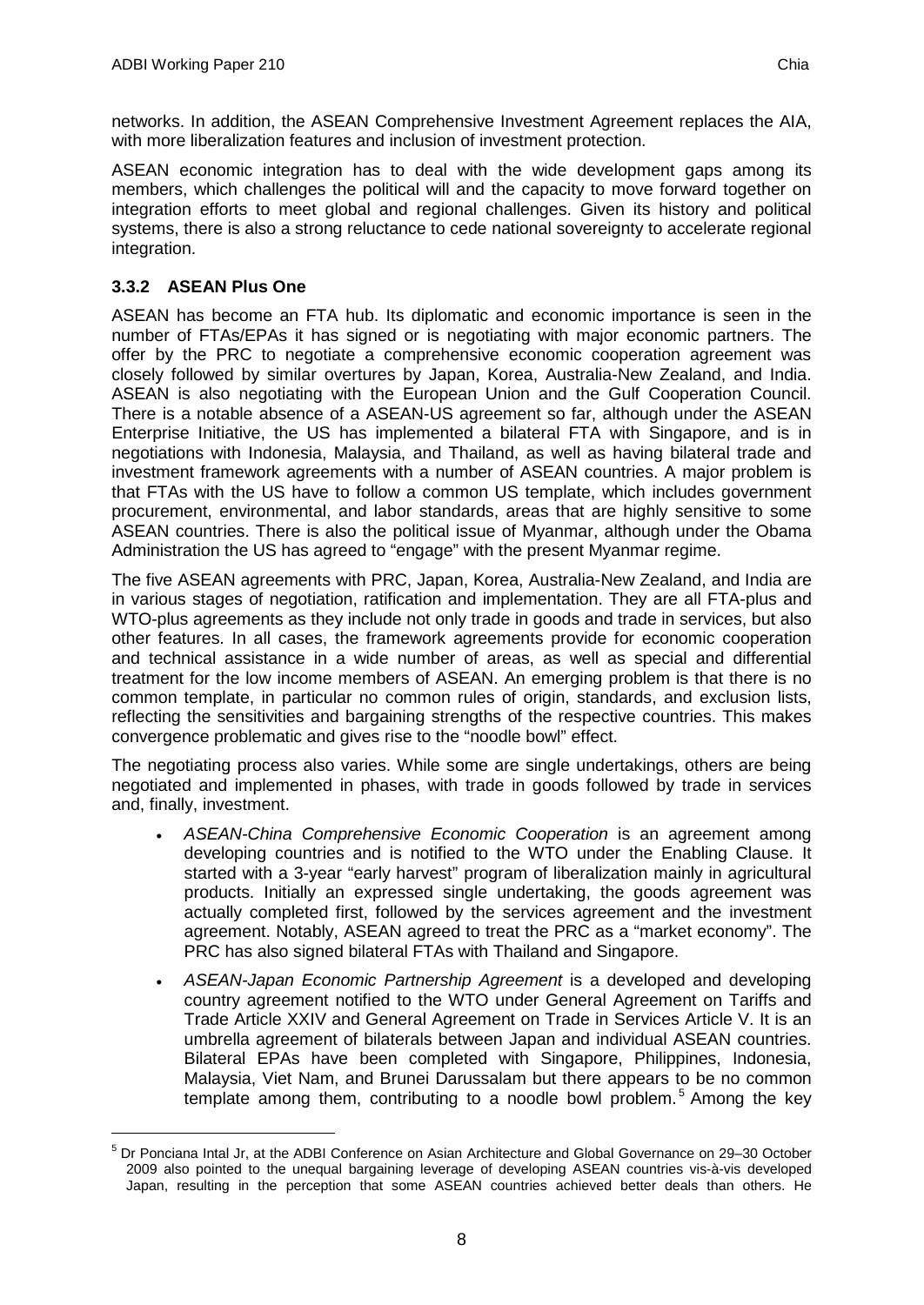features are the concession for entry into Japan of selected professionals, mainly in the health care sector from the Philippines and Indonesia, and cooks and artisans from Thailand, as well as Japan's offer of economic and technical assistance and capacity building, particularly to the CLMV countries.

• *ASEAN-India Comprehensive Economic Cooperation:* India offered ASEAN a trade pact in November 2002, presumably as part of its "Look East" strategy. ASEAN welcomed the initiative as India is a rising economic power in the region. A framework agreement was signed in October 2003. The FTA on goods involved prolonged negotiations. India has high agricultural tariffs of 70%–100% and many small and marginal farmers, and resisted tariff cuts on a range of products of strong export interest to some ASEAN members. Initially India presented an exclusion list of 1,414 products (including textiles, rice, vegetable oil, and petroleum products) that represented 44% of ASEAN's total exports to India in 2004 and affecting 80% of Malaysian exports to India. The FTA on goods was finally signed in August 2009. It allows for reduction of tariffs on highly sensitive items and special products including palm oil, pepper, coffee, and black tea by 2019. Tariff rates on items sensitive with the ASEAN5 (that is excluding Singapore) and important to India's trade system will be reduced gradually until 2016; rates on Normal Track 1 items will be reduced and finally eliminated by 2013 and by 2016 for Normal Track 2 items. ASEAN countries like Cambodia and Myanmar receive 3–5 years longer to achieve the same tariff goals. There is also an exclusion list, which will be reviewed every year. Negotiations on services and investment are ongoing and are expected to be concluded by August 2010.

### **3.3.3 Japan–People's Republic of China–Korea Trilateral or Bilateral Agreement?**

There is as yet no Japan–PRC–Korea trilateral or bilateral FTA, although feasibility studies and discussions have been ongoing for quite a while, and reflect historical mistrusts as well as ongoing economic rivalries. However, negotiation on a trilateral agreement is expected to be initiated in 2010.

# <span id="page-17-0"></span>**4. RATIONALE AND CHALLENGES OF A REGION-WIDE FREE TRADE AGREEMENT**

Asia is a huge and diverse economic region, and it would be best to examine an FTA for East Asia first, before embarking on the larger and more ambitious Pan-Asia FTA or Asia Pacific FTA. The region-wide approach is superior to the hitherto subregional and bilateral approaches to FTA formation, in terms of both the static welfare effects from trade creation and trade diversion and the dynamic effects from increased competition, economies of scale, and utilization of economic resources.

## <span id="page-17-1"></span>**4.1 Case/Rationale for Region-Wide Free Trade Agreement**

There are geopolitical and economic reasons for establishing a region-wide FTA and economic cooperation in East Asia:

### **4.1.1 Political Gains**

The ASEAN experience has shown the usefulness of economic cooperation and integration in reducing geopolitical tensions and conflicts. A large grouping would also increase the East Asian voice in international organizations and forums. The Joint Expert Group on EAFTA

concluded that Japan's approach of bilateral EPAs was less salutary than a reliance on purely ASEAN-Japan EPA similar to an ASEAN-PRC FTA or ASEAN-Korea FTA.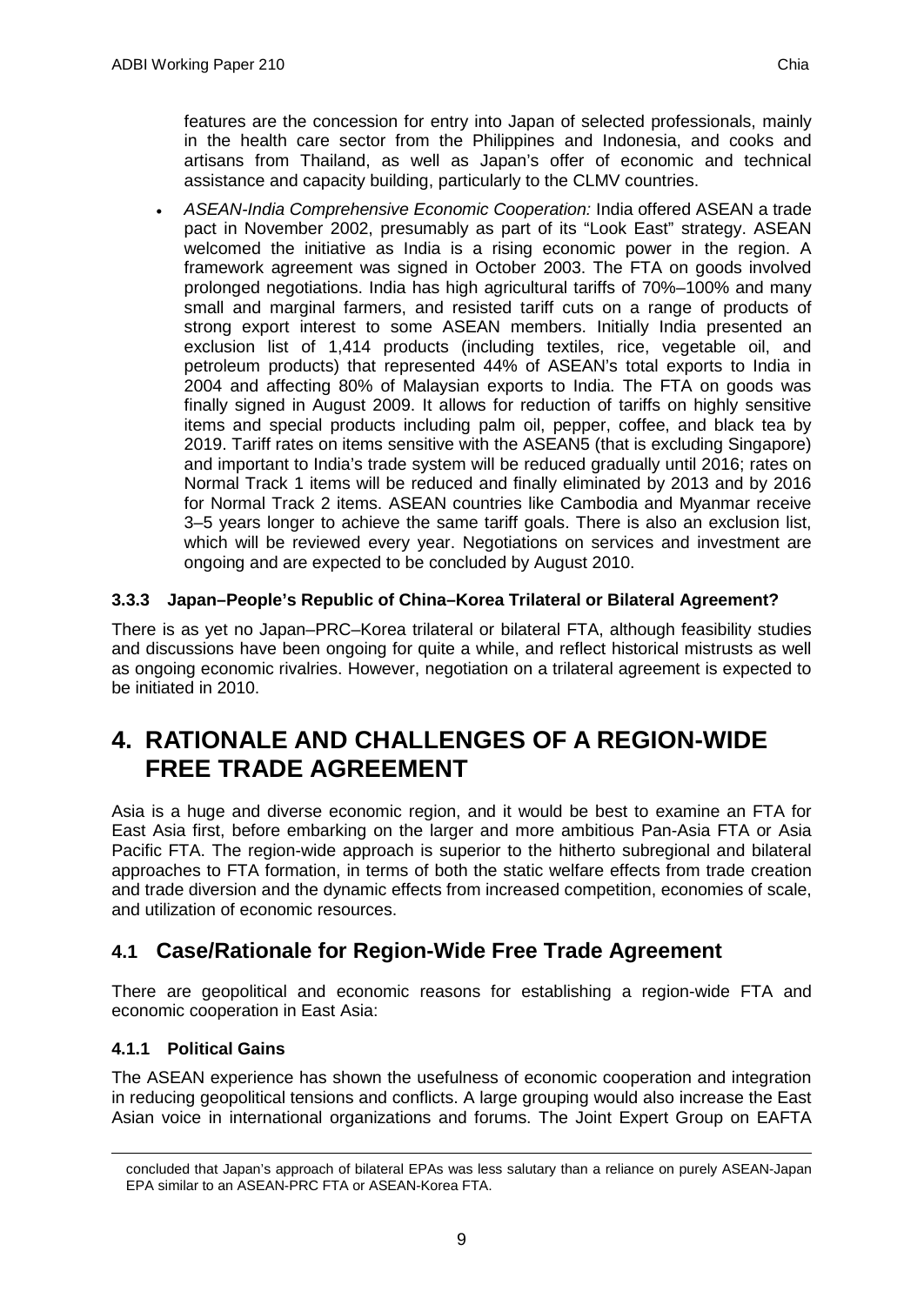Phase II Study (2009) also argues that EAFTA would increase awareness of common destiny, institutionalize dialogues and contracts, and increase mutual understanding and cooperation.

### **4.1.2 Economic Gains**

Economic gains include increased market access to goods, services, skills, and technology; increased market size to permit specialization and realization of economies of scale; FDI activities and technology transfer of MNCs, and simplification of rules of origin, tariff schedules and standards. Various computable general equilibrium (CGE) modeling studies<sup>[6](#page-18-1)</sup> have shown that a larger region-wide FTA will result in more economic benefits than smaller bilateral and plurilateral FTAs. The region-wide FTA, with the removal of barriers to trade and investment and freer flows of capital and labor, will facilitate regional production networks and supply chains and incentivize individual countries to undertake reforms and economic restructuring to better meet the challenges of globalization, as well as regionalism and protectionism in the Americas and Europe.

The case for a regional agreement also rests on the continued progress of market-driven integration and on managing its consequences. It can help eliminate remaining barriers on trade and investment transactions, encourage behind-the-border regulatory changes that affect integration, manage the spillovers generated by their close links, and coordinate positions to secure the best possible terms in wider regional and global negotiations (Petri 2008). A larger and integrated market with reduced investment barriers would spur entry of more FDIs into natural resources, manufacturing, and services, as well as infrastructure development to improve regional spatial connectivity.

### **4.1.3 Countering the "Noodle Bowl" Effect**

A region-wide FTA holds possibilities for compatible rules of origin (ROOs), product and technical standards, and conformance requirements, thus avoiding market fragmentation and a "noodle bowl" effect from the proliferation of multilayered and overlapping FTAs. At present, each FTA/EPA has its own ROO regime. Harmonization of ROO regimes could also focus on the issuance of Certificates of Origin (such as self-certification), and enhancing cumulation rules for FTAs. Electronic customs clearance can dramatically reduce transaction costs. Product standards and conformity assessment measures could also be harmonized or mutually recognized on a region-wide basis.

The Joint Expert Group EAFTA Phase II Study argues that an important rationale is to overcome the proliferation of FTAs that impairs regional production networks and intraregional trade through the noodle bowl effect. It is recognized that establishing compatibility across the large number of plurilateral and bilateral FTAs would be difficult in practice and that it may be necessary to progress step-by-step.

### **4.1.4 Facilitate the rebalancing of growth in East Asia**

The global crisis has led to sharp declines in East Asian export demand from the US and Europe and demands policies to rebalance growth. East Asian countries, then, need intraregional trade to support East Asia against external shocks and sustain regional economic growth.

## <span id="page-18-0"></span>**4.2 Computable General Equilibrium Modeling Results**

In traditional customs union theory, a customs union can contribute to more efficient allocation of resources within the region, but possibly at the expense of resource allocation

-

<span id="page-18-1"></span> $6$  See for example, Kawai and Wignaraja (2007).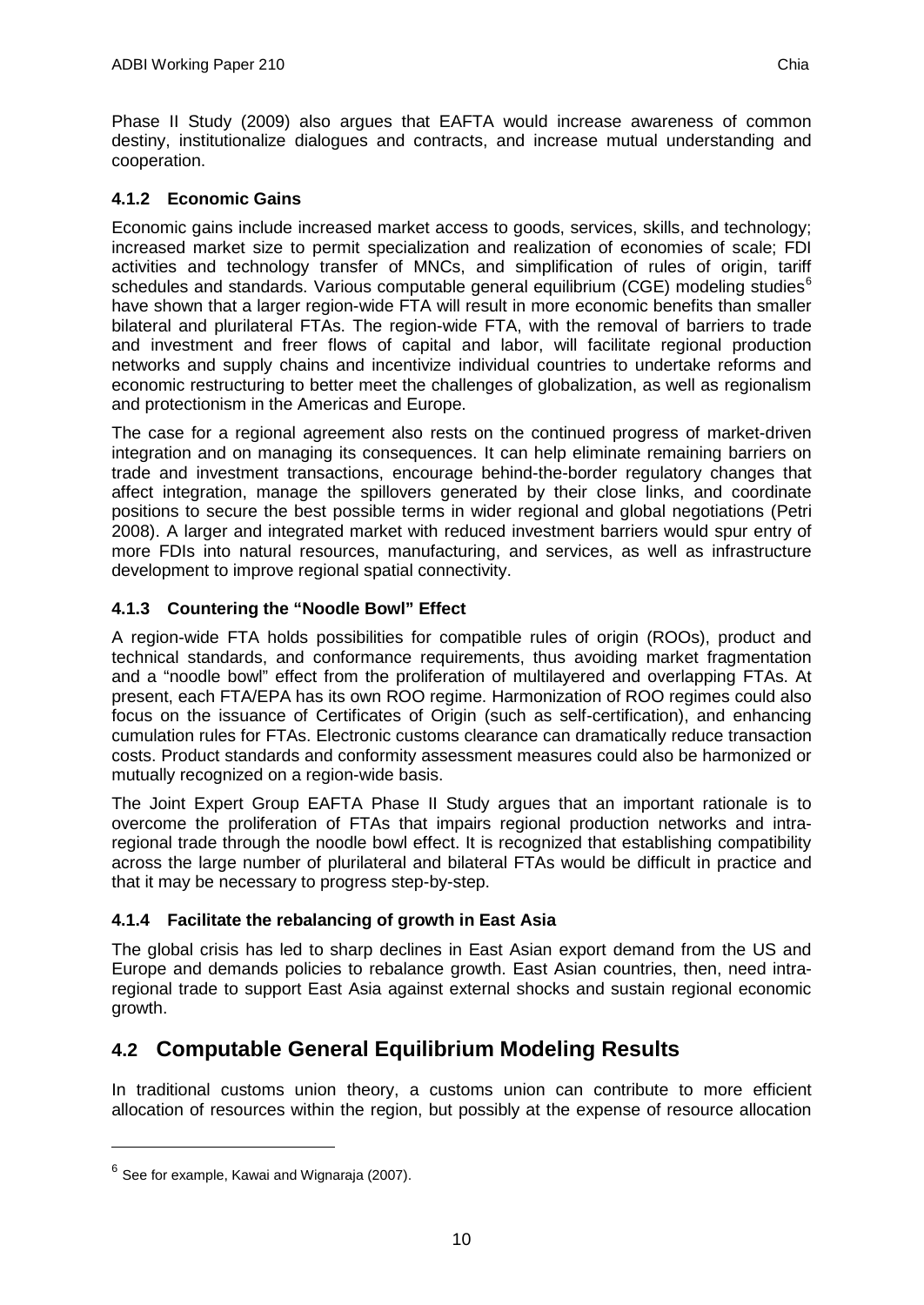between members and non-members, thus making the welfare implications ambiguous. Viner argued that trade diversion costs take place if the formation of a customs union causes a member to switch imports from a low-cost non-member to a higher-cost member; on the other hand, trade creation benefits take place if a member imports more from another member who is also a low-cost supplier. Besides the static welfare effects, the customs union also confers several dynamic benefits due to increased competition, economies of scale, stimulus to investment, and better resource utilization. However, the Vinerian focus often seems inadequate as the majority of recent economic agreements involve much investment liberalization and facilitation and many behind-the-border liberalization issues.

Empirical studies of FTAs have used CGE models to quantify the income and welfare effects of eliminating import tariffs on goods trade and liberalizing cross-border services trade, as well as sector-level gains and losses, and to perform an analysis of the future of economic integration in the region.<sup>[7](#page-19-0)</sup> Depending on the CGE model employed (and the data sets used), these studies differ in their estimates of the welfare gains to members and losses to nonmembers from an East Asia FTA. Serious shortcomings are the studies' inability to incorporate ROO and NTBs and the liberalization of services trade barriers, as well as their inability to incorporate an FTA's dynamic investment effects. ROOs and NTBs could protect domestic industries far more than import tariffs. It is also common knowledge that all ASEAN countries view the positive investment effects as a major benefit of signing on to FTAs. Thus Kawai and Wignaraja (2007) caution that CGE studies are best used in conjunction with other empirical tools such as analyses of the complex structure of FTAs and enterprise perception studies of the benefits of FTAs. Their CGE study incorporates trade in services and trade facilitation. Their scenarios for EAFTA (ASEAN+3) and CEPEA (ASEAN+6) as well as for ASEAN-PRC, ASEAN-Japan and ASEAN-Korea are shown in Table 4.

<span id="page-19-0"></span> <sup>7</sup> For a list of CGE studies on ASEAN, ASEAN+1 and ASEAN+3, see Kawai and Wignaraja (2007).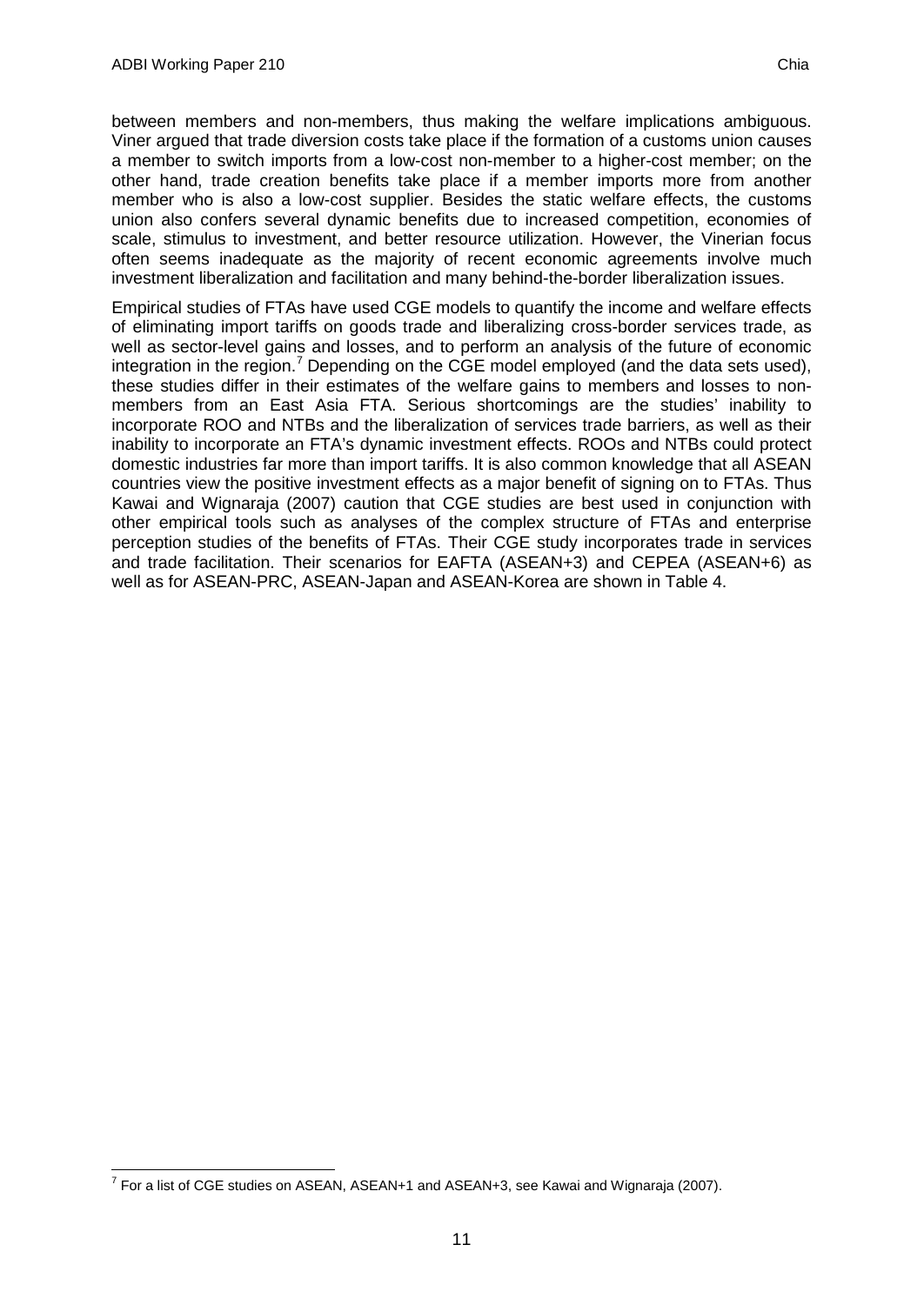|                                                |               |          |              |                 | Compared to 2017 baseline (at constant 2001 US dollar) |                 |              |             |                       |       |
|------------------------------------------------|---------------|----------|--------------|-----------------|--------------------------------------------------------|-----------------|--------------|-------------|-----------------------|-------|
|                                                | ASEAN+PRC FTA |          |              | ASEAN+Japan FTA |                                                        | ASEAN+Korea FTA |              | ASEAN+3 FTA | ASEAN+6 FTA           |       |
|                                                | US\$ million  | % change | US\$ million | % change        | US\$ million                                           | % change        | US\$ million | % change    | US\$ million % change |       |
| <b>ASEAN:</b>                                  | 44,211        | 3.72     | 28,831       | 2.43            | 8,088                                                  | 0.68            | 62,186       | 5.23        | 67,206                | 5.66  |
| Indonesia                                      | 6,924         | 2.30     | 2,834        | 0.94            | 1,475                                                  | 0.49            | 7,884        | 2.62        | 8,588                 | 2.86  |
| Malaysia                                       | 7,551         | 4.02     | 4,453        | 2.37            | 1,339                                                  | 0.71            | 10,391       | 5.54        | 11,869                | 6.33  |
| Philippines                                    | 2,556         | 2.13     | 1,915        | 1.59            | 630                                                    | 0.52            | 3,177        | 2.64        | 3,431                 | 2.85  |
| Singapore                                      | 6,854         | 4.13     | 3,171        | 1.91            | 793                                                    | 0.48            | 7,943        | 4.79        | 9,002                 | 5.43  |
| Thailand                                       | 16,324        | 7.39     | 14,107       | 6.39            | 2,640                                                  | 1.20            | 26,728       | 12.10       | 28,346                | 12.84 |
| Cambodia                                       | 68            | 0.75     | 30           | 0.33            | 15                                                     | 0.16            | 107          | 1.20        | 109                   | 1.21  |
| Viet Nam                                       | 3,371         | 4.68     | 2,119        | 2.94            | 1,136                                                  | 1.58            | 5,293        | 7.35        | 5,490                 | 7.63  |
| <b>Others</b>                                  | 563           | 0.50     | 203          | 0.18            | 60                                                     | 0.05            | 661          | 0.59        | 370                   | 0.33  |
| <b>Northeast Asia:</b>                         | 9,756         | 0.11     | 18,624       | 0.21            | 7,256                                                  | 0.08            | 165,720      | 1.85        | 172,087               | 1.93  |
| <b>PRC</b>                                     | 19,103        | 0.58     | (4, 475)     | (0.14)          | (2, 351)                                               | (0.07)          | 41,502       | 1.26        | 43,598                | 1.33  |
| Japan                                          | (3,965)       | (0.08)   | 24,943       | 0.51            | (1,308)                                                | (0.03)          | 74,825       | 1.54        | 77,137                | 1.59  |
| Korea                                          | (5, 382)      | (0.67)   | (1, 844)     | (0.23)          | 10,916                                                 | 1.37            | 49,393       | 6.19        | 51,351                | 6.43  |
| <b>Other "East Asia":</b>                      |               |          |              |                 |                                                        |                 |              |             |                       |       |
| Australia                                      | 1,046         | 0.18     | (1,204)      | (0.21)          | (9)                                                    | 0.00            | (2,376)      | (0.41)      | 22,546                | 3.91  |
| New Zealand                                    | 166           | 0.21     | (73)         | (0.09)          | 12                                                     | 0.02            | (216)        | (0.27)      | 4,136                 | 5.24  |
| India                                          | (809)         | (0.10)   | (658)        | (0.08)          | (370)                                                  | (0.05)          | (2, 371)     | (0.30)      | 19,270                | 2.42  |
| World<br><b><u><u>nno</u></u></b> <sub>n</sub> | 81,998        | 0.17     | 45,134       | 0.09            | 14,173                                                 | 0.03            | 213,919      | 0.45        | 259,837               | 0.54  |

PRC = People's Republic of China. () = negative.

Source: Kawai and Wignaraja (2007), Chia (2009).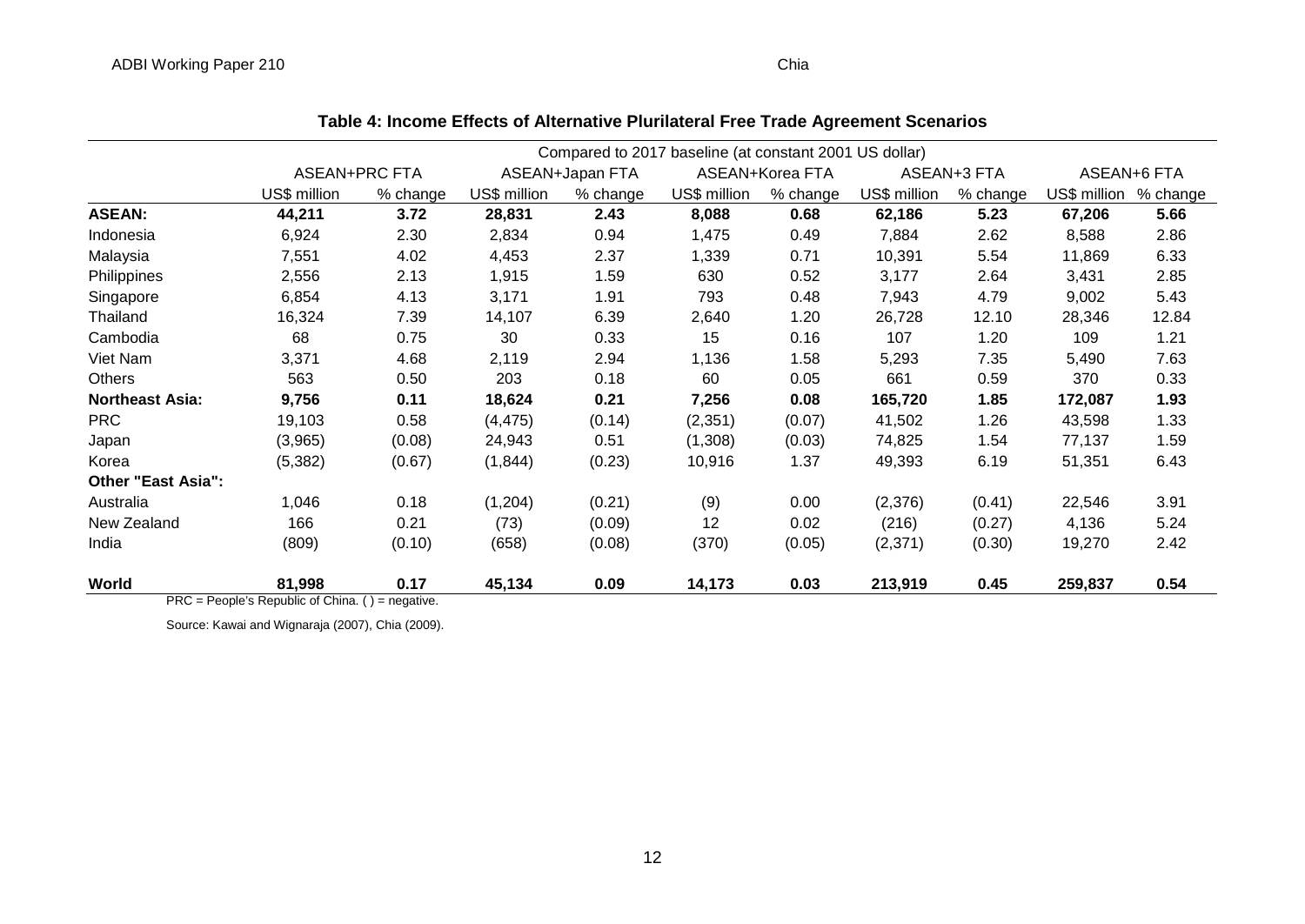Plummer and Wignaraja (2007), using ADB's General Equilibrium Model for Asian Trade considered six policy scenarios.

- 1. Fragmentation scenario: continuation of present bilateral and plurilateral FTAs. This is the least attractive for all regions and countries and may give rise to the noodle bowl effect.
- 2. ASEAN+3 FTA scenario: free trade among ASEAN PRC+Hong Kong, China; Japan; and Korea. In this scenario, the welfare of members increases with Northeast Asia and ASEAN witnessing gains of 0.37% and 2.02% respectively. Non-members would incur modest losses.
- 3. ASEAN+6 FTA scenario: free trade among ASEAN+3, India, Australia and New Zealand. Northeast Asia (0.58%), and ASEAN (2.06%) would be expected to capture even greater gains than under ASEAN+3. However, non-members would be likely to experience greater losses.
- 4. Asia-wide FTA scenario: free trade among all Asian countries. Gains would accrue to the rest of Asia, with marginal gains to Northeast Asia and ASEAN and losses to nonmembers.
- 5. APEC FTA scenario: free trade among APEC members. Gains would accrue to Northeast Asia and US but ASEAN would have fewer gains compared to Scenario 1. The rest of Asia and Europe outside of APEC would also lose relative to Scenario 1.
- 6. Global trade liberalization scenario: complete abolition of import tariffs and export subsidies. This is the most attractive but unrealistic scenario, given that even the WTO process has been beset by uncertainties on the timing and depth of any multilateral agreement to reduce trade barriers.

ASEAN+3 and ASEAN+6 would have different impacts on the three Northeast Asian economies. Korea would be expected to see largest gains (3.49%) under ASEAN+3, and increased under ASEAN+6 (3.94%). The PRC+Hong Kong, China would experience small losses under ASEAN+3 which reduce somewhat under ASEAN+6; the expected welfare losses in the PRC are a puzzle and preliminary research has attributed them to special features of regional trading patterns in Asia which induce a deterioration in the PRC's terms of trade. Within ASEAN, the largest gains would accrue to Malaysia, Viet Nam, and Thailand, but gains would fall somewhat for Malaysia and Thailand under ASEAN+6.

Whalley (2006) cautions that the use of gravity models for an analysis of the impacts of the tariff barrier change may yield little if the agreements are complex. Hence the scope of the agreements raises the following questions: What is the coverage of trade in these FTAs? What is the utilization rate of the FTA preferential tariffs? How significant are NTBs and the various WTO-plus provisions?

- *First, how much of trade is covered by the free trade agreements?* Measuring the ratio of a country's bilateral trade with its FTA partners to the country's total trade with the world is relatively easy from available trade data. In East Asia, generally, ASEAN countries have higher trade shares of FTAs than the larger Northeast Asian economies. Both the plurilateral and bilateral FTAs show high degrees of extraregional orientation.
- *Second, utilization of free trade agreement preferential tariffs:* It is more difficult to measure the extent of a country's trade that utilizes FTA preferential

<span id="page-21-0"></span><sup>&</sup>lt;sup>8</sup> The estimates of the economic impacts of FTA scenarios were prepared using ADB's General Equilibrium Model for Asian Trade. It has strong microfoundations and captures detailed interactions among industries, consumers, and governments across the global economy and it is ideally suited for the analysis of structural changes over periods that are sufficiently long to allow markets to adjust and rigidities to work themselves out. Among other assumptions, the General Equilibrium Model for Asian Trade incorporates firm heterogeneity, fixed trade costs and imperfect competition.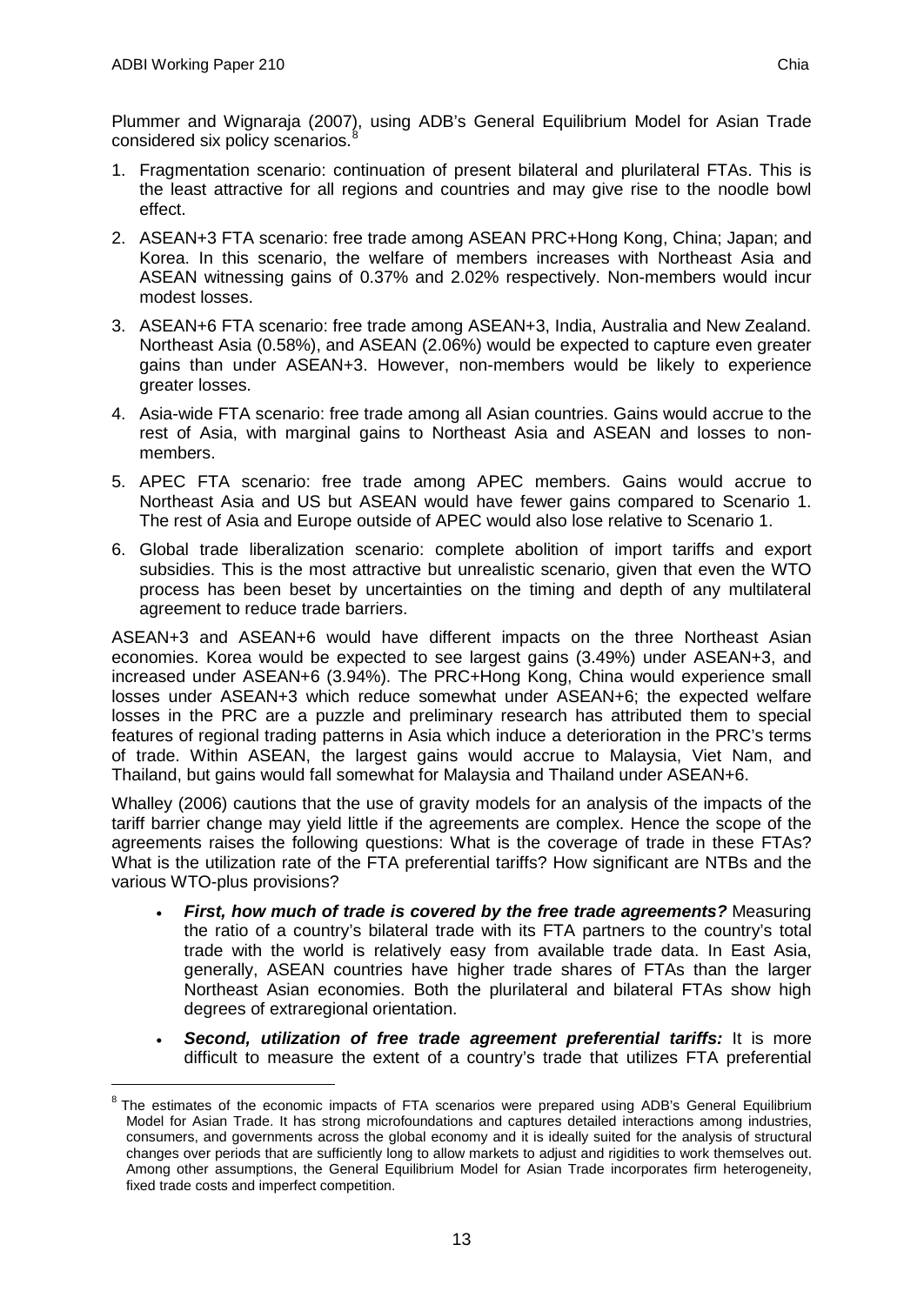tariffs because of various exceptions and exclusions, lack of data on utilization rates of tariff preferences, and lack of data on the source and destination of a country's services trade. An ADB study on tariff utilization in a number of East Asian countries shows that utilization rates are generally low, which means that CGE modeling results of tariff reduction or elimination may be overstated (Kawai and Wignaraja 2009a).

A low margin of preference (MOP) between Most Favored Nation (MFN)-applied tariffs and FTA preferential tariffs indicate little incentive for businesses to utilize FTA preferences when set against the administrative costs of obtaining ROO certification. However, for MNCs trading in huge volumes, even a small percentage margin could translate into large dollar amounts saved.

The simple average MFN-applied tariffs are generally much lower than the simple average MFN-bound tariffs. There is wide variation of average MFN-applied tariffs among East Asian countries, ranging from double-digit for Cambodia, Viet Nam, Korea and India at one extreme to zero for Singapore and under 4% for Brunei Darussalam, Australia, and New Zealand at the other extreme (Chia 2009). For each country, there are wide variations in individual tariff rates. The percentage share of HS6-digit subheadings with MFN-applied tariffs varies among ASEAN countries. There are also instances of prohibitive tariffs, with MFN-applied tariffs exceeding 1,000%. The coefficients of variation of MFN-applied tariffs are very high for Singapore, Brunei Darussalam, Japan, and Korea. Hence simple average MFNapplied tariffs give little guidance on MOP at the HS6-digit tariff lines.

• *Third, significance of non-tariff Barriers and World Trade Organization-plus provisions:* How significant are the NTBs for trade in goods and in new areas such as services, MRAs, investment, intellectual property, competition policy, and movement of persons? As tariffs have fallen over the years, NTBs (such as customs valuation and procedures) have become more prominent; they are less transparent and quantifiable, and often act as a more serious trade barrier than tariffs. Also, trade in goods is only part of the comprehensive economic partnership and comprehensive economic cooperation agreements; of growing importance are the liberalization of services and investments.

## <span id="page-22-0"></span>**4.3 Challenges of a Region-Wide Free Trade Agreement**

In East Asia and the broader Asia Pacific, there are multiple structures with different and sometimes overlapping membership and goals. This reflects a realistic appraisal of the diverse political, cultural, and economic interests in the region. There are several proposals on the table. Given the existing ASEAN+1 agreements, what will be the additional benefits of a region-wide FTA and what kind of region-wide FTA will be available? The challenge is to develop the right framework for regional cooperation and integration. The eventual choice will depend on definition of the "region", the type of economic community or FTA/EPA envisaged, and the political and economic benefits of each proposal. The issues are:

**Is there common political vision?** Countries in East Asia need to be convinced that the political and economic gains of economic cooperation and integration outweigh the costs of surrendering national sovereignty to build common institutions, rules, and disciplines. The deeper the integration envisaged, the greater the need for a common political vision. One lesson from the failure of the Free Trade Area of the Americas (FTAA) negotiations is the lack of a common political vision among the larger participants (Stephenson 2007). In East Asia, while ASEAN has gone some way towards the objective of building, the community, countries in Northeast Asia are still plagued by historical mistrusts and economic rivalries, although Japanese Prime Minister Hatoyama has proposed to his counterpart in the PRC a vision of an East Asian community.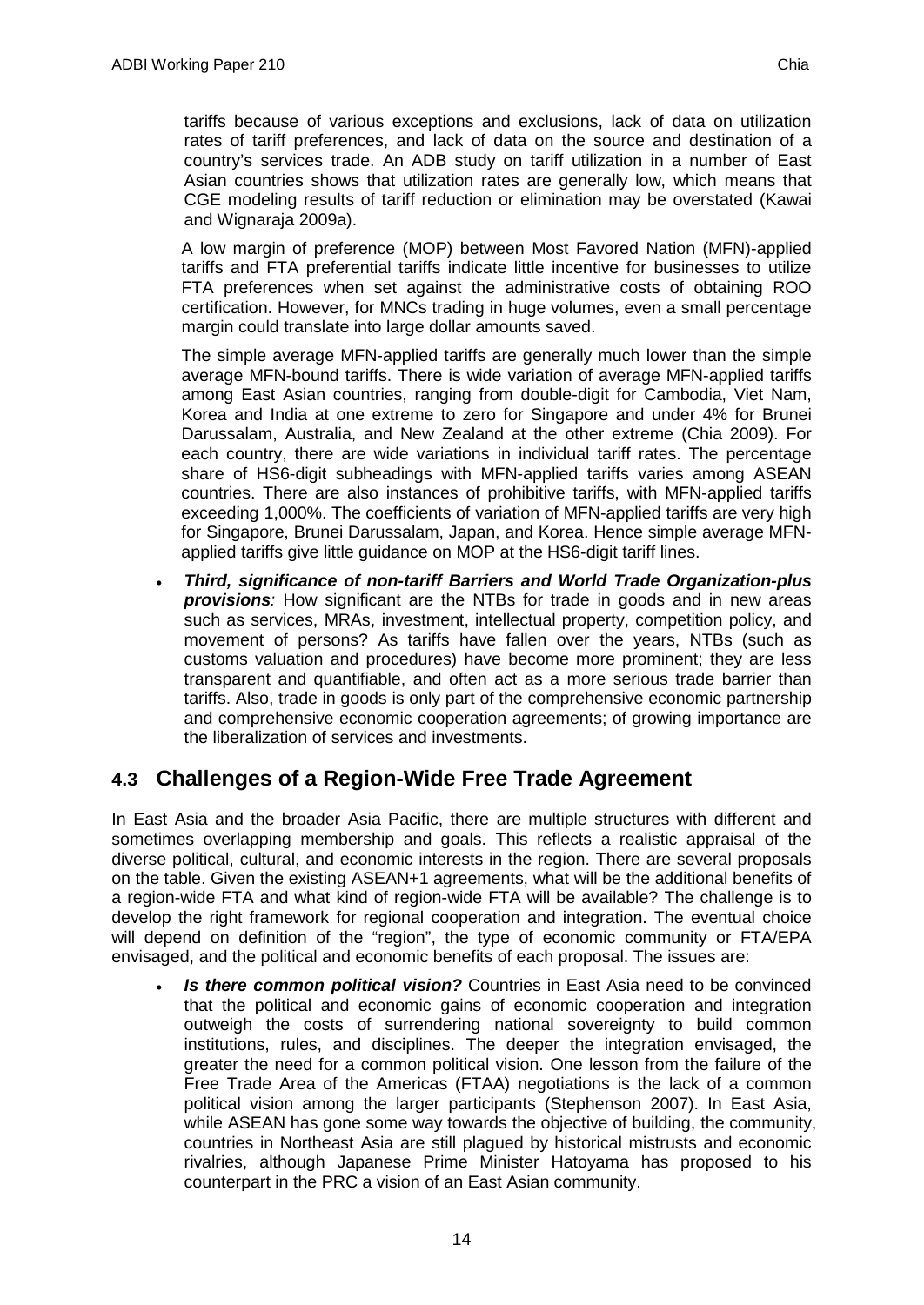- *How to handle the wide development gaps?* The region-wide FTA will encompass a broad mix of economies at different levels of economic development and industrial and technological competence. It would be difficult to reach consensus on the scope and speed of achieving a "high quality" FTA and economic partnership. Among the poorer economies and less efficient producers and suppliers, it raises concerns of marginalization; hence governments would be reluctant to open up their less competitive farm sectors, labor-intensive industries, and SMEs without adequate safeguards and financial and technical assistance for capacity building. Among the richer and more competitive economies, there would be public resistance to financial transfers through taxation (as in the case of the EU) in the absence of political and social integration. Still, there are positive aspects to regional diversity. For one, it offers economic complementarities and prospects of specialization and efficient regional production. Also, it enables the smaller and less developed East Asian economies to be part of regional and global production networks and supply chains and enjoy the spill-over effects from regional dynamism and growth.
- How to "handle" PRC-Japan-Korea? There is still no bilateral or trilateral FTA among PRC, Japan, and Korea where the biggest trade flows take place in the region. A region-wide FTA would not be realized without in effect constituting an FTA among the three countries.
- *How deep is intra-regional economic linkage?* East Asian trade and investment activities are oriented towards markets and investors outside the region, particularly North America and Western Europe, although there has been rapid growth of intra-regional trade in recent years. Table 5 shows intra-regional trade in 2007. Only Indonesia has intra-regional exports exceeding 50% under EAFTA and only Indonesia, Malaysia, Singapore, and Australia have intra-regional exports exceeding 50% under CEPEA. However, dependence on intra-regional imports is significantly higher. All EAFTA members, except the PRC and Japan, have intraregional imports exceeding 50%, while all CEPEA members, except PRC, Japan, and India, have intra-regional imports exceeding 50%. Furthermore, as noted in the Asian Development Outlook 2007 (ADB 2007), product fragmentation in East Asia has resulted in intra-regional trade being dominated by trade in parts and components (72.7%), while trade in final goods is still largely destined for nonregional markets (78.8%).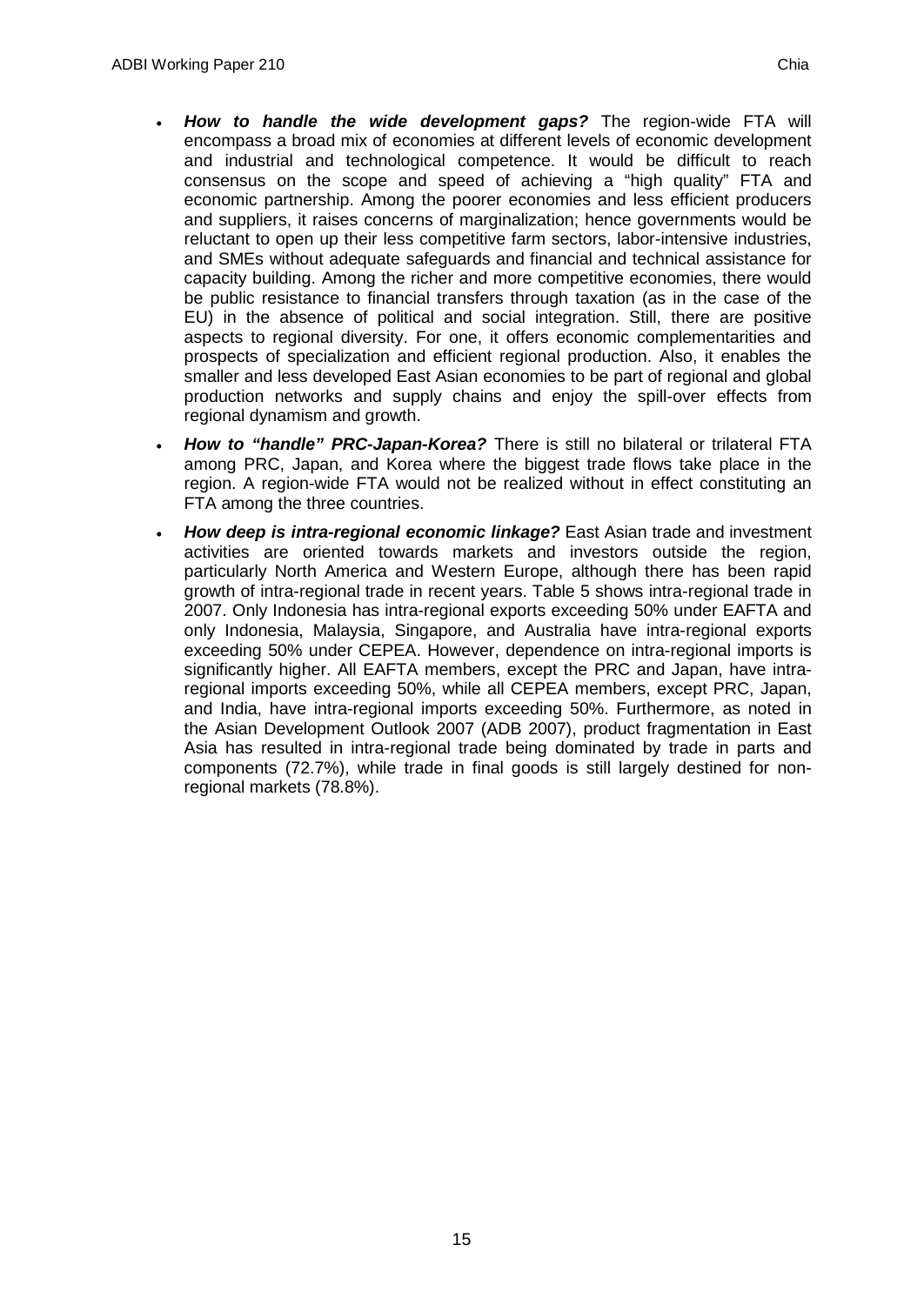| % of region/country exports to:<br>Rep. of |              |            |       |                                   |              |       |           |           |              |  |
|--------------------------------------------|--------------|------------|-------|-----------------------------------|--------------|-------|-----------|-----------|--------------|--|
| Region/country                             | <b>ASEAN</b> | <b>PRC</b> | Japan | Korea                             | <b>EAFTA</b> | India | Australia | <b>NZ</b> | <b>CEPEA</b> |  |
| Indonesia                                  | 16.72        | 8.49       | 20.85 | 6.71                              | 52.77        | 4.49  | 3.08      | 0.33      | 60.67        |  |
| Malaysia                                   | 23.69        | 8.84       | 9.19  | 3.81                              | 45.53        | 3.36  | 3.39      | 0.43      | 52.71        |  |
| Philippines                                | 11.34        | 4.88       | 17.46 | 3.23                              | 36.91        | 0.43  | 1.45      | 0.36      | 39.15        |  |
| Singapore                                  | 30.30        | 10.13      | 4.90  | 3.63                              | 48.96        | 3.41  | 3.82      | 0.54      | 56.73        |  |
| Thailand                                   | 17.31        | 9.77       | 11.71 | 1.94                              | 40.73        | 1.86  | 3.80      | 0.41      | 46.80        |  |
| Cambodia                                   | 3.56         | 1.67       | 3.11  | 0.20                              | 8.54         | 0.03  | 0.37      | 0.24      | 9.18         |  |
| Viet Nam                                   | 13.66        | 6.37       | 11.96 | 2.75                              | 34.74        | 0.30  | 7.31      | 0.20      | 42.55        |  |
| <b>PRC</b>                                 | 6.60         |            | 8.33  | 4.55                              | 19.48        | 1.97  | 1.48      | 0.18      | 23.11        |  |
| Japan                                      | 11.14        | 14.79      |       | 7.55                              | 33.48        | 0.89  | 2.03      | 0.34      | 36.74        |  |
| Korea                                      | 8.64         | 21.82      | 7.08  |                                   | 37.54        | 1.76  | 1.25      | 0.19      | 40.74        |  |
| India                                      | 7.97         | 6.39       | 2.30  | 1.73                              | 18.39        |       | 0.76      | 0.09      | 19.24        |  |
| Australia                                  | 9.15         | 12.16      | 16.94 | 7.54                              | 45.79        | 5.90  |           | 5.35      | 57.04        |  |
| New Zealand                                | 9.65         | 5.49       | 9.49  | 3.62                              | 28.25        | 0.72  | 20.87     |           | 49.84        |  |
|                                            |              |            |       | % of region/country imports from: |              |       |           |           |              |  |
|                                            |              |            |       | Rep. of                           |              |       |           |           |              |  |
| Region/country                             | <b>ASEAN</b> | <b>PRC</b> | Japan | Korea                             | <b>EAFTA</b> | India | Australia | NZ        | <b>CEPEA</b> |  |
| Indonesia                                  | 43.01        | 13.84      | 9.32  | 6.02                              | 72.19        | 1.98  | 2.53      | 0.63      | 77.33        |  |
| Malaysia                                   | 39.17        | 13.65      | 10.79 | 4.28                              | 67.89        | 1.24  | 1.49      | 0.37      | 70.99        |  |
| Philippines                                | 23.11        | 13.20      | 15.90 | 7.46                              | 59.67        | 0.99  | 1.46      | 0.57      | 62.69        |  |
| Singapore                                  | 23.32        | 15.17      | 9.79  | 6.16                              | 54.44        | 2.98  | 1.65      | 0.24      | 59.31        |  |
| Thailand                                   | 22.80        | 11.30      | 23.15 | 4.10                              | 61.35        | 1.42  | 3.10      | 0.39      | 66.26        |  |
| Cambodia                                   | 48.17        | 20.93      | 2.51  | 6.56                              | 78.17        | 0.03  | 0.78      | 0.03      | 79.01        |  |
| Viet Nam                                   | 25.70        | 21.57      | 9.74  | 10.12                             | 67.13        | 0.30  | 1.68      | 0.48      | 69.59        |  |
| <b>PRC</b>                                 | 12.12        |            | 17.38 | 14.03                             | 43.53        | 1.58  | 2.68      | 0.24      | 48.03        |  |
| Japan                                      | 15.24        | 20.21      |       | 5.22                              | 40.67        | 0.65  | 4.28      | 0.48      | 46.08        |  |
| Korea                                      | 11.09        | 21.71      | 20.03 |                                   | 52.83        | 0.96  | 3.75      | 0.36      | 57.90        |  |
| India                                      | 15.27        | 15.68      | 3.94  | 4.26                              | 39.15        |       | 4.88      | 0.12      | 44.15        |  |
| Australia                                  | 20.01        | 13.72      | 10.43 | 3.51                              | 47.67        | 0.82  |           | 4.00      | 52.49        |  |
| New Zealand                                | 14.14        | 9.06       | 9.48  | 2.92                              | 35.60        | 0.53  | 28.35     |           | 64.48        |  |

#### **Table 5: Intra-regional Exports and Imports of East Asia Free Trade Area and Comprehensive Economic Partnership in East Asia in 2006**

PRC = People's Republic of China; NZ = New Zealand; EAFTA = East Asia Free Trade Area; Comprehensive Economic Partnership in East Asia.

Source: compiled from APTIAD database; Chia (2009).

• *Unraveling the noodle bowl?* Petri (2008) argues that the steps required to multilateralize a complex of FTAs could require difficult negotiations. First, many of the FTAs in place are far from comprehensive. Even a full set of comprehensive FTAs would differ from a global agreement in ROOs, which limit preferences to exports primarily produced in the exporting economy. ROOs could thus impose tariffs on products that result from production chains spanning several countries within a bilateral FTA network. Major international firms now run extensive arrays of production sites and so have a strong interest in eliminating ROOs that limit their ability to allocate production efficiently among operations. Each country would have many sensitive sectors and products. Hence it is politically burdensome for governments to embark on formation of a region-wide FTA — these countries have just concluded important plurilateral and bilateral FTAs within a short period of time, and their economic benefits have yet to be materialized. Additionally, for some countries there are ongoing FTA negotiations to cope with. So the governments are also under administrative strains.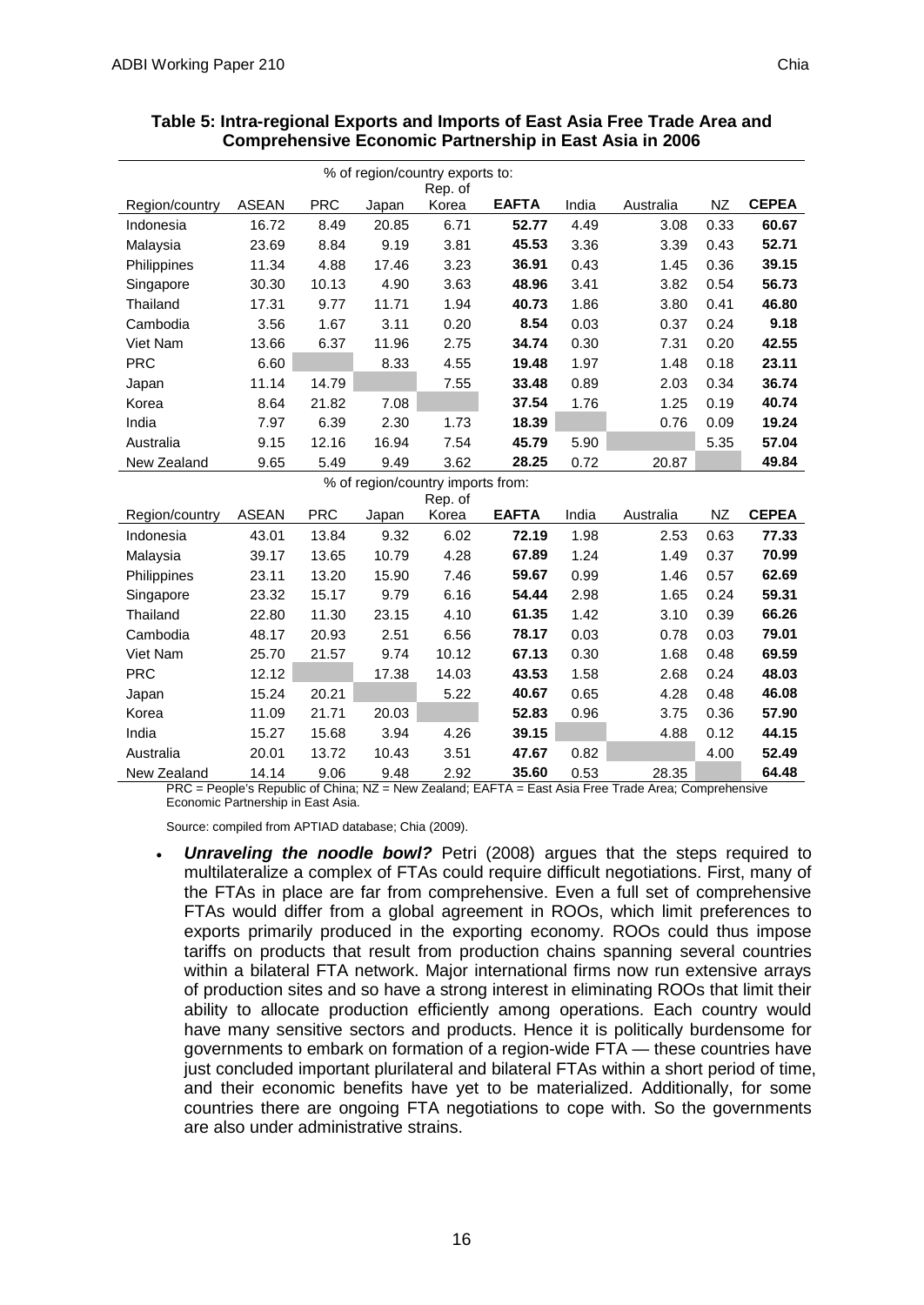## <span id="page-25-0"></span>**4.4 How to Move Forward: East Asia Free Trade Area or Comprehensive Economic Partnership in East Asia?**

Both EAFTA and CEPEA are ASEAN-centric proposals on East Asia. Both are comprehensive economic partnership agreements with FTA-plus and WTO-plus features, and include special and differential treatment and economic cooperation provisions to assist low-income countries. The PRC has long favored ASEAN+3, while Japan has proposed an ASEAN+6 configuration. This has split the ASEAN membership, with some favoring ASEAN+3 and others favoring ASEAN+6. It is noted that both proposals exclude the politically sensitive membership of Hong Kong, China and Taipei,China.

ASEAN+3 cooperation started as an initiative for monetary and financial cooperation in the wake of the Asian financial crisis. The grouping adopted the Chiang Mai Initiative in 2000 aimed at fostering regional financial stability and later the regional surveillance mechanism and the Asian Bond Market Initiative. The EAFTA or ASEAN+3 was first proposed by the East Asian Vision Group in 2001 and comprises the countries of ASEAN10, PRC, Japan, and Korea. There was the 2001 Report of the East Asia Vision Group and the 2002 senior officials Report of the East Asia Study Group. The latter report was adopted at the ASEAN+3 Summit in 2002 and contains medium- and long-term measures such as the convening of an East Asia Summit and an expert group to study the feasibility of an East Asia FTA. The expert group was appointed in 2005 and submitted its first report in mid-2006 and final report in 2009. The final report stressed the need to adopt a common ROO.

The East Asia Summit (EAS) was convened in Kuala Lumpur in December 2005<sup>[9](#page-25-1)</sup> followed by Cebu in January 2007 and Singapore in November 2007, with the participation of ASEAN+3 countries as well as Australia, New Zealand, and India. The fourth EAS was held in Hua Hin (Thailand) in October 2009. CEPEA, or ASEAN+6, was first proposed by Japan in 2006, and stretched the definition of East Asia to include the EAS members of India, Australia, and New Zealand. Regarding the question of why Japan is pushing ASEAN+6 despite the existence of ASEAN+3, it would seem to arise out of Japanese concerns that the PRC's rapid economic growth and huge market was exerting an overwhelming influence on political and economic trends.<sup>[10](#page-25-2)</sup> More recently, the PRC is playing a bigger role in regional financial cooperation, a position that used to be occupied by Japan, especially after the 1997 Asian financial crisis. The CEPEA option would result in a larger trade creation effect than EAFTA. Including Australia, New Zealand, and India would reduce the leadership competition between the PRC and Japan in an East Asia FTA. However, this option would also have difficulties in that most ASEAN countries as well as PRC, Australia, and New Zealand have comparative advantages in agriculture, while Japan, Korea, and India are highly protectionist in agriculture. The less developed ASEAN countries are concerned about opening up their economies to competition from PRC, Japan, and Korea as well as Australia, New Zealand, and India without prior capacity building to improve their supply-side competitiveness.

Table 6 shows both EAFTA and CEPEA. They encompass countries marked by a wide diversity in size of population and GDP, level of development as proxied by per capita GDP, and trade openness. CEPEA would encompass the most populous trade bloc in the world. CGE modeling results by Kawai and Wignaraja (2007) show that CEPEA confers more benefits and less negative trade diversion effects than the smaller EAFTA. For ASEAN, the gains are bigger under CEPEA, and under both scenarios the largest percentage gains are by Thailand followed by Viet Nam and Malaysia with the smallest gains by the CLMV

<span id="page-25-1"></span> $9$  Russia was invited to the First East Asia Summit as observer.

<span id="page-25-2"></span> $10$  Some media reports suggest that Japan was motivated by the need to counterbalance the PRC. However, Dr Masahiro Kawai pointed out at the ADBI Conference on Asian Architecture and Global Governance on 29-30 October 2009 that ASEAN+6 was also at the request of Japanese businesses with operations in Australia and ASEAN.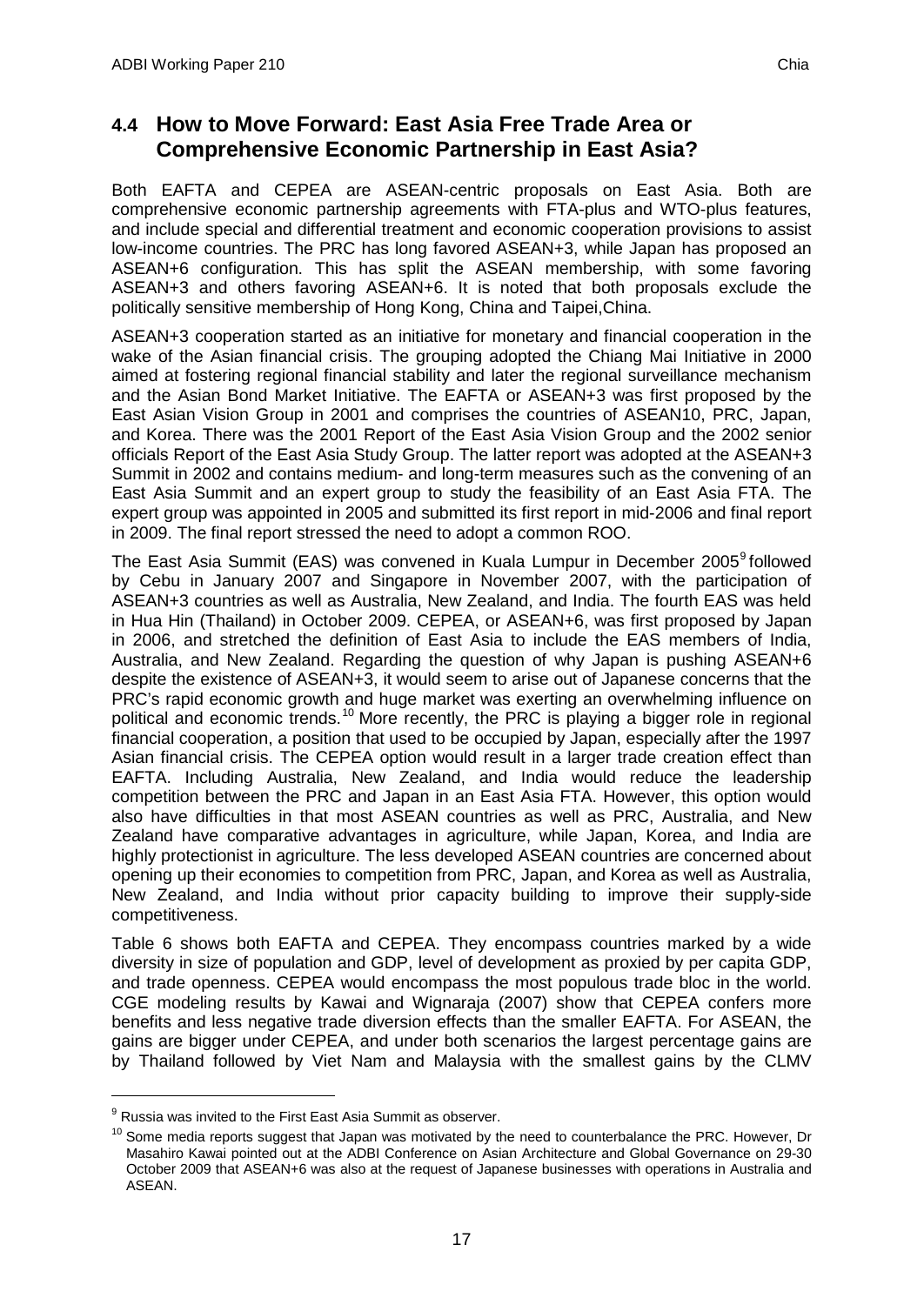countries. For PRC, Japan, and Korea, the gains are bigger under CEPEA; under both scenarios, Korea has the largest percentage gains. As non-members, Australia, New Zealand, and India experience losses (trade diversion effects) under EAFTA, with the largest percentage loss by Australia. However, they gain as members in the CEPEA scenario, with New Zealand having the largest percentage gains.

|                                              | Population | <b>GNI</b> size | GNI per capita | Exports      | Imports      | <b>Total trade</b> |
|----------------------------------------------|------------|-----------------|----------------|--------------|--------------|--------------------|
|                                              | 2007       | 2007            | 2007           | 2007         | 2007         | 2007               |
|                                              | million    | US\$ billion    | US\$           | US\$ billion | US\$ billion | US\$ billion       |
| ASEAN-10                                     | 564        | 1,144.6         | 2,029          | 863.3        | 773.2        | 1,636.5            |
| <b>PRC</b>                                   | 1,320      | 3,120.9         | 2,360          | 1,217.9      | 955.8        | 2,173.7            |
| ASEAN-PRC                                    | 1,884      | 4,265.5         | 2,264          | 2,081.2      | 1,729.0      | 3,810.2            |
| ASEAN's % share                              | 29.9       | 26.8            | 89.6           | 41.5         | 44.7         | 43.0               |
| Japan                                        | 128        | 4,813.3         | 37,670         | 712.8        | 621.0        | 1,333.8            |
| ASEAN-Japan                                  | 692        | 5,957.9         | 8,610          | 1,576.1      | 1,394.2      | 2,970.3            |
| ASEAN's % share                              | 82         | 19.2            | 23.6           | 54.8         | 55.5         | 55.1               |
| Rep. of Korea                                | 49         | 955.8           | 19,690         | 371.6        | 356.6        | 728.2              |
| ASEAN-Korea                                  | 613        | 2,100.4         | 3,426          | 1,234.9      | 1,129.8      | 2,364.7            |
| ASEAN's % share                              | 92         | 54.5            | 59.2           | 69.9         | 68.4         | 69.2               |
| PRC-Japan-Rep. of                            |            |                 |                |              |              |                    |
| Korea                                        | 1,497      | 8,890.0         | 5,939          | 2,302.3      | 1,933.4      | 4,235.7            |
| ASEAN-10                                     | 564        | 1,144.6         | 2,029          | 863.3        | 773.2        | 1,636.5            |
| ASEAN's % share                              | 37.7       | 12.9            | 34.2           | 37.5         | 40.0         | 38.6               |
| Australia-New<br>Zealand<br>ASEAN-Australia- | 25         | 877.5           | 35,100         | 168.1        | 196.2        | 194.1              |
| New Zealand                                  | 589        | 2,022.1         | 3,433          | 1,031.4      | 969.4        | 1,830.6            |
| ASEAN's % share                              | 96         | 56.6            | 59.1           | 83.7         | 79.8         | 89.4               |
| India                                        | 1,123      | 1,069.4         | 950            | 145.2        | 216.7        | 361.9              |
| ASEAN-India                                  | 1,687      | 2,214           | 1,312          | 1,008.5      | 989.9        | 1,998.4            |
| ASEAN's % share                              | 33         | 51.7            | 154.6          | 85.6         | 78.1         | 81.9               |
| <b>United States</b>                         | 302        | 13,886.5        | 42,740         | 1,163.2      | 2,017.0      | 3,180.2            |
| <b>ASEAN-US</b>                              | 866        | 15,031.1        | 17,357         | 2,026.5      | 2,790.2      | 4,816.7            |
| ASEAN's % share                              | 65         | 7.6             | 11.7           | 42.6         | 27.7         | 34.0               |

| Table 6: ASEAN's Free Trade Agreement Partners in ASEAN Plus One Agreements |  |  |  |
|-----------------------------------------------------------------------------|--|--|--|
|-----------------------------------------------------------------------------|--|--|--|

PRC = People's Republic of China.

Source: Author's compilation from trade statistics.

#### **4.4.1 East Asia Free Trade Area Study Report**

The Joint Expert Group on EAFTA Phase II Study (2009) has recommended the following to realize EAFTA:

- An EAFTA would need to have the following qualities and elements: high quality in terms of market access for goods and services; global standard investment agreements; comprehensive and concrete trade/investment facilitation measures; cooperation measures for less developed countries; simple and liberal ROOs with full cumulation; and an organized plurilateral FTA with common modalities and a dispute settlement mechanism, rather than the sum of numerous bilateral FTAs.
- It should be negotiated among 13 countries using the existing ASEAN+1 FTAs as a reference. Given the number and diversity of members, it would not be easy to launch without strong political leadership. It could begin with consolidation of existing ASEAN+1 FTAs, with the following features and principles: First, it should produce additional tangible benefits by enhancing both intraregional trade and production networks in East Asia. Second, it should be feasible, demanding minimum political and administrative burdens to the governments of member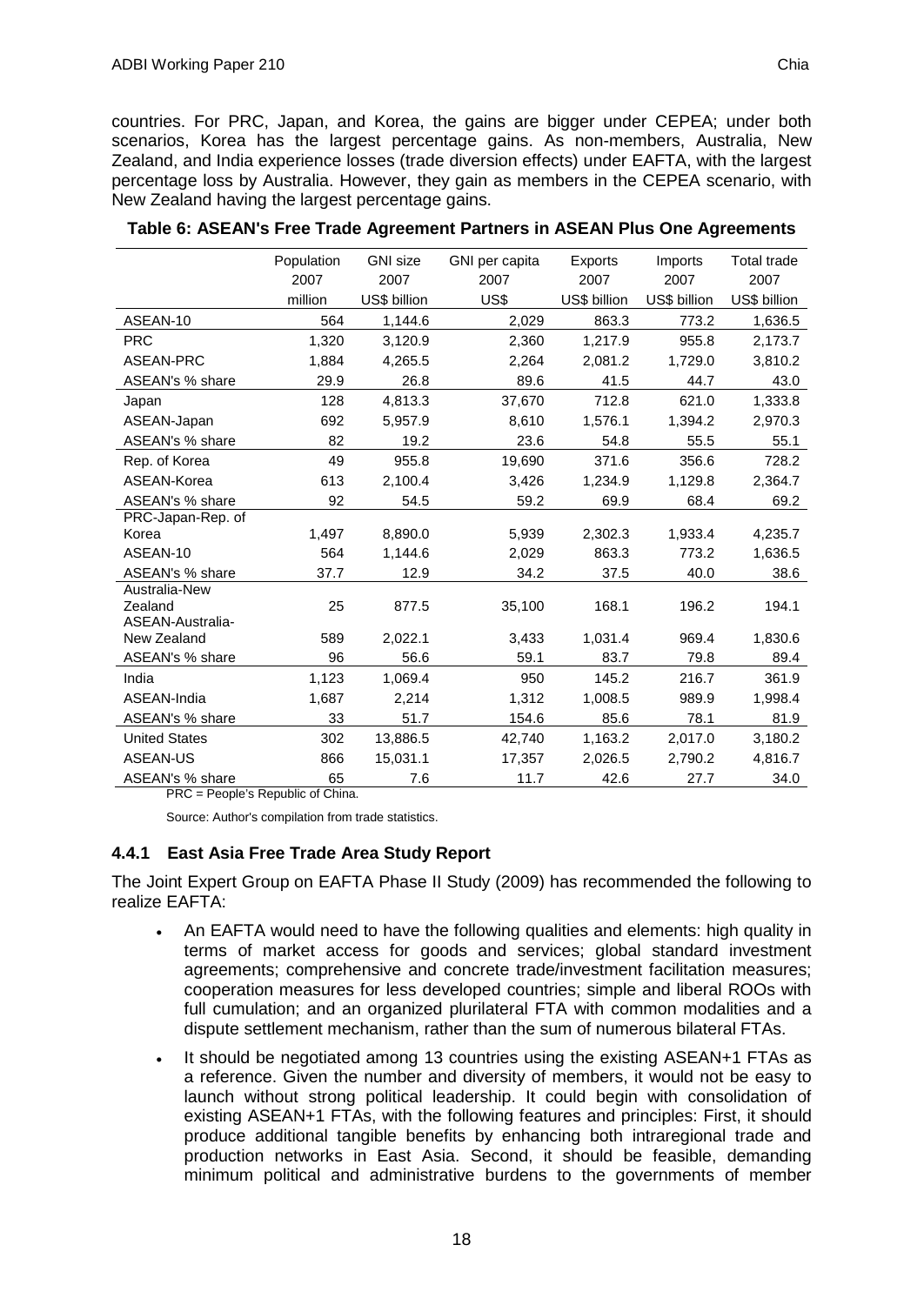countries. Third, it should be friendly to the less developed countries, providing special and focused efforts to enable them to effectively participate in and benefit from an EAFTA. Fourth, it should have simple and liberal ROOs. Fifth, to minimize political and administrative burdens, instead of renegotiating tariff elimination schedules and service liberalization from scratch, it should consolidate the existing AFTA, ASEAN-PRC (ACFTA), ASEAN-Korea (AKFTA) and ASEAN-Japan (AJCEP). Since there is no bilateral FTA among PRC-Japan-Korea, full negotiations should be done among themselves. Finally, it would be necessary to ensure that an EAFTA become a building block towards establishment of an open global trading environment.

Major recommendations of the report are: First, a gradual and realistic strategy should be pursued. Initially, existing FTAs should be consolidated and a unified ROO regime be created and the multiple tariff concessions and commitments made in AFTA and the ASEAN+1 agreements should be harmonized (to the extent possible). Since ACFTA and AKFTA include agreements on trade in services and investment, further work would be needed to incorporate trade in services and investment in the EAFTA. Second, concrete trade and investment facilitation measures should be implemented to enable all participating countries, especially the less developed, to fully realize the benefits of an EAFTA. These could include ROO-related measures, customs procedures and standards, with specific cooperation programs directed to them. Third, the overall EAFTA negotiations should be launched at the latest by 2012.

Proponents of "gradualism" favor a sequential approach in expanding the membership of an initial East Asia FTA. With AFTA already in place, EAFTA is viewed by many as the next logical phase, to be followed by CEPEA. It is critical that India, Australia, and New Zealand have firm foundations for cooperation in place, and they need to speed up FTA negotiations with ASEAN.

There are several challenges to be met in a progression from an EAFTA to a CEPEA. First, there are serious problems with consolidation and/or convergence of the various ASEAN, ASEAN+1 and bilateral FTAs in East Asia with respect to scope and coverage of trade, services, and lists of exclusions; ROOs, technical barriers, and product standards as well as mutual recognition of service providers; and FDI and other WTO-plus provisions. Second, once the template is set by ASEAN+3, it would be difficult for accession by Australia, New Zealand, and India to result in ASEAN+6. The late joiners may not like nor be in a position to accede to all the agreements settled in ASEAN+3. If the level of integration is confined to trade and investment, then progression from ASEAN+3 to ASEAN+6 over a period of time would not pose a serious problem as the more protectionist members would eventually conform. However, monetary and financial integration, community building, and a common political vision that includes India, Australia, and New Zealand would require a longer timeframe. Third, ASEAN must act as the regional hub. It is a non-threatening subgroup "trusted" by PRC, Japan, Korea, India, Australia, and New Zealand and can balance the hegemonic ambitions of the large countries. However, to counter centrifugal forces from the larger economies, the ASEAN countries need to deepen their own economic integration process. Fourth, relationships with the US and EU are important for the region. One possible approach is for East Asia to strengthen economic ties with the US through East Asia-NAFTA or APEC FTA and with the EU through the ASEM process. On the part of East Asia, there are reservations among some countries of an FTA with the US; likewise, on the part of the US there are possible reservations on an FTA that includes the PRC, while Myanmar is problematic for both the US and EU.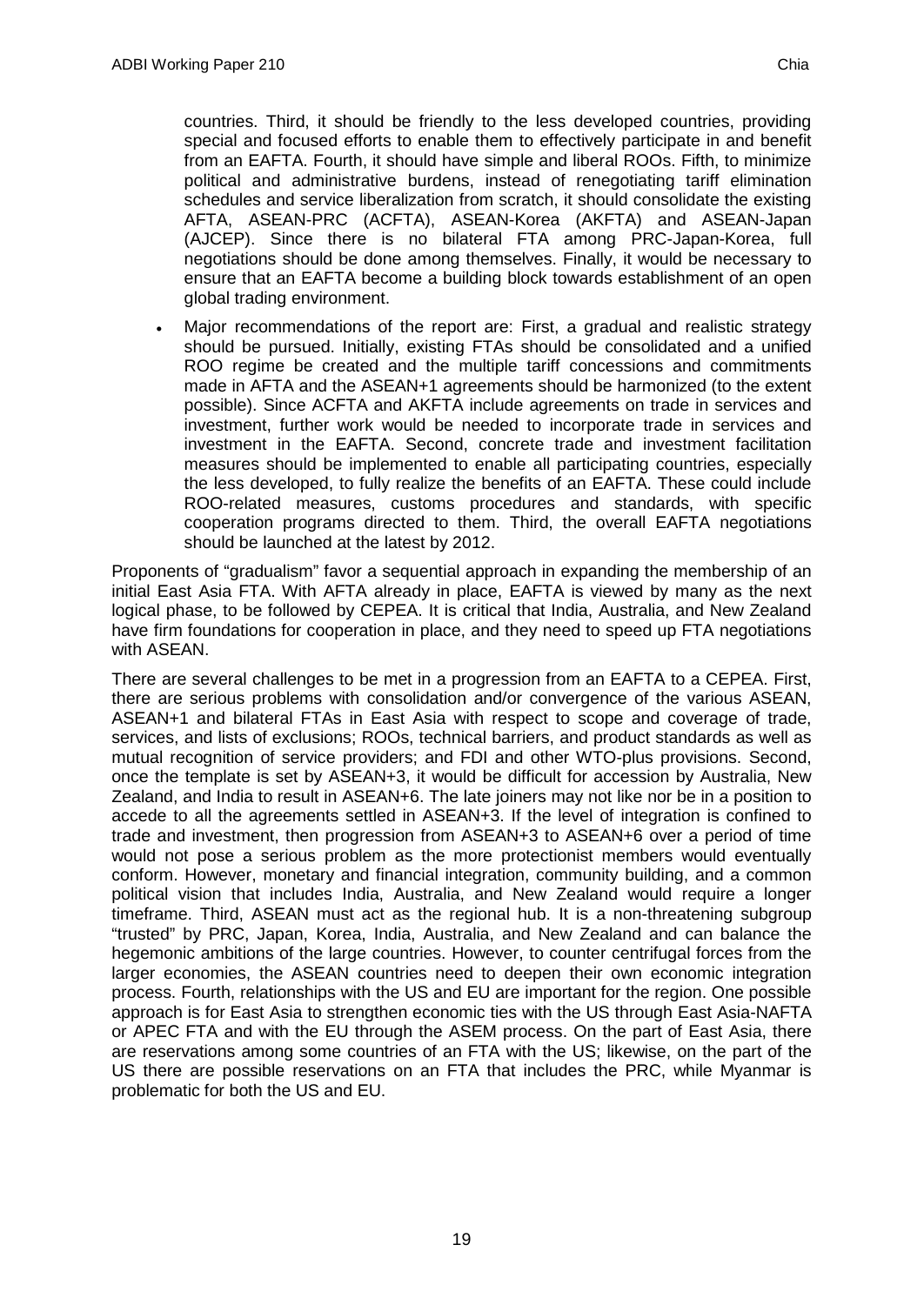#### **4.4.2 Comprehensive Economic Partnership in East Asia Study Report**

At the Second EAS in January 2007, it was agreed to launch a Track Two study on CEPEA among EAS economies to deepen integration. The CEPEA Phase I Study Report<sup>[11](#page-28-1)</sup> was submitted to CEPEA economic ministers in August 2008 and to the EAS in December 2008. The Phase II Study Report was submitted to the EAS Economic Ministers in Bangkok on 15 August 2009, at the same time that the EAFTA Phase II Report was received. The divided positions of ASEAN members as well as PRC, Japan and Korea are reflected in the ASEAN Summits in Hua Hin, Thailand in October 2009. No definitive conclusion has been reached on the choice between EAFTA or CEPEA and the next stage is the formation of an official study group to review the two proposals together.

The objectives of CEPEA are set out as deepening economic integration, narrowing development gaps, and achieving sustainable development through the three pillars of economic cooperation, trade and investment facilitation, and trade and investment liberalization, as well as institutional developments. Recommendations of the report are:

- The structure of CEPEA should be composed of the three pillars of economic cooperation, trade and investment facilitation, and trade and investment liberalization. Discussions should begin among East Asian governments on cooperation and facilitation measures and on work plans for collective actions in areas such as environment, energy, logistics, and facilitation issues.
- Discussions should begin immediately among the governments of member countries on concrete steps to realize CEPEA as a comprehensive framework that includes cooperation, facilitation, and liberalization. These steps should include an institutional development aspect, where inputs from the private sector and experts are weighed adequately.
- The scope of the discussions should include stocktaking of cooperation measures and implementing status of existing ASEAN+1, practical issues on trade such as streamlining of procedures and harmonization of ROOs, and a concrete timeframe for future negotiated cooperation, facilitation and liberalization measures.

Nezu<sup>[12](#page-28-2)</sup> highlights the problem with CEPEA. Unlike the countries in ASEAN, countries such as Japan, PRC, Australia, and India have yet to conclude bilateral FTAs among themselves. For Japan, bilateral FTA negotiations with Korea, Australia, and India have progressed while those with the PRC and New Zealand have not begun. Korea seems unenthusiastic about FTA negotiations with Japan, as the latter's tariffs on industrial products have already been reduced to zero or near zero; on the other hand there are concerns that eliminating Korea tariffs would allow Japanese industrial products to flood the Korean market. Japanese opposition to the liberalization of agricultural products with Australia and New Zealand is strong, while their counterparts regard Japan's requests to exclude agricultural products from negotiation as unacceptable.

## <span id="page-28-0"></span>**4.5 How to Move Forward: A Pan-Asia FTA Scenario?**

India is keen not only to join an East Asia-wide FTA, but also to promote a Pan-Asia FTA scenario.**[13](#page-28-3)** Nagesh Kumar (2006) argues the need for an overarching Pan-Asia framework to facilitate exploitation of considerable synergies for mutual benefit. There are substantial welfare gains from economic integration in scenarios of progressive integration, with welfare gains up to 3% of the region's GDP. Integration also offers Asia great potential for rapid and

<span id="page-28-1"></span><sup>&</sup>lt;sup>11</sup> Report of the Track Two Study Group on Comprehensive Economic Partnership in East Asia, Final Version, 20 June 2008. Monograph.

<span id="page-28-2"></span><sup>&</sup>lt;sup>12</sup> Risaburo Nezu, Fujitsu Research Institute, 9 September 2009. Nezu chairs the Phase I and Phase II of the CEPEA Study Report.

<span id="page-28-3"></span><sup>&</sup>lt;sup>13</sup> India has also expressed an interest in joining APEC.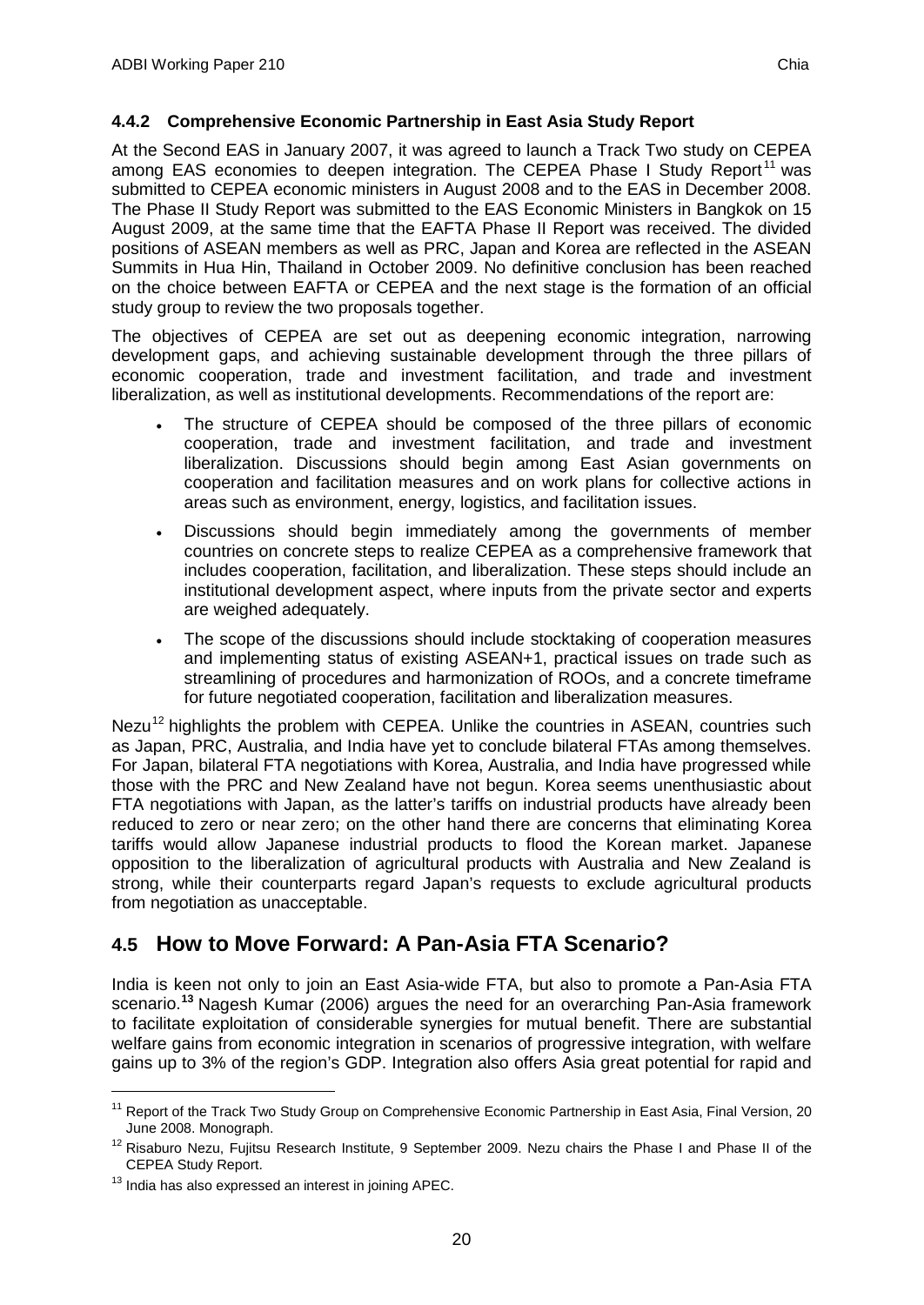sustained growth, a lead in economic convergence, rising growth rates, and benefits for poorer countries. It will also transfer the growth stimulus from the PRC and India to their neighbors. Kumar also argues the case for an ASEAN+3+India or Japan-ASEAN-PRC-India-Korea (JACIK) scenario. Francois and Wignaraja (2008) have undertaken a CGE model to estimate the effects of JACIK and a region-wide FTA including South Asia in ASEAN+3 (see Table 7).

|                       | ASEAN+3      |       | ASEAN+3+India |       | ASEAN+3+South Asia |       |
|-----------------------|--------------|-------|---------------|-------|--------------------|-------|
|                       | US\$ million | $\%$  | US\$ million  | $\%$  | US\$ million       | %     |
| <b>Northeast Asia</b> |              |       |               |       |                    |       |
| <b>PRC</b>            | 41,502       | 1.3   | 43,289        | 1.3   | 43,454             | 1.3   |
| Hong Kong, China      | (1,051)      | (0.3) | (1,713)       | (0.5) | (1, 811)           | (0.6) |
| Japan                 | 74,825       | 1.5   | 78,080        | 1.6   | 78,650             | 1.6   |
| Korea                 | 49,393       | 6.2   | 51,545        | 6.5   | 52,100             | 6.5   |
| Taipei, China         | (10, 493)    | (2.0) | (10, 770)     | (2.1) | (10, 957)          | (2.1) |
| <b>Southeast Asia</b> |              |       |               |       |                    |       |
| Cambodia              | 107          | 1.2   | 106           | 1.2   | 79                 | 0.9   |
| Indonesia             | 7,884        | 2.6   | 8,818         | 2.9   | 9,090              | 3.0   |
| Malaysia              | 10,391       | 5.5   | 12,014        | 6.4   | 12,376             | 6.6   |
| Philippines           | 3,177        | 2.6   | 3,521         | 2.9   | 3,495              | 2.9   |
| Singapore             | 7,943        | 4.8   | 9,285         | 5.6   | 9,717              | 5.9   |
| Thailand              | 26,728       | 12.1  | 28,220        | 12.8  | 28,534             | 12.9  |
| Viet Nam              | 5,293        | 7.4   | 5,449         | 7.6   | 5,428              | 7.5   |
| <b>South Asia</b>     |              |       |               |       |                    |       |
| Bangladesh            | (297)        | (0.3) | (355)         | (0.3) | 1,874              | 1.7   |
| India                 | (2,371)      | (0.3) | 17,779        | 2.2   | 18,240             | 2.3   |
| Pakistan              | (824)        | (0.5) | (862)         | (0.6) | 298                | 0.2   |
| Sri Lanka             | (117)        | (0.4) | (123)         | (0.4) | 631                | 2.0   |
| <b>Others</b>         |              |       |               |       |                    |       |
| Australia             | (2,376)      | (0.4) | (2,946)       | (0.5) | (2,987)            | (0.5) |
| New Zealand           | (216)        | (0.3) | (183)         | (0.2) | (169)              | (0.2) |
| <b>EU27</b>           | 6,786        | 0.1   | 9,248         | 0.1   | 10,300             | 0.1   |
| <b>United States</b>  | (4,966)      | 0.0   | (3,214)       | 0.0   | (1, 924)           | 0.0   |

**Table 7: National Income Effects (compared to 2017 baseline)**

 $PRC = People's Republic of China. EU = European Union. () = negative.$ 

Source: Francois and Wignaraja (2008), Economic Implications of Asian Integration.

#### **4.5.1 ASEAN+3+India Scenario**

The CGE model shows that when the ASEAN+3 scenario is expanded to include India (JACIK), some additional gains are visible for East Asia. PRC, Korea, and Japan would collectively gain US\$7.2 billion from the inclusion of India compared to ASEAN+3. ASEAN economies also gain US\$5.7 billion more, with Thailand, Malaysia, and Singapore benefiting somewhat more than others as a percent of 2017 baseline GDP. India would gain strongly with 2.2% of baseline income. Negative effects on India's South Asian neighbors are magnified relative to the ASEAN+3 scenario. India's exports would see a tremendous boost, equal to 21.3% of baseline exports, while there would be a negative impact on other South Asian exporters.

Kumar argues that welfare gains would be significantly higher for all partners in JACIK than in a framework excluding India and gains to the region would be higher than India's gains, possibly due to the dynamism and synergies that India brings in terms of services and software to the hardware and manufacturing prowess of East Asia. East Asia has emerged as India's largest trade partner with the Indian economy getting increasingly integrated with East Asian production chains, especially in knowledge-based segments such as chip design, embedded software, and research and development. Indian companies are also evolving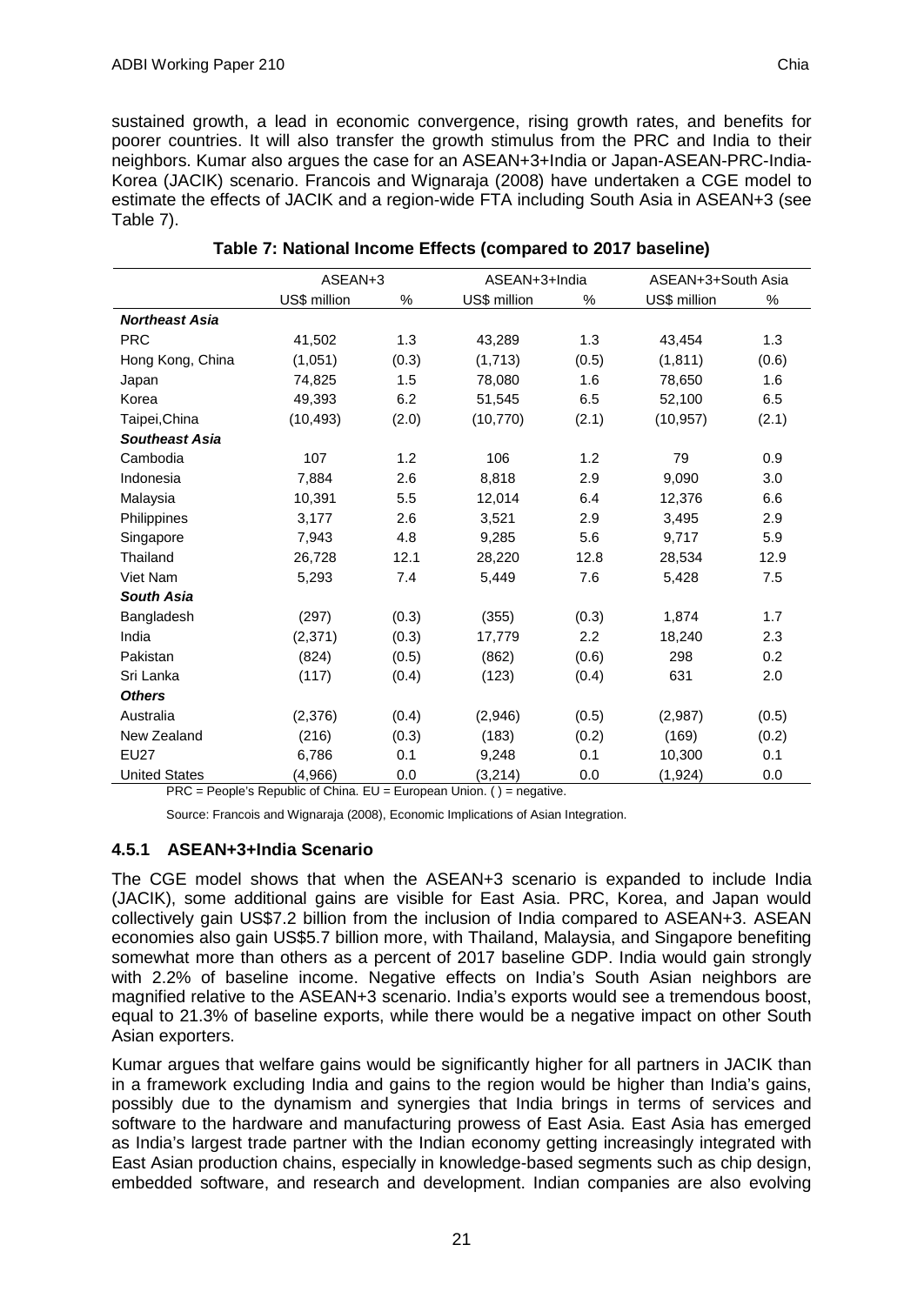Asian production networks; complementary demographic trends; and geographic, historical, and cultural bonds with East Asia. The share of East Asia's trade in India is near one-third of India's total trade, with East Asia taking precedence over EU or US as a leading trade partner.

### **4.5.2 ASEAN+3+ South Asia Scenario**

The CGE model under this scenario shows substantial gains for South Asia. India and Pakistan are projected to see exports rise by 22.7% and 7.0% respectively. The South Asian economies already have trade directed toward East Asia, reflecting the higher incomes and greater size of export markets in East Asia. This means that for most of the economies of South Asia, deeper integration with East Asia has the potential to bring modest income gains along with associated export growth. Also, for the South Asian economies, it is clear that if India looks East, they need to follow suit.

On the other hand, it matters little for most East Asian economies, as their projected gains are mostly within East Asia. Malaysia, Singapore, and Thailand, which geographically bridge East Asia and South Asia, enjoy more substantial projected gains. Most of the East Asian gains follow directly from India's membership; the other South Asian countries have only a limited impact on East Asia. Hence Francois and Wignaraja conclude that the politics will be complex, with East Asian countries gaining most from access to India, while South Asian economies stand to gain if India makes sure their full region is included.

## <span id="page-30-0"></span>**4.6 How to Move Forward: An APEC Free Trade Agreement or an Expanded Trans-Pacific Strategic Economic Partnership Scenario?**

Unlike the earlier proposals which are ASEAN-centric, the APEC Free Trade Agreement (FTAAP) and Expanded Trans-Pacific Strategic Economic Partnership (TSEP) arrangements are trans-Pacific.

The Asia Pacific Economic Cooperation (APEC) forum was formed in 1989 to promote trans-Pacific economic cooperation. Its current membership of 21 economies represents diverse political and economic systems and development levels. Unlike EAFTA and CEPEA, it includes Hong Kong, China and Taipei,China but excludes the ASEAN economies of Cambodia, Lao PDR, and Myanmar as well as India. APEC's founders opted for open regionalism, with voluntary and unilateral trade and investment liberalization to achieve the Bogor goals of free trade for the developed economies by 2010 and for the developing economies by 2020. Attainment of the Bogor goals is so far illusory, although there is are Individual Action Plan peer reviews of APEC economies. The focus of action in recent years has been the high profile, annual APEC Leaders Summit and trade and investment facilitation, as well as economic and technical cooperation projects.

An APEC Business Advisory Council proposal for an FTAAP has so far met with lukewarm response. Bergsten (2007) argues in favor of an FTAAP: first, the Doha Round is faltering badly and an FTAAP launch could catalyze the round. Also, it offers an alternative and fallback plan should Doha fail. Second, it would provide the largest single liberalization in history, prevent competitive liberalization in the Americas, prevent a split in the Pacific, and remove the problem of FTA proliferation and the noodle bowl effect in the Asia Pacific. Third, it would channel the PRC-US economic conflict into a more constructive and less confrontational context. Fourth, it would help revitalize APEC.

Critics argue that the FTAAP proposal would fundamentally change the nature of APEC into a negotiating forum. Aggarwal (2007) also argues that successful negotiation of a highquality FTAAP is not politically feasible at present or in the near term due to growing protectionist tendencies in the US Congress, and, in particular, the highly controversial American trade deficit with the PRC. Also, priority interests in the PRC and Japan appear to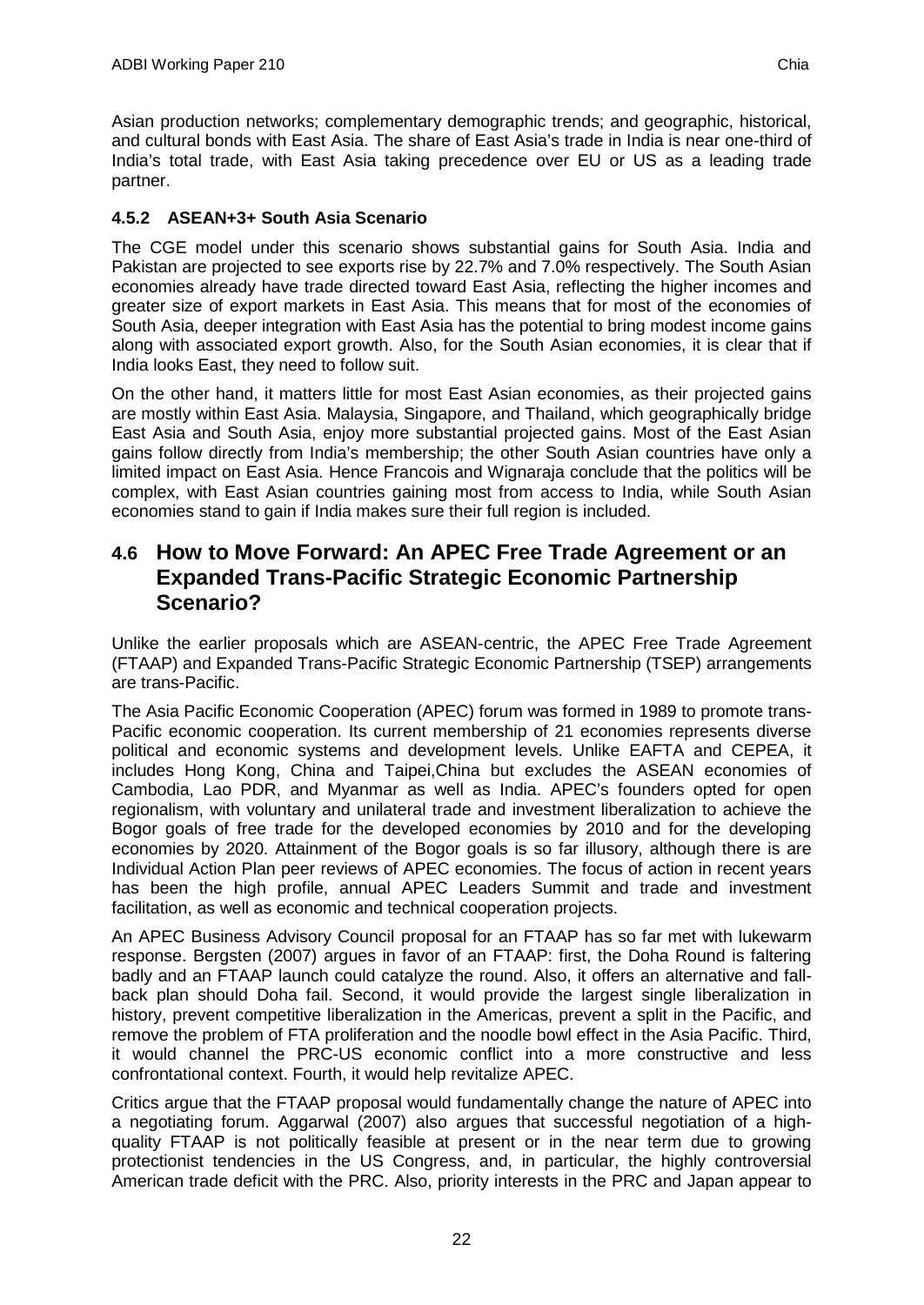favor an East Asia FTA. Even if there were a unity of vision among PRC, Japan, and US, the negotiations would take several years and would tie up negotiating resources and cause postponement of other negotiations that are of high priority to some key APEC economies. In ASEAN, some countries are not at all prepared politically or otherwise, to enter into an undertaking of the magnitude of an FTAAP. Second, to be of "high quality", the FTAAP must also cover highly sensitive sectors such as agriculture and complicated behind-the-border issues. However, APEC is large and diverse and encompasses many protectionist interests. To achieve a high-quality FTAAP would be much more politically demanding than the Doha goals; hence there is no particular advantage to the FTAAP. The FTAAP carries high risks of diverting rather than galvanizing the Doha Round.

In 2006, APEC members endorsed the FTAAP as a long-term prospect for the region. Since then, APEC has been studying various options for achieving the FTAAP including streamlining the ROOs among existing FTAs to minimize the noodle bowl effect, reducing compliance costs and increasing FTA utilization rates, and docking-merging-enlarging some of the existing FTAs so that they form a larger regional FTA over time. At the APEC 2009 meetings in Singapore in November, APEC Ministers requested further studies on the possible benefits and challenges of establishing an FTAAP (APEC Secretariat 2009).

In the interim, greater attention should be given to the expansion of the existing TSEP. The TSEP encompasses the four relatively small and open APEC economies of Brunei Darussalam, Chile, New Zealand, and Singapore. The unique features of TSEP are its trans-Pacific membership, its openness to accession by other APEC members,<sup>[14](#page-31-0)</sup> and its "big bang" approach to trade in goods liberalization. For the latter, Singapore has MFN zero tariffs; New Zealand would immediately eliminate all tariffs; Chile would immediately eliminate 89.3% of its tariffs, 9.57% within 3 years, and the remaining 1.13% within 6 years; and Brunei Darussalam would eliminate 99% of its tariffs phased in over time. There are breakthroughs in agricultural trade liberalization, notable since Chile and New Zealand are both southern hemisphere agricultural exporters. For services trade liberalization, TSEP adopts the more liberalizing negative list approach. There is no investment chapter. There are cooperation commitments in various areas as well as a labor cooperation memorandum of understanding, and an environmental cooperation agreement. The value-added effect of the TSEP agreement seems small, as they cover four small and already very open APEC economies that are also actively engaged in other plurilateral and bilateral FTAs. However, a "coalition of the willing" could expand the high-quality TSEP into a widening circle of APEC economies, particularly if some larger APEC economies such as the US signal interest in joining.

The US first committed to the TSEP talks in the final months of the George W. Bush Administration, triggering interest in TSEP also from Australia, Peru, and Viet Nam. The first round of negotiations with the US was scheduled for March 2009, but was postponed pending a thorough review of US trade policy under the new Obama Administration. Elms (2009) noted that by early November there were signs that the US would favor action on the TSEP due to three factors. First, was the signing of the FTA between the EU and Korea. Second, the ASEAN+3 and ASEAN+6 were starting to pick up steam. Japan's proposal for an East Asian community and Australia's proposal for an Asia-Pacific community would further marginalize the US. Third, the TSEP would give the US a seat at the economic table and a more meaningful engagement than APEC. Hence, at a meeting in Tokyo in November 2009, prior to the APEC Summit in Singapore, President Obama announced, "The United States will also be engaging with the Trans-Pacific Partnership countries with the goal of shaping a regional agreement that will have broad-based membership and the high standards worthy of a 21st century trade agreement."<sup>[15](#page-31-1)</sup> However, skeptics note that

<span id="page-31-0"></span><sup>&</sup>lt;sup>14</sup> Initial negotiations were among Chile, New Zealand, and Singapore. Brunei Darussalam joined at a later stage.

<span id="page-31-1"></span><sup>&</sup>lt;sup>15</sup> President Barack Obama in a speech in Tokyo prior to attending the APEC Summit on 15 November 2009 in Singapore. The USTR clarified that the US was going to participate in formal negotiations.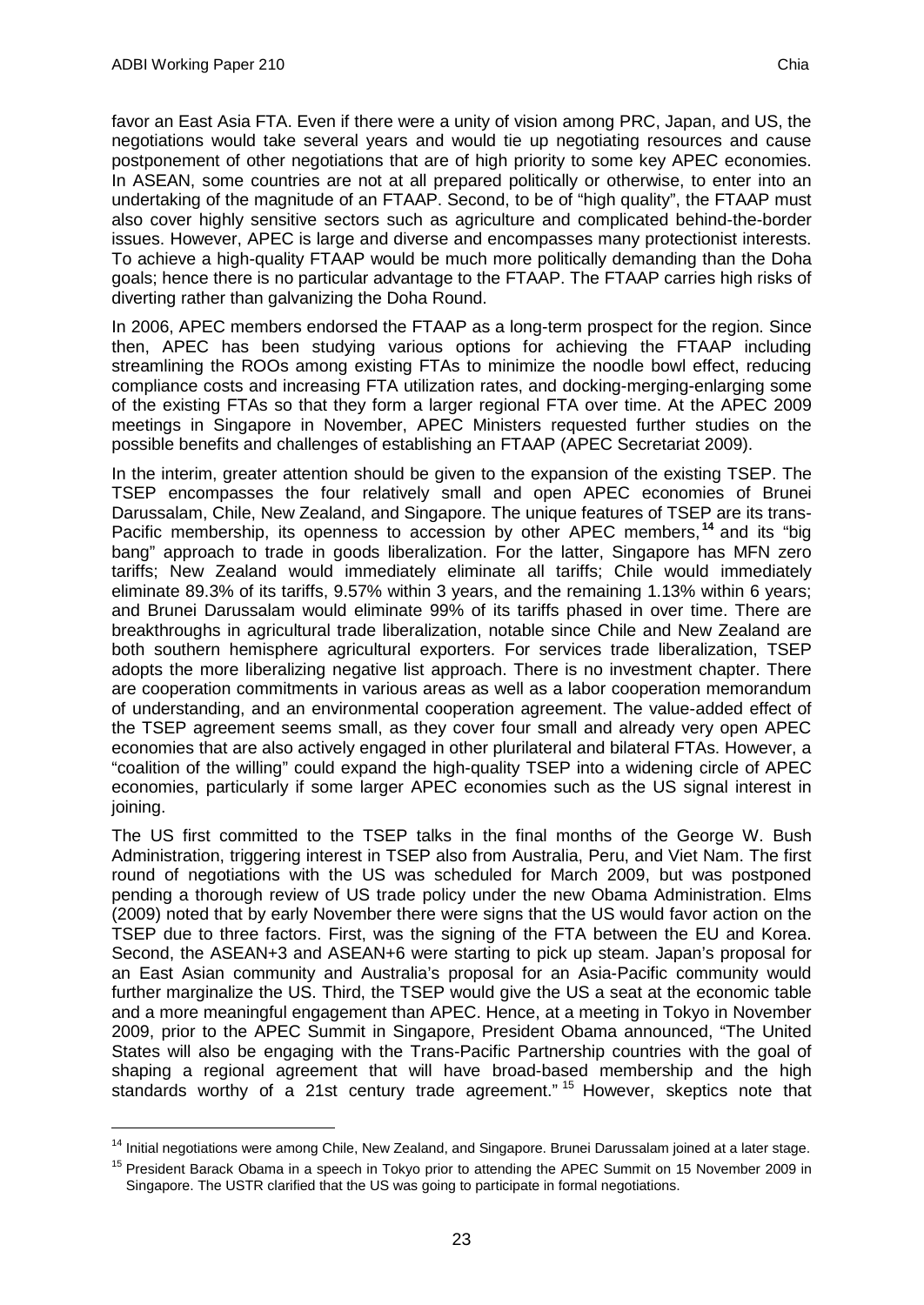President Obama has to deal with the issue of high US unemployment and a protectionist Congress back home. Further, the TSEP would have to incorporate stronger labor and environmental provisions that would not go down well with some APEC economies.

## <span id="page-32-0"></span>**4.7 How to Move Forward: A Multi-Track Scenario?**

A negative noodle bowl effect from multiple and overlapping FTAs in East Asia has been widely discussed in the literature. However, Petri (2008) suggests that Asian FTAs can be more constructively seen in terms of a trade agreements matrix, in which multiple negotiations produce an orderly progression of agreements to liberalize all potential bilateral relationships and move the region toward a coherent system of freer trade. The various approaches to deeper economic integration are complementary paths that should eventually lead to deeper international integration and an open global trading system.

Petri notes that the real policy challenge is to ensure that these efforts evolve consistently, without sacrificing continued integration with any key trading partner. Bilateral and multilateral negotiations are already so far advanced that an aggressive multi-track strategy (parallel regional, trans-Pacific and global initiatives) may be the only way to create a new global framework and could potentially make that possible more rapidly than skeptics anticipate. Petri argues that the network of bilateral agreements is already significant. The multiple forces, both internal and external, are driving countries to expand these agreements. The growing density of bilateral agreements has dynamic effects: as more agreements are concluded, more become attractive. FTAs are likely to yield domino liberalization. The cost-benefit calculations faced by countries tilt increasingly from bilateral to multilateral agreements as the number of bilateral agreements expands. This happens because the costs involved in administrating many agreements tend to rise with the number of agreements in force, while the value of preferential access to various markets tend to fall as those markets provide similar preferential access to more competitors

# <span id="page-32-1"></span>**5. ISSUES OF FTA UTILIZATION, RULES OF ORIGIN, NOODLE BOWL AND TRADE FACILITATION**

## <span id="page-32-2"></span>**5.1 Challenge of Low Free Trade Agreement Utilization**

Francois and Wignaraja (2009) view improving FTA utilization as probably the most important challenge facing Asian FTAs, as several studies have highlighted the low utilization rates of Asian FTAs (Baldwin 2006).

An ADB enterprise survey (Kawai and Wignaraja 2008) of exporting firms covering Japan, Korea, Philippines, Singapore, and Thailand estimated utilization of FTA preferences based on the frequency of firms that utilize them. The results show that firms tend to utilize FTA preferences more frequently than previously thought, but still at unsatisfactorily low rates. Of the 609 sample firms, 22% use FTA preferences and 44% either use or plan to use FTA preferences. Japanese and Thai firms have higher utilization rates while firms from Korea, Philippines, and Singapore have lower utilization rates. Results suggest that using FTAs entails large fixed costs such as learning about FTA provisions, tailoring business plans to complex tariff schedules, and obtaining certificates of origin, and that large firms are better able to muster the requisite financial and human resources than SMEs. Reported reasons for not using FTAs— the most significant reason being a lack of information on FTAs (45%), followed by low margin of preference (26%), delays and administration costs associated with rules of origin (25%), existence of export processing zones and the Information Technology Agreement (11%) and nontariff barriers (9%). FTA utilization could be encouraged by raising awareness of FTA provisions on phasing out tariff schedules; improving MOP at product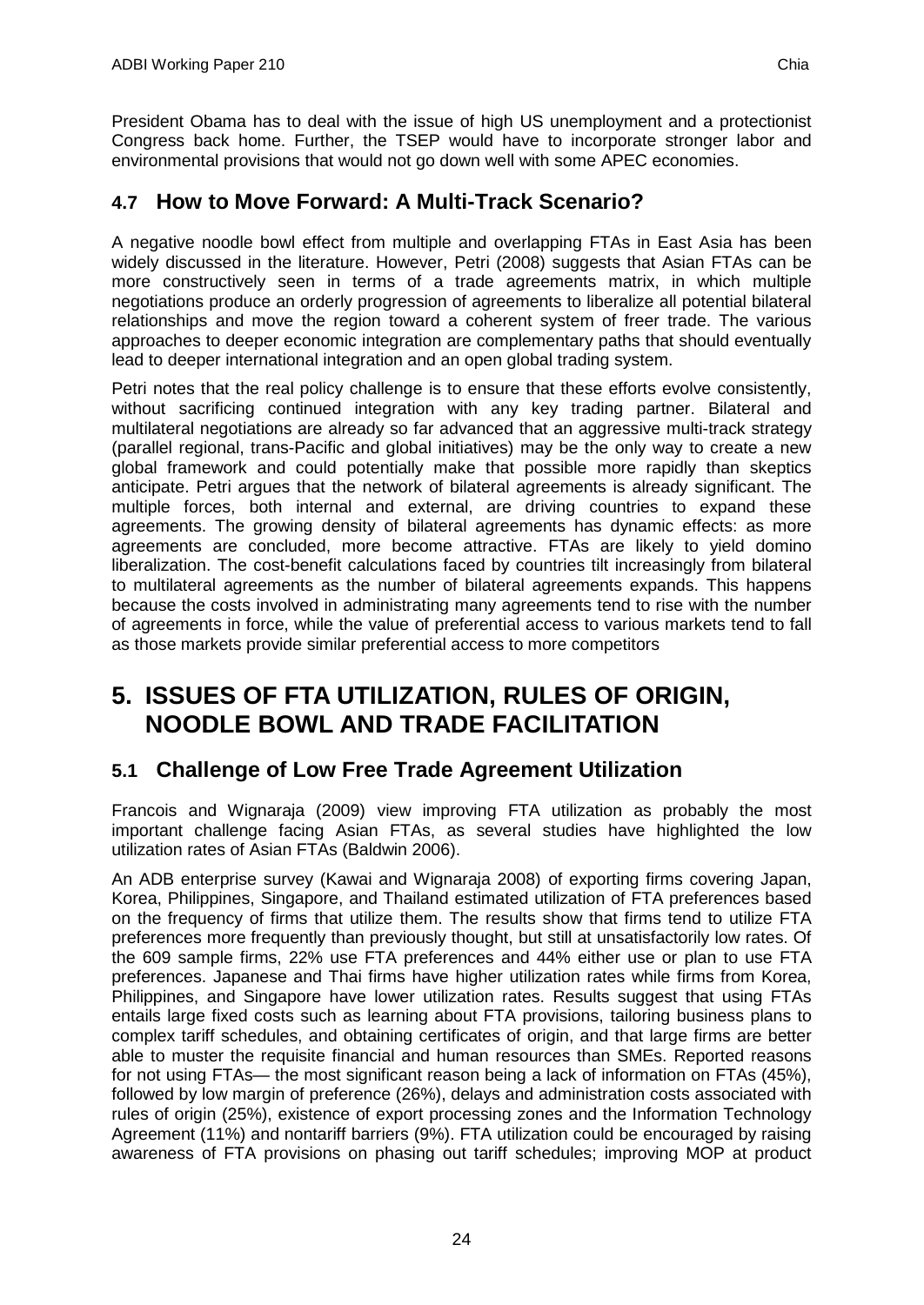level; reducing administrative procedures for ROO; and business associations and governments could make information more transparent, particularly for SMEs.

## <span id="page-33-0"></span>**5.2 Challenge of Burdensome Rules of Origin Regimes**

Rules of origin (ROO) are necessary in FTAs to determine origin of goods and prevent trade deflection. Stringent ROO requirements, however, are often used as a protectionist instrument. To achieve the full benefits of an FTA, ROOs should not only prevent trade deflection, but should be trade facilitating as well. Striking a balance is a difficult challenge. Restrictive ROOs, particularly the case with textiles and garments, make it difficult for exporters to satisfy the ROO requirement to enjoy the preferential tariffs. Costs imposed on exporters by ROOs in record-keeping and documentation, production downtime, and switches to more expensive input mixes can more than offset the cost advantages of tariff preferences.

For manufactures, there are commonly three types of ROOs to measure substantial transformation and qualification for FTA tariff preferences. These are value added content (VA), change in tariff classification (CTC), and specific process (SP) rules. There are also variations within each type of ROO rule. The majority of FTAs has adopted a combination of ROOs rather than rely on a single rule. Problems with ROO are:

- *Value added rule is simple in principle but difficult to comply with:* The simplest ROOs (until recently) are found in AFTA and the ASEAN-PRC FTA which specified a 40% regional VA across all manufacturing sectors. But AFTA members, especially CLMV, are often unable to cumulate the necessary local/regional content, partly due to the high degree of production fragmentation, with half of its trade in electronics and machinery where production networks are widespread. The import content (from non-ASEAN sources) of exports is high, making it difficult to comply with the 40% VA rule. Further, countries with low labor costs find it more difficult to comply with a given VA requirement than high labor cost countries. The VA rule is also vulnerable to exchange rate fluctuations that affect imported input costs.
- *High administrative cost of compliance to prove origin:* The cost of proving origin is high—computation of costs, invoicing, and other documentation demands inherent in VA rules are complex, especially for SMEs from less developed economies. ROO administration and compliance involve costs. For example, for AFTA, there is the time and paperwork involved in obtaining Form D and the large amount of documentation required to prove origin (including invoices and other evidence on each input used in the final product). These problems are particularly acute for SMEs and firms with time-sensitive products. The requirement that all Form Ds should be issued by designated government departments significantly increases the compliance costs compared to other FTAs where private sector associations are permitted to issue COs. Also, customs valuation differs across countries, with pre-export inspections required by AFTA adding to costs, transactions remaining time-intensive and requiring face-to-face contact with officials, and incoming goods enjoying preferences being randomly subjected to post-audit checks (see Medalla and Yap 2008).

There is general agreement that the ROO regime should be simple and unrestrictive, so as to reduce compliance costs of businesses and administration costs of trade and customs officials, as well as minimize the potential for rent-seeking and corruption. In practice, a simple and less restrictive ROO regime means using a single rule that is the least restrictive. In fact, this has been followed by ASEAN early on, with the use of VA rule for almost all products. However, because of the prevalence of product fragmentation, production processes may be so splintered that the exports do not qualify for the 40% rule. Hence the ASEAN ROO was overhauled in 2003, with the introduction of CTC as a general alternative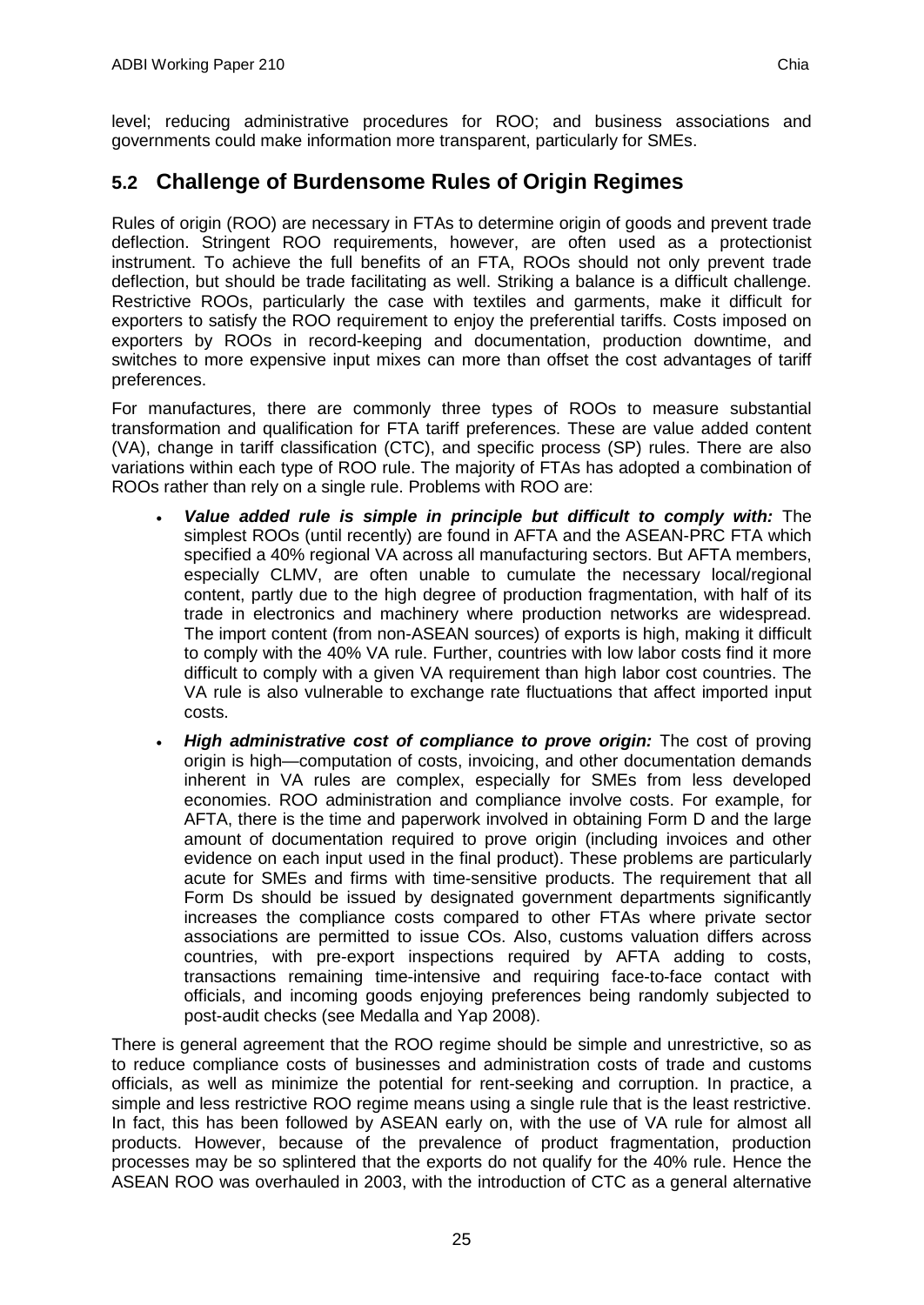The CTC rule has its own problems. While it is easier for customs authorities to implement, and SMEs might find it easier to comply by showing import and export invoices with different classification codes, there is the problem of determining the level of disaggregation of the Harmonized System (HS) codes to satisfy "substantial" transformation, which would vary across commodities.

Another area that requires reform is full cumulation of ROO. This is important for regional production networks, as it allows the more advanced countries to outsource labor-intensive production stages to low-wage partners. Coupled with simple ROO, this full cumulation provision will make it easier for regionally based firms to exploit economies of scale (Brenton 2003). ASEAN is further refining its cumulation rule and developing a "partial" cumulation approach so that even goods of "partial" origin, not having satisfied the 40% threshold, can be cumulated as part of regional VA; the percentage VA requirement was reduced to 20% of ASEAN content.

## <span id="page-34-0"></span>**5.3 Challenge of Multiple and Overlapping Free Trade Agreements and the Noodle Bowl**

Multiple and overlapping FTAs give rise to different tariff reduction/elimination schedules; different product and technical standards and conformance requirements; different product and services exclusions (including modes of supply); different restrictions and provisions on foreign investments; and different coverage of WTO-plus issues such as facilitation, intellectual property rights, competition policy, government procurement, environmental standards, and labor mobility.

Most discussed in the FTA literature is the multiple and divergent ROOs that give rise to the noodle bowl effect (Kawai and Wignaraja 2009a). Divergent ROOs across FTAs lead to fragmented rather than integrated regional markets, added administrative costs for traders and customs officials and production costs for producers, and low FTA utilization rates. Manchin and Pelkmans-Balaoing (2007) argue that the cost of operating in several FTAs might become so high that producers in the spoke countries might only be able to trade under one single FTA and this is an inferior outcome compared to a liberalized multilateral trading regime under the WTO.

Kawai and Wignaraja (2007) examined the ROOs adopted by 30 concluded FTAs in East Asia and found the following key features: relatively simple and liberal ROO provisions of AFTA and generality in application; existing ASEAN+1 FTAs more or less consistent with AFTA ROO, with the use of 40% regional value added; most sensitive sectors for most countries include automotive, textile, and garment sectors; a trend toward using CTC as an alternative rule, albeit being defined for specific products; a greater tendency for more restrictive ROO in Japan; and a trend towards progressively more liberal ROO regimes in East Asia. For major automotive and automotive parts in 11 major FTAs, the VA rule is generally 40% for AFTA and ACFTA but a higher 45% for AKFTA, 40% for Japan-Thailand and 60% in Japan-Malaysia for HS8702 and HS8711.

Kawai and Wignaraja (2009b) report the results of the ADB firm-level survey. The evidence suggests that multiple ROOs impose only a limited burden on firms in East Asia—of the 465 firms that responded to the question on this issue, 27% reported that multiple ROOs do significantly add to business costs, while the bulk of sample firms did not think that they were a problem at present. Firms from Singapore had the most negative perceptions regarding multiple ROOs (38%), while Korea firms had the least negative perceptions (15%), probably because Singapore has the largest number of implemented FTAs. Larger firms have more negative perceptions of multiple ROOs than SMEs, probably because large firms tend to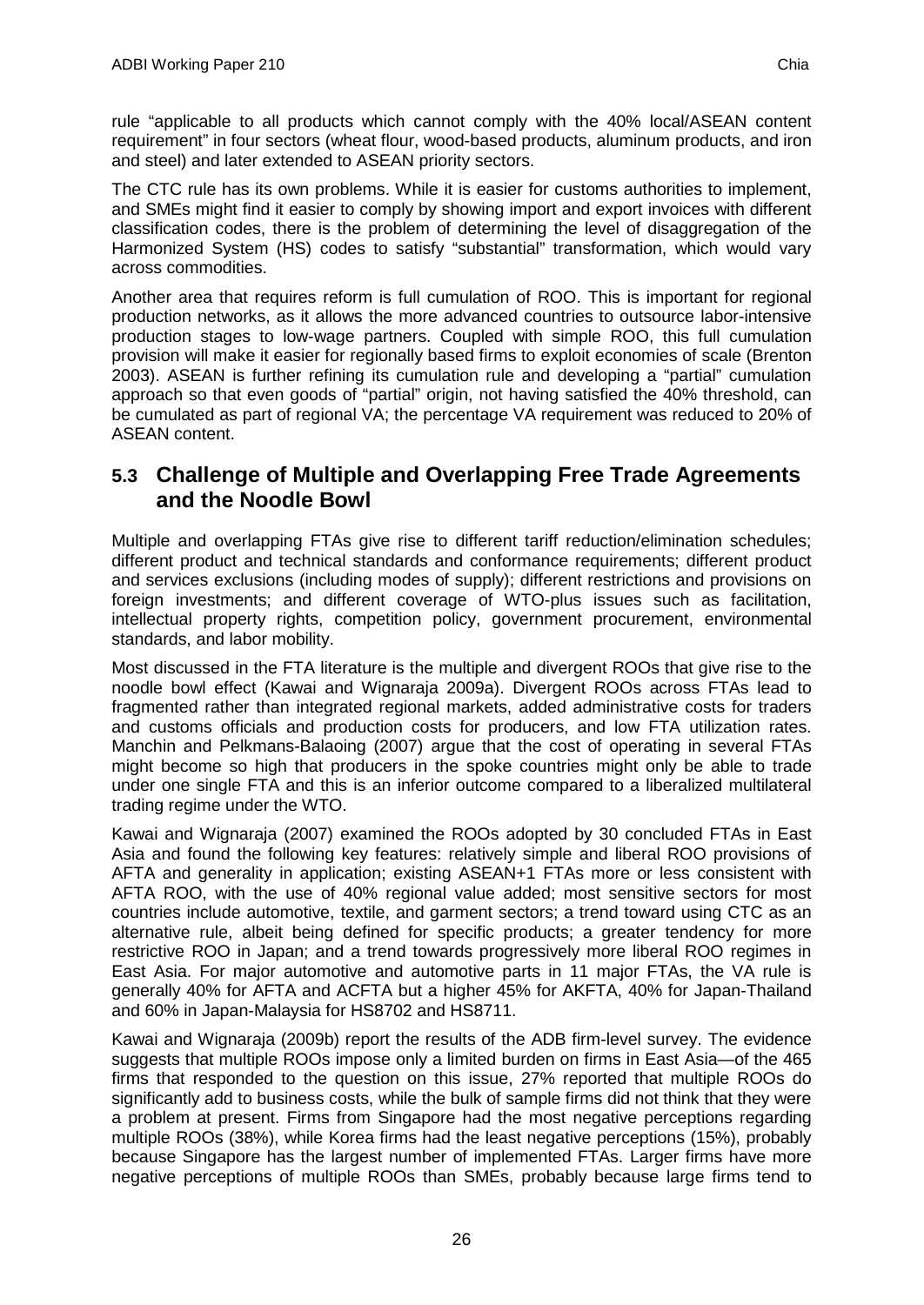export to multiple markets and are more likely to complain about issues of multiple ROOs. In contrast, smaller firms tend to export to single markets and hence do not have much basis for complaining. Firms are supportive of having alternative ROOs for the same product for several reasons—if they cannot qualify under the VA content requirement, they could use another ROO rule to qualify; also the VA content rules require confidential information on costs, and many suppliers and firms are often reluctant to divulge such information.

The above two authors argue that the finding of a limited burden imposed by multiple ROOs does not mean that policymakers should be complacent about the issue. As the number of concluded agreements increase, it is possible that multiple ROOs may become more problematic for firms. Hence supportive measures such as encouraging rationalization of ROOs and upgrading their administration are needed to mitigate the negative effects of the noodle bowl in the future. Widespread gains are possible by pursuing a simplified approach to ROOs involving harmonized ROOs, cumulation of value contents, and co-equality of ROOs. Other measures are increased us of IT-based systems of ROO administration, and training programs for SMEs. Introduction of a trusted trader program, as in the case of the North American Free Trade Agreement, would allow successful applicants to self-certify their own certificates of origin, instead of government agencies or business associations issuing certificates of origin.

The EAFTA II Study Report recommends that a ROO regime for the EAFTA should entail the following key features: more liberal ROOs (co-equal rules on a single, least restrictive rule, such as CTC at 4- to 6-digit level); restrictive ROOs targeted at sensitive products to be limited and replaced by longer phase-out periods of tariff elimination; full cumulation and rollup (absorption) processes; "*de minimis*" [16](#page-35-1) provisions; use of self-certification balanced by some monitoring system; SME-friendly capacity building training; greater harmonization of customs procedures and toward a HS customs classification; and adequate provisions to control potential abuse. The report notes that a unified ROO regime would produce the following benefits:

- First, it would reduce transaction costs for ASEAN exporters and alleviate burdens for customs officials because there would be only one set of harmonized ROOs for all East Asian countries. Thus more firms would be able to benefit from the EAFTA preferential rates than those of AFTA or the three ASEAN+1 agreements. Compliance costs could be further reduced by making EAFTA ROOs more simple and liberal and by improving its administrative processes.
- Second, a unified ROO regime with full cumulation would help foster deeper integration and the spread of regional production networks based on freedom of sourcing of inputs throughout East Asia. This is important to create the environment where the regionally based firms are able to source from the most efficient sources in the world at world prices. In addition, it would make it much easier for low-income countries to meet the 40% VA rule, allowing them the greatest flexibility in terms of sourcing inputs.

# <span id="page-35-0"></span>**6. CONCLUSION**

Asia in recent years has been playing "catch up" with other regions in establishing bilateral, plurilateral, and regional FTAs/EPAs. So far these FTAs/EPAs do not appear to have strong negative trade and investment diversion effects, as they are aimed at enhancing the international competitiveness and economic dynamism of the region and individual countries rather than protecting domestic markets from foreign competition. They also have many

<span id="page-35-1"></span><sup>&</sup>lt;sup>16</sup> The de minimis rule allows for a specified max percentage of non-originating materials to be used without affecting origin.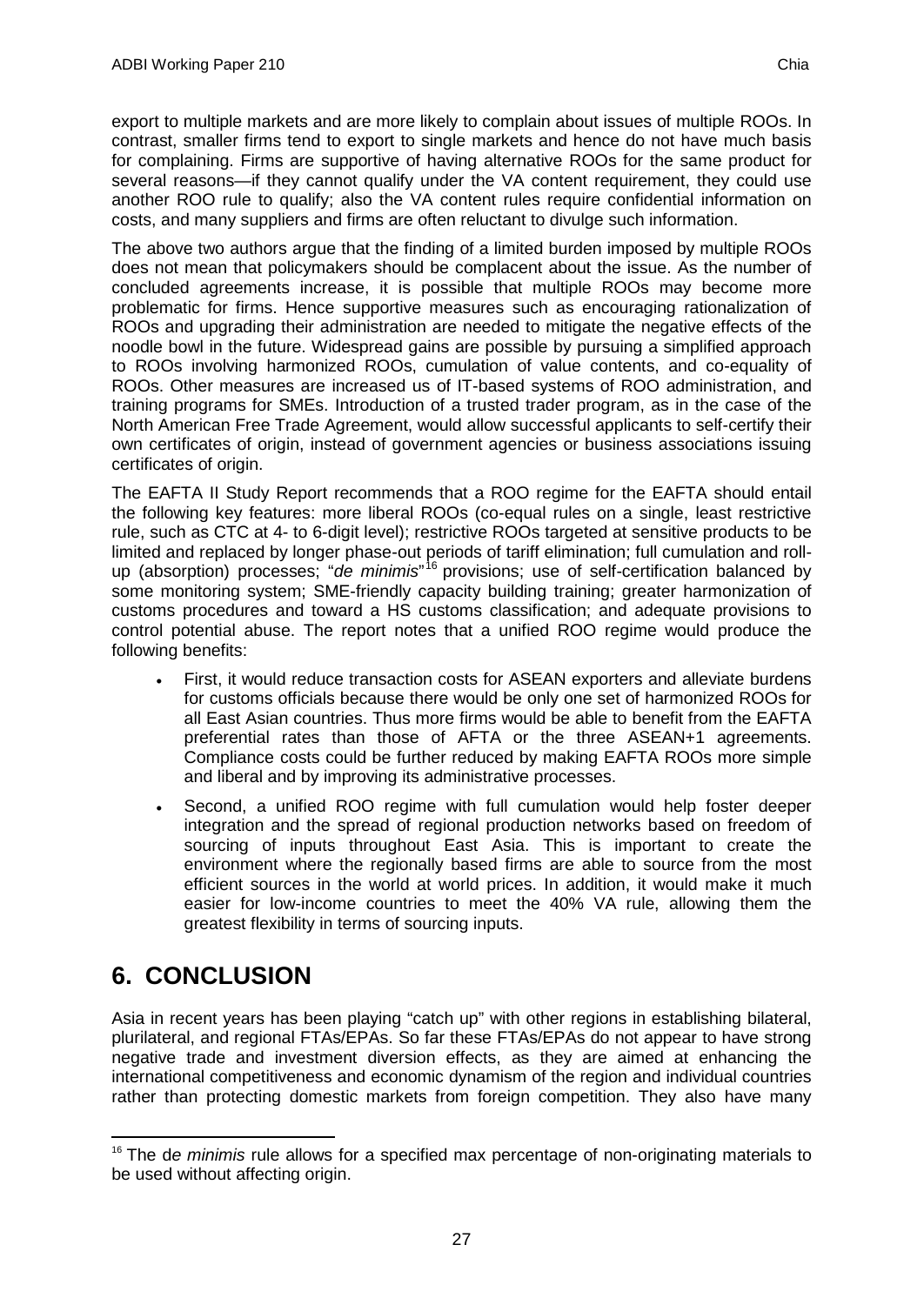WTO-plus features that extend and deepen liberalization and economic integration beyond areas mandated by the WTO. They also contribute to economic cooperation initiatives and measures that deliver regional public goods and mitigate against regional and global public "bads".

There are moves to establish region-wide FTAs as well. There are obvious benefits from such an initiative in terms of the larger political and economic impacts and gains. And as wider regional and subregional FTAs/EPAs are negotiated and implemented, the need for countries to engage in bilateral FTAs will diminish with time, as the larger FTAs/EPAs bring larger benefits to individual countries. Also, as the number of bilateral FTAs rise rapidly, gains diminish as exclusive preferential market access disappears.

There are several region-wide FTA proposals on the table. The choice depends on political as well as economic considerations. A region-wide FTA for East Asia would rest on the choice between EAFTA and CEPEA. Larger configurations are an APEC-wide FTA and a Pan-Asian FTA. However, these are not necessarily mutually exclusive choices. An East Asia FTA could usefully coexist with an APEC-wide FTA, the former serving to build up an East Asian community and regional economic resilience, while the latter seeking to engage both sides of the Pacific. The East Asia FTA could progress from EAFTA to CEPEA. The Asia-Pacific FTA could progress from the Trans-Pacific Strategic Economic Partnership "coalition of the willing" to an eventual FTAAP.

Measures need to be put in place to improve the FTA utilization rates. It makes no sense that the tremendous efforts and resources being put into negotiating FTAs meant to benefit businesses are not being used by businesses. Some simplification of the Certificate of Origin process as well as streamlining and harmonization of the various ROOs is called for. A region-wide FTA could solve the noodle bowl problem. The scholarly community has been highly critical of the noodle bowl effect. However, the ROO is not necessarily the main impediments to regional and global trade.

Economic integration requires trade and investment liberalization and facilitation as well as economic cooperation. The less competitive economies are resistant to entering into regionwide FTAs unless there are measures to improve their capacity to take advantage of the benefits of economic integration. Hence the various plurilateral FTAs/EPAs have a built-in agenda of economic cooperation and a region-wide FTA would also need to cover human resource development, SME development, technology transfer, product and technical standards (SPS) know-how, and physical infrastructure and logistics development to improve the capacity of the less developed economies and groups to benefit from economic integration. While trade and investment liberalization measures are often viewed as win-lose situations in which the less developed are disadvantaged, facilitation measures are viewed more positively. These include improving product and technical standards (including SPS on agricultural and food products), improving customs procedures and valuations (including use of e-windows), access to trade financing, and no serious misalignment of exchange rates. Economic cooperation and facilitation would enhance the benefits to be expected from trade and investment liberalization and ensure a level playing field.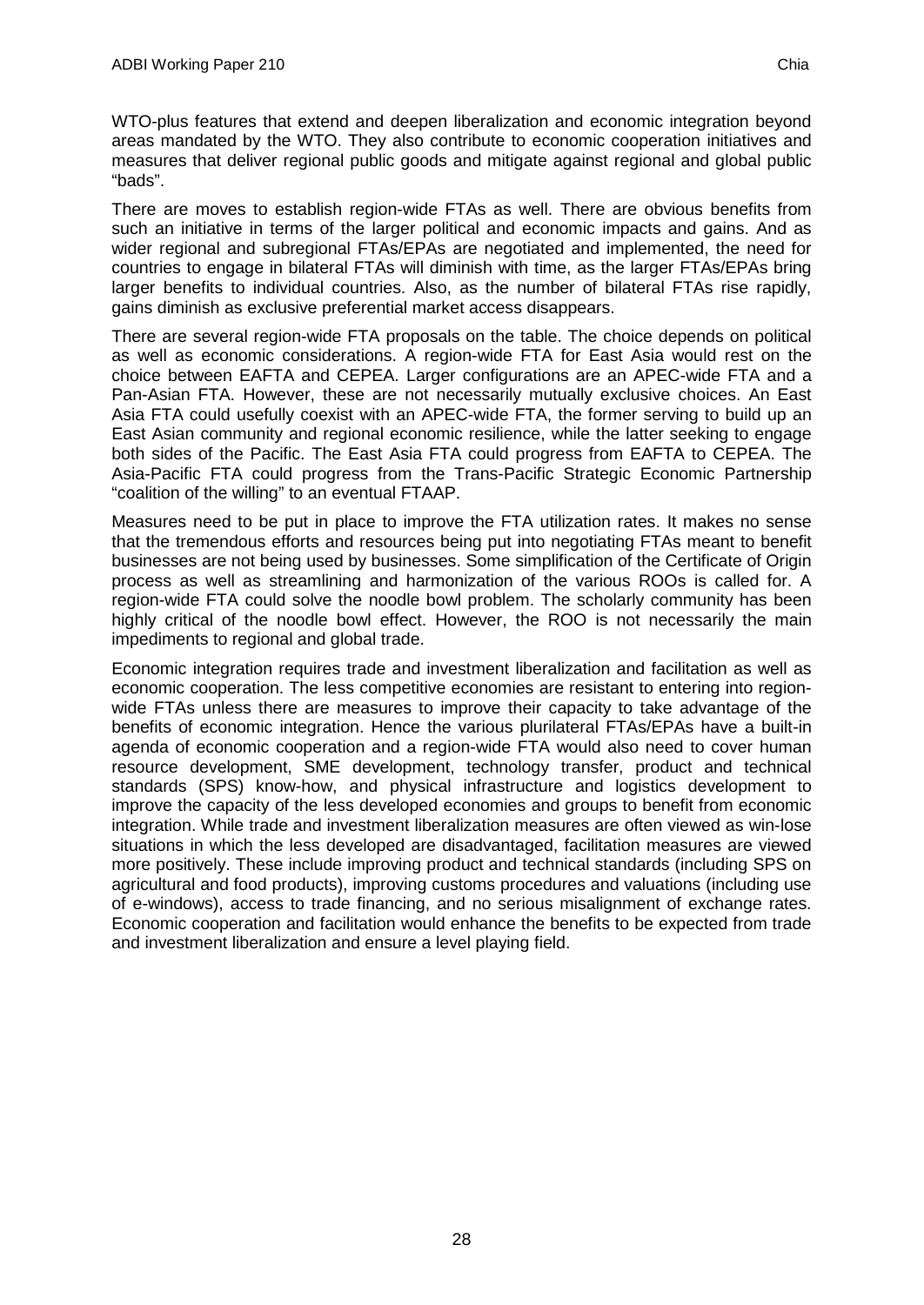# <span id="page-37-0"></span>**REFERENCES**

- ADB. 2006. *Asian Development Outlook 2006.* Manila: Asian Development Bank.
- ———. 2007. *Asian Development Outlook 2007.* Manila: Asian Development Bank.
- ———. 2009. *Asian Development Outlook 2009.* Manila: Asian Development Bank.
- ADB, The World Bank, and Japan Bank for International Cooperation. 2005. *Connecting East Asia: A New Framework for Infrastructure.* Manila: ADB.
- APEC Secretariat. 2009. The 21<sup>st</sup> APEC Ministerial Meeting, Singapore, 11–12 November 2009, Joint Statement. 12 November.
- Arggawal, V. K. 2007. The Political Economy of a Free Trade Area of the Asia-Pacific: A US Perspective In *An APEC Trade Agenda? The Political Economy of a Free Trade Area of the Asia Pacific*, edited by C. Morrison and E. Pedrosa. Singapore: Institute of Southeast Asian Studies.
- Baldwin, R. 2006. *Managing the Noodle Bowl: The Fragility of East Asian Regionalism.*  Centre for Economic Policy Research Discussion Paper Series No.5561. London: Centre for Economic Policy Research.
- Bergsten, F. C. 2007. A Free Trade Area of the Asia Pacific in the Wake of the Faltering Doha Round: Trade Policy Alternatives for APEC. In *An APEC Trade Agenda? The Political Economy of a Free Trade Area of the Asia Pacific*, edited by C. Morrison and E. Pedrosa. Singapore: Institute of Southeast Asian Studies.
- Brenton, P., 2003. *Notes on Rules of Origin with Implications for Regional Integration on Southeast Asia.* Address delivered 22–23 April, Pacific Economic Cooperation Council Trade Forum, Washington, DC.
- CEPEA Track Two Study Group. June 2008. *Report of the Track Two Study Group on Comprehensive Economic Partnership in East Asia (CEPEA).* Monograph.
- CEPEA Track Two Study Group. July 2009. *Phase II Report of the Track Two Study Group on Comprehensive Economic Partnership in East Asia (CEPEA)*. Monograph.
- Chia, S. Y. 2009. *Regional Trade Policy Cooperation and Architecture in East Asia.* Paper presented at the ADBI Conference on Global Financial Crisis: Regional Cooperation and Architecture Policy Issues, 16 July 2009, Tokyo.
- Dunning, J. 1988. The Eclectic Paradigm of International Production: A Restatement and Some Possible Extensions. *Journal of International Business Studies* 19: 1–31.
- Drysdale, P. 2009. Rudd in Singapore on the Asia Pacific Community Idea. *East Asia Forum.*  31 May. http://www.eastasiaforum.org/author/peterdrysdale/page/3/ (accessed 14 March 2010).
- Elms, D. 2009. US Trade Policy in Asia: Going for the Trans-Pacific Partnership? *East Asia Forum.* 26 November. http://www.eastasiaforum.org/2009/11/26/u-s-trade-policy-inasia-going-for-the-trans-pacific-partnership/ (accessed 14 March 2010).
- Francois, J., P. Rana and G. Wignaraja. 2009. *Pan Asian Integration: Linking East and South Asia.* Basingstoke, UK: Palgrave Macmillan Press for the Asian Development Bank.
- Francois, J. and G. Wignaraja. 2008. Economic implications of Asian integration. *Global Economy Journal* 8 (3): Article 1.
- Joint Expert Group on EAFTA Phase II Study. 2009. *Desirable and Feasible Option for an East Asia FTA: A Report.* Monograph.